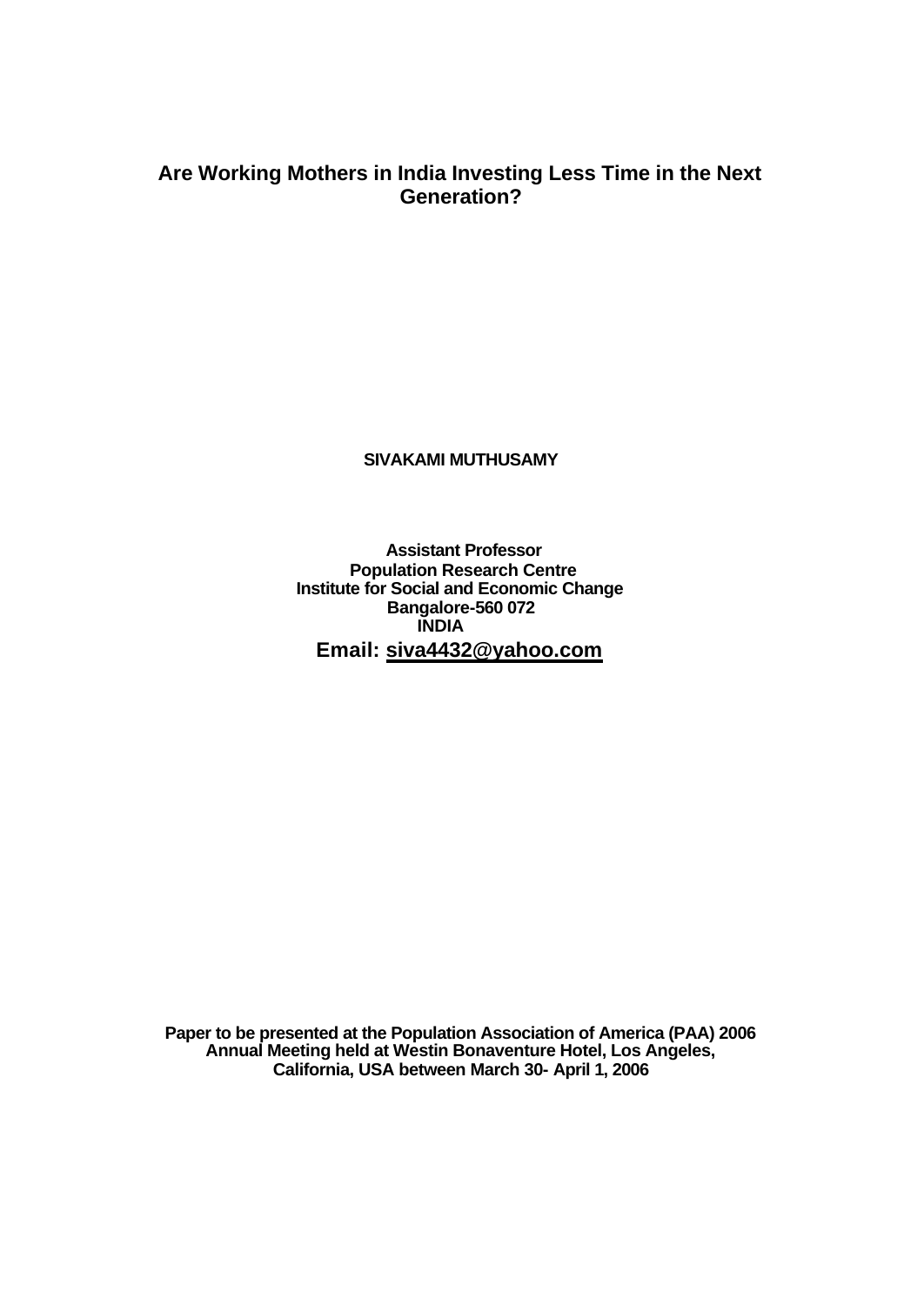# **Are Working Mothers in India Investing Less Time in the Next Generation?**

## **SIVAKAMI MUTHUSAMY<sup>T</sup>**

## **ABSTRACT**

The relationship between increased female work participation and mother's time with children in developing countries remains inconclusive. This paper suggests that a more detailed disaggregated analysis of various childcare activities in terms of **essential**  and **non-essential activities** can explain this ambiguity. Hence, this paper looks in detail at how mother's time with children on essential and non-essential activities varies among poor women in India according to their work status, in the context of a decline in fertility and the number of extended families and a scenario where patriarchy remains prevalent. Women in the age group 15-49 who had at least one living child below 10 years in urban slums and in rural Scheduled Caste settlements were selected for this study. While regression analysis shows that working women spend significantly less time on childcare than non-working women, a disaggregated analysis of **essential activities** illustrates that working women spend as much time on childcare as non-working women, except playing with children.

**TELEVIL 28**<br> **EXECUTE:** Assistant Professor, Population Research Centre, Institute for Social and **Economic Change, Bangalore-560 072, INDIA. Email: siva4432@yahoo.com**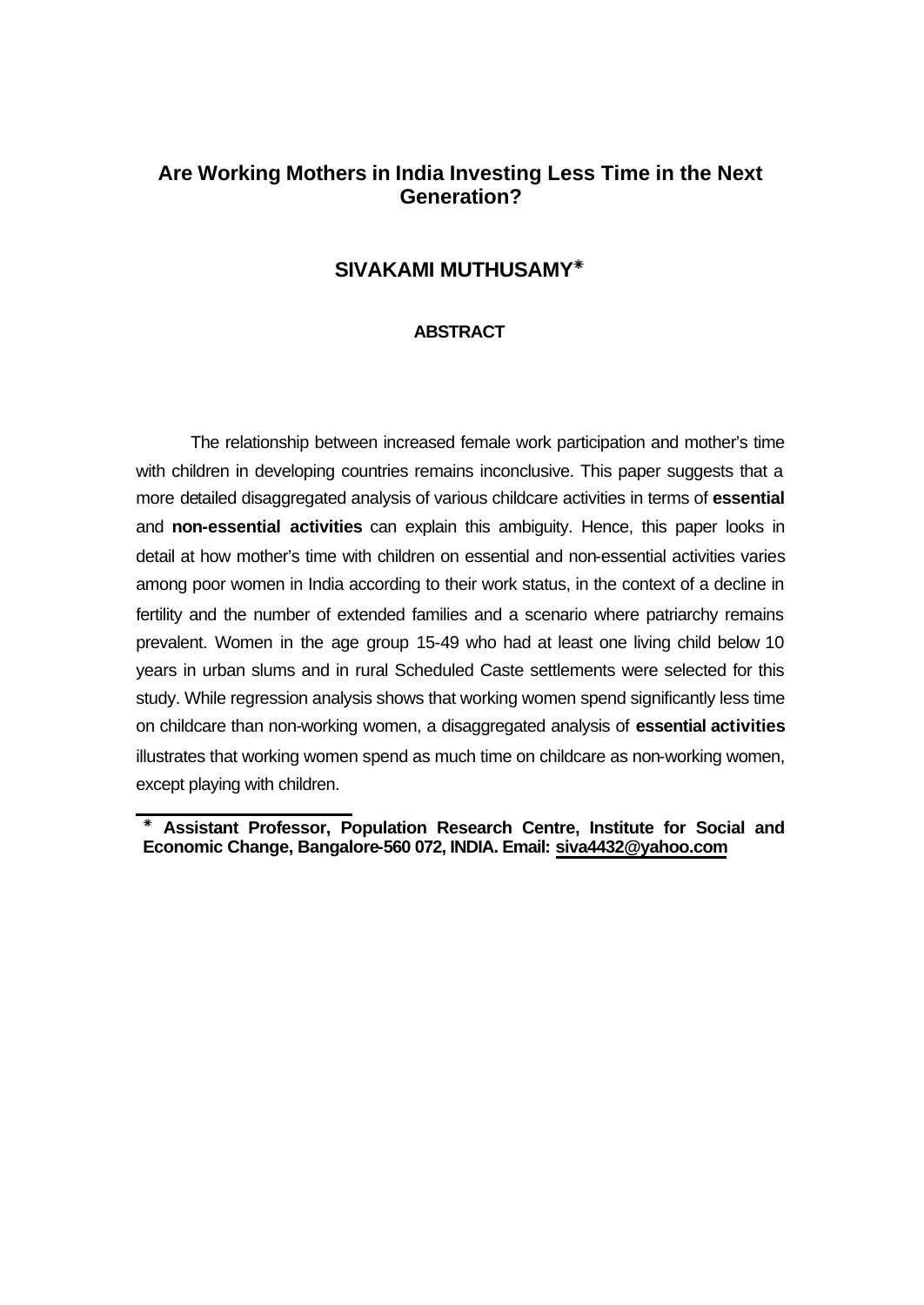# **Are Working Mothers in India Investing Less Time in the Next Generation?**

## SIVAKAMI MUTHSAMY<sup>\*</sup>

With an increase in the female labour force participation over the past decade, the dual role of women, both as income earners and chid care providers, has emerged as an important issue of concern amongst sociologists, anthropologists and demographers. In her presidential address at the Population Association of America (PAA) annual meeting in Los Angeles in 2000, Suzanne Bianchi highlighted that women's movement into the paid labour force has not been accompanied by a dramatic decrease in maternal time with children (Bianchi, 2000). Her position challenged the common hypothesis that working women spend less time with their children due to their increasing involvement in market-based activities.

Bianchi provided four explanations for her argument that a mother's time with her children was actually much more constant over time using evidence from both developing and developed countries: (1) maternal time with children in the past had been overestimated, (2) women have made efforts to protect their time spent with children, (3) children were available less for time to be invested in them, and (4) greater men's involvement in domestic activities (especially in the case of developed countries) and involvement of siblings and grandparents (in the case of developing countries) meant that women could continue to focus on their children.

A main aim of this paper is to examine Bianchi's claims in more detail in the context of a developing country, India. Two of Bianchi's arguments hold true in most developing countries including India, namely an over estimation of women's non-market activities and a failure to appreciate working women's investment in childcare once women enter the labour market. However, her claim that other family members contribute to domestic chores allowing women to continue to focus on their children appears to be more problematic. Not only are fertility rates declining in most developing

l <sup>T</sup> **Assistant Professor, Population Research Centre, Institute for Social and Economic Change, Bangalore-560 072, INDIA. Email: siva4432@yahoo.com**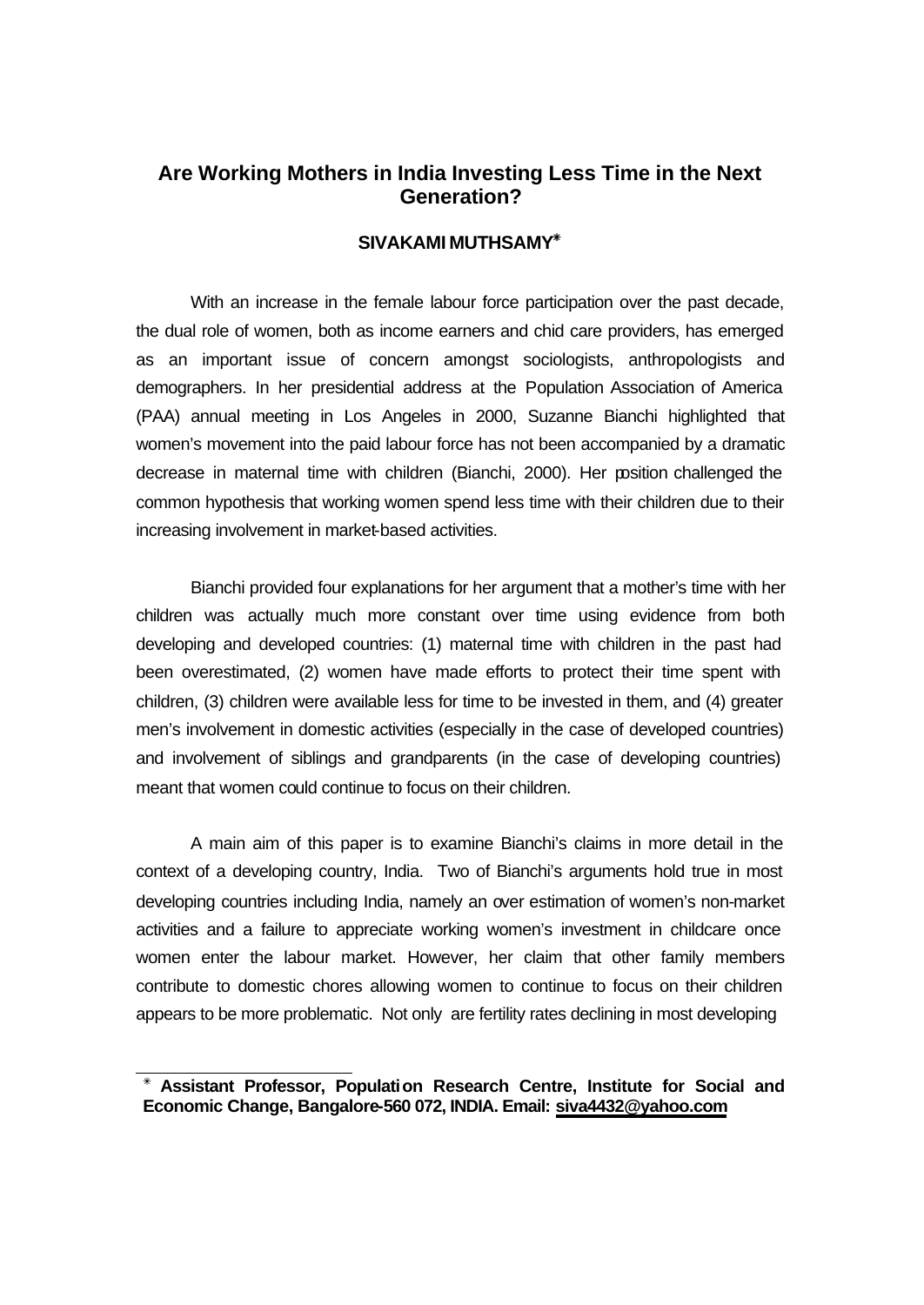countries (thereby reducing the availability of other siblings), but the family structure is also changing (from extended family to nuclear family thus discounting the possible role of grandparents). Moreover, participation of men in domestic and childcare activities would seem to be less than she accounted for given the continued patriarchal system in most developing countries. Furthermore, a vast majority of children in developing countries still enter into school at later ages (thereby suggesting that there has not been much change in children's lives) and hence they continue to demand a lot of time from their mothers, especially in the case of families in the low economic strata.

My intuitive criticisms of Bianchi's position, however, are not fully borne out by existing literature. There is in fact no common consensus among researchers in developing countries about mothers' time with children. On the one hand, a few studies in developing countries have found that working women spend less time on childcare as compared to non-working women. On the other hand, a few other studies show very little decline in mother's time with children as women's work participation rates increase. In other words, the relationship between mother's work participation and time spent on childcare appears to be ambiguous in developing countries.

The main aim of this paper is, therefore, to try to explain these differing results in developing countries by doing a more disaggregated analysis of women's allocation of time for various household activities in general and their time with children in particular. Unlike in developed countries where time series data sets on household time allocation on various activities are available and comprehensive, large data sets are largely absent in developing countries and time series data not available, and hence little is known about how women allocate time to various household activities. Therefore, I propose first to contribute to the literature by examining how allocation of time on various household activities vary between working and non-working women using a systematic time diary method as there are significant gaps in our knowledge especially in developing countries. Second, I try to look in detail how mother's time with children varies according to their work status in situations where poverty compels mothers to participate in wage earning activities: this too in the context of a decline in fertility and the number of extended families and a scenario where patriarchy remains prevalent.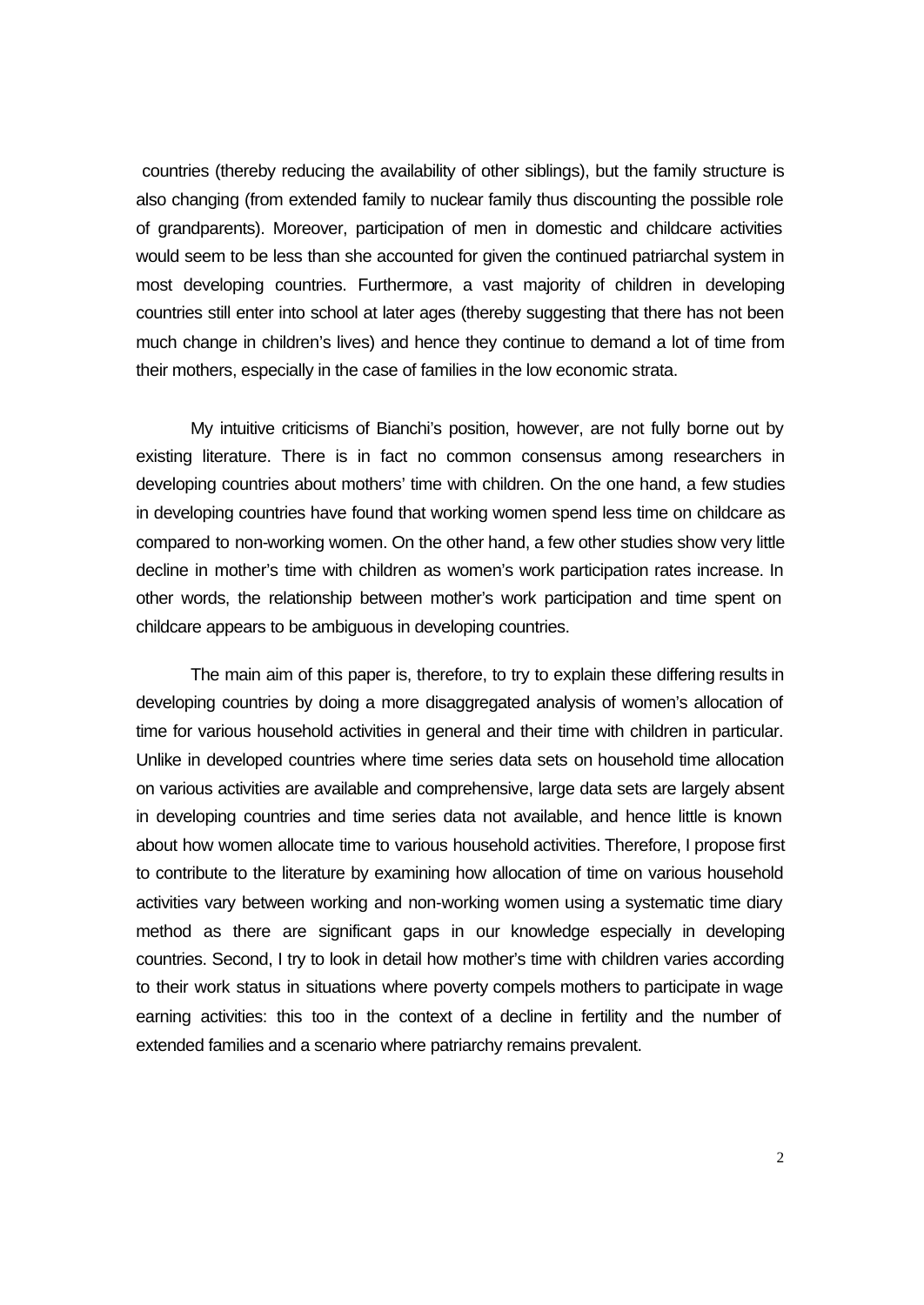## **Background**

The relationship between maternal employment and time spent with children is assumed to be important as the time mothers spend with children has a significant impact on congenital developments and over all well-being of children<sup>1</sup>. In other words, reduction in maternal time devoted to child rearing may be directly related to child health, through the loss of specific childcare activities. This becomes all the more important as more and more women are moving to the labour force in both developed and developing countries although to different degrees. Yet, we have relatively little knowledge about mothers' time spent with children especially in the case of developing countries.

The most commonly discussed factor possibly responsible for the influence of maternal work on child development and health is that working women cannot spend as much time on childcare as non-working women due to the dual role played as income earner and childcare provider. Numerous studies, especially in developed countries, have looked at trends in mother's time with children to see whether mothers spend less time today with the increase in female work participation as compared to earlier. A detailed analysis by Bryant and Zick (1996) using time series data showed that mother's time spent on childcare has remained unchanged with an increase in the labour force in the United States between the 1924 and 1981. Sandberg and Hofferth (2001) also examined the changes in time American children spent with their parents, in this case between 1981 and 1997. The authors found that American children overall spent more time with their mothers in 1997 than in 1987, a finding that obviously is contrary to the belief that children spend less time with parents today than earlier due to the changes in mothers participation in labour market and patterns of family formation and dissolution. Bianchi (2000) concluded that mother's time and attention to children has been far more constant over the past few decades given the increase in women's labour force participation and the number of single mothers in the United States in the twentieth century.

Fisher *et al*. (1999) found a similar trend using time series data from the United Kingdom, namely that time spent on childcare by mothers increased between 1961 and 1999. Evidence obtained from Australia also lead to a similar conclusion. Using 1992 time-use survey data, Miller and Mulvey (2000) found that although there is a difference between the time parents devoted to children between employed and non employed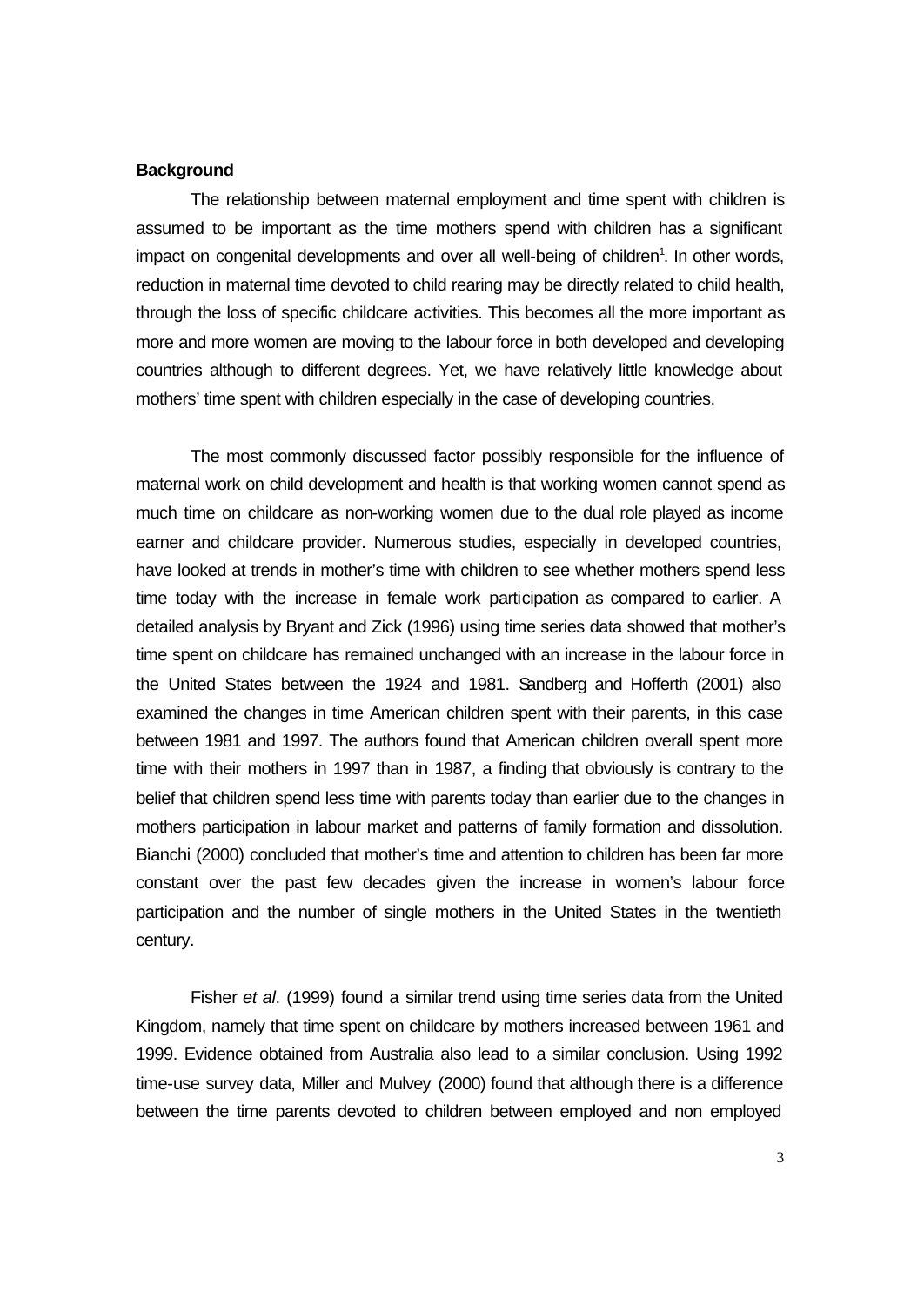parents, the difference is much less than expected. Gershuny (2000), however, suggests a slightly different trend using time use data from 20 countries, namely that time parents time with children decreased between 1960 and 1984, but increased thereafter. Zuzanek (2001), on the other hand, found in the context of Canada that there was an increase in parental time children between 1981 and 1998.

These studies illustrate, by and large, that parents time with children increased or remained unchanged over a period of time with more and more women entering the labour force in the recent decades. Hence, there is a common consensus among researchers in developed countries that an increase in female labour force participation, especially mothers with younger children, has not lead to a decrease in mother's time with children at least in the case of two parent families.

Studies that have looked at the relationship between maternal work participation and time spent with children over a period of time are scanty in developing countries due to an absence of systematic large scale surveys on actual time use pattern. Hence, it is difficult to look at trends and changes in mother's time with children in developing countries. However, a few micro level studies in developing countries have examined the difference in time spent on childcare between working and non-working mothers, yet there is no common consensus from these studies. On the one hand, a few researchers in developing countries found that working women spent less time on childcare as compared to non-working women (Basu and Basu, 1991; Sivakami, 1997 for India; Paolisso *et al*. 1991 for Kenya, Wongboonsin and Ruffolo, 1992 for Thailand). Mother's time investment in childcare is presumed to be strongly influenced by whether she is economically active or not. Due to the natural constraint of time, a working woman would have less time at her disposal for childcare as compared to a non-working woman. Women who participate in the labour market are believed to spend less time in maternal activities such as feeding, bathing, and other activities than those who do not participate in market activities. Also, working women may not be able to provide care with the same intensity to their children as non-working women. Moreover, working women may not be able to spend much time in playing with young children and this could adversely affect psychological development, which consequently could result in poor health and higher mortality among children of working women. This is most likely to happen in those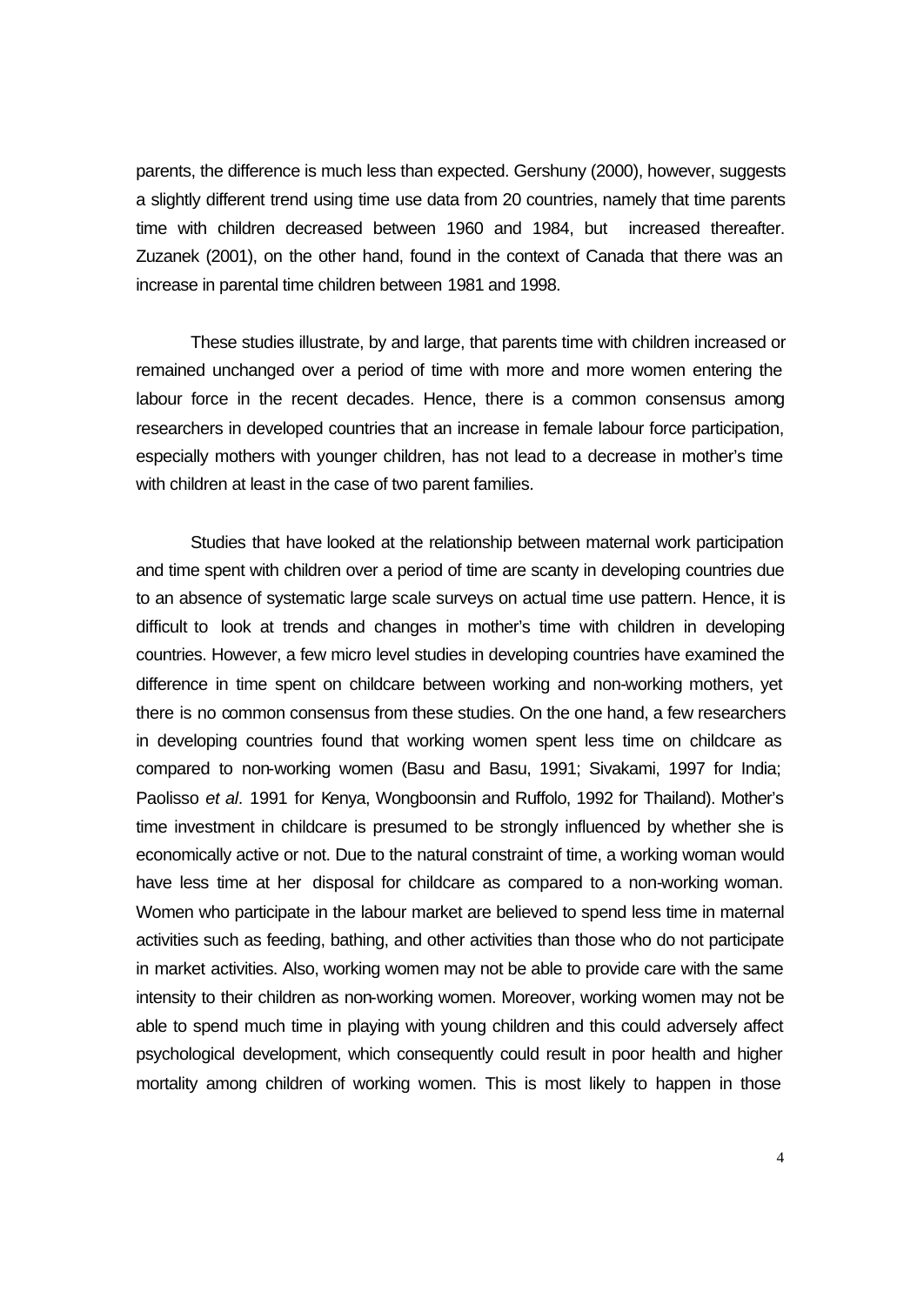families where poverty compels the mother to participate in wage earning activities soon after a delivery.

On the other hand, however, as suggested above a few studies have shown very little or no decline in mother's time with children along with the increase in time on market activities (see Ho, 1979; Popkin, 1983 and Popkin and Doan, 1990 for Philippines, Da vanzo and Lee, 1983 for Malaysia, and Desai and Jain, 1994 for India). The reason for this was that any way (regardless of whether mother's work or not) children spent a significant amount of time with other childcare providers such as older siblings (especially daughters) and grandparents, which compensated for the mother's absence to a certain extent (Desai and Jain, 1994; Bianchi, 2000).

Nonetheless, the care given by relatives is declining as work schedules are becoming diverse and the average age of children with employed mother's becoming younger (Pressure, 1989:29). Furthermore, grandparents are often themselves otherwise employed, and in most cases the grandparents in poor families also work at the same time as the mothers making nobody available. High domestic demands on women consumes a major proportion of women's time especially in rural areas where women spend a considerable amount of time on other activities, apart from routine household activities, such as fetching water or fire wood, or carrying food to family members who work outside the village that affect women's time with children irrespective of work status (Desai and Jain, 1994). A few other studies also point out that mothers' often spend very little time per day in direct childcare (Leslie, Lycette and Buvinic, 1988; Ware 1984). Thus, the effect of female work participation on time with children in developing countries is very ambiguous.

This ambiguity is partly explained perhaps by the income status of the family. Some studies have revealed that mother's from a higher socio-economic status spent more time with their children than the mothers from a lower socio economic status (Sayer, Gauthier and Furstenberg, 2004). It is possible that women from higher socioeconomic groups might have time at their disposal as they are in a position to afford to purchase time saving devices like pressure cookers, gas stoves, grinders etc. for their own household task. But in most developing countries, women who are involved in labour market are more likely to be poor, landless and from poorer socio-economic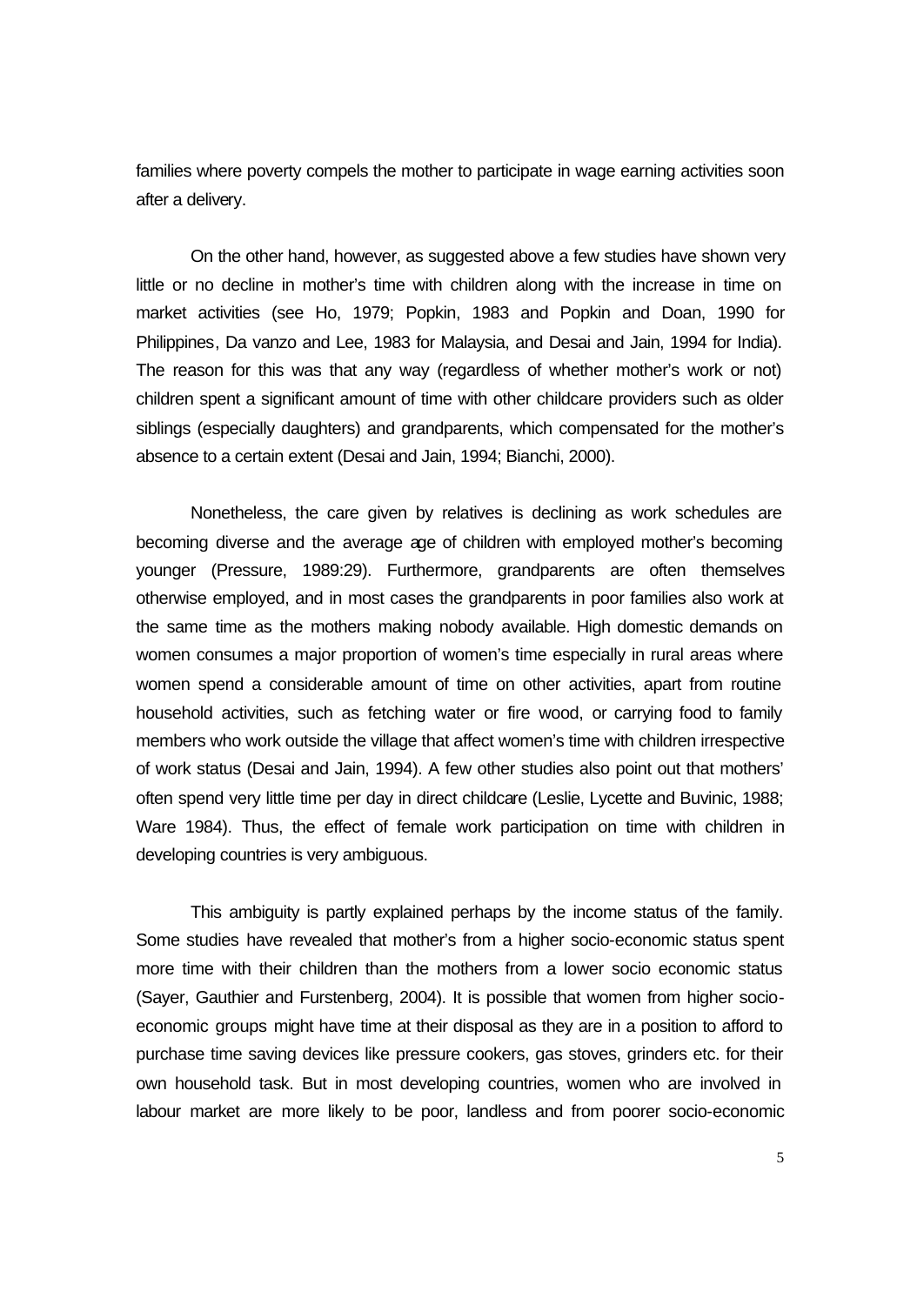groups (Desai and Jain, 1994). In many developing countries, including India, women are forced to move into the paid labour force due to economic hardship and this too is obviously linked to economic status. In developed countries, on the other hand, women enter the labour force often to use their education and skills. In developed countries, moreover, women often take up part time jobs, which would make it possible for them to still spend a considerable amount of time with their children. Hence, there is a need to look at the effect of work participation on time spent on childcare within a context or within a settlement or within a similar socio-economic class especially in developing countries. With this in mind, this article first examines the level of women's time spent on various household activities within poor localities with special reference to India. Next, this paper also explores further whether working women invest less time with their children in the context of declining fertility, break-up of extended family systems and patriarchal norms.

## **Data and Methods**

It must be noted at the outset that this survey was not primarily designed to examine the relationship between maternal work participation and time spent with children. Instead, it sought to examine the effect of mothers' work participation on child health. Maternal time with children was conceived as an important intermediate factor (with detrimental effect) and hence detailed data on respondents' actual use of time were also collected. It is this data that is used for this paper. As the original study, moreover, was designed to examine the relationship between mother's work status and child health, it was necessary to select an area that had a large proportion of both working and non-working women. This called for the selection of a region with a high level of female labour force participation. Therefore, it was decided to select the state of Tamil Nadu in India. Tamil Nadu has a relatively high level of female participation in the labour force, 29.9 percent in 1991 and 31.5 per cent in 2001, well above the national average of 22.3 and 25.6 per cent respectively (Registrar General, India, 1992; Registrar General and Census Commissioner, India, 2004).

 Within the state Coimbatore district, which has a high level of urbanisation, namely 52. 6 per cent (1991 Census), was selected. The nature of work is different in both rural and urban areas. In rural areas, most women are engaged in agricultural and related activities having more flexibility in time and possibility of taking the child to the place of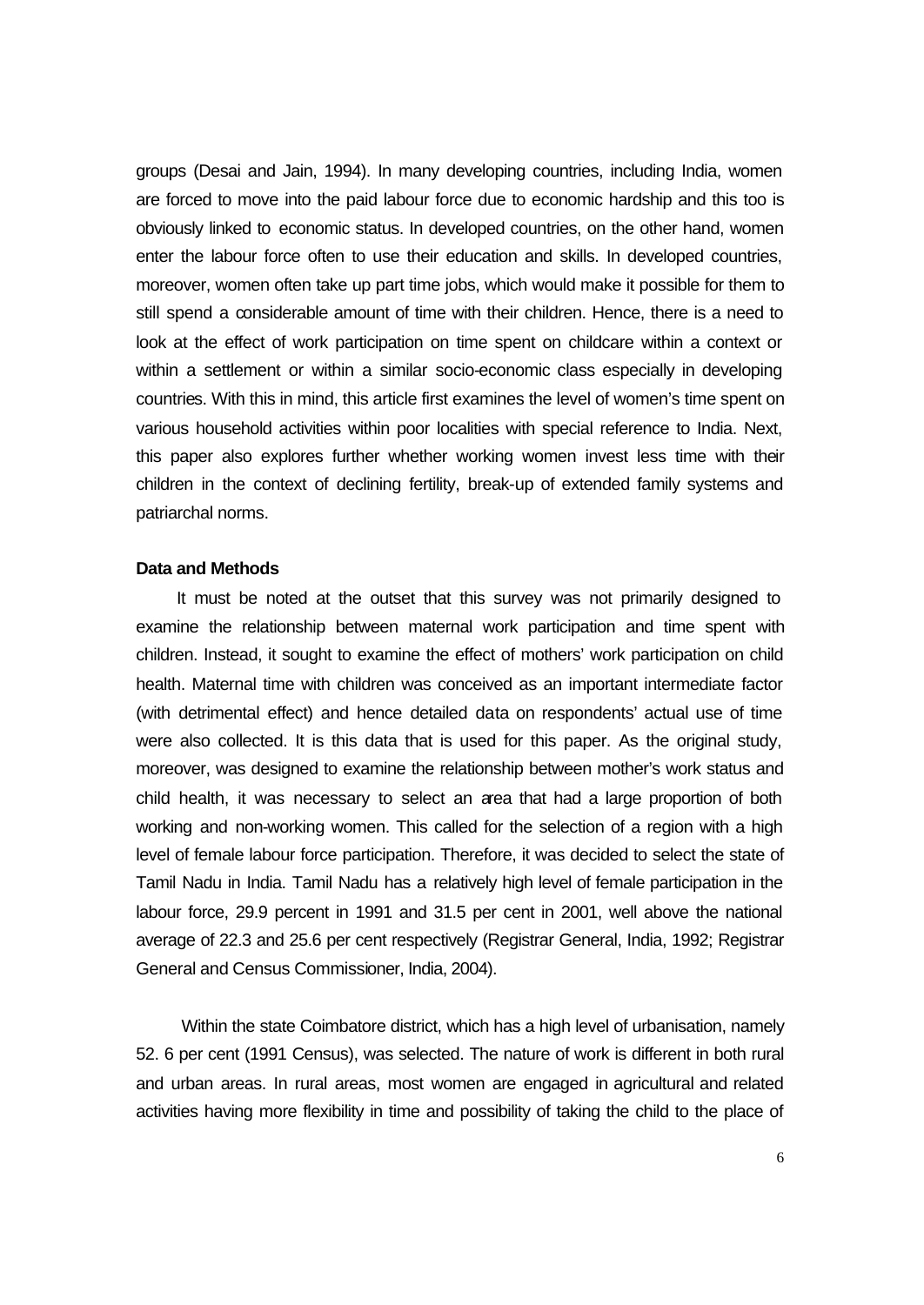work. But in urban areas, the employment conditions are likely to be more rigid. Hence, it was proposed to cover both rural and urban areas. The study specifically concentrates on women in poor localities as earlier studies that looked at the relationship between female work participation and child mortality have pointed out that working women are generally from the lower socio-economic strata, and are under pressure to work in order to meet essential needs (see for example Hobcraft *et al.* 1984, Desai and Jain, 1994). Also, by focusing on a homogeneous population one is able to examine the differential impact on childcare between working and non-working mothers. Slums in Coimbatore city, where the majority of the poor live, was chosen for the study. By and large, in rural areas the poor population is the Scheduled Caste<sup>2</sup> population who are mostly landless. Desai and Jain (1994) have also pointed out that studies that have looked at the relationship between women's economic role and child survival generally have ignored selectivity into female employment. Selectivity is important because women who enter the market are more likely to be poor, landless and scheduled castes and tribes. Hence, it was decided to cover only Scheduled Caste settlements in rural areas. For this purpose, villages in Coimbatore district have been chosen.

In Coimbatore city, out of 59 municipal wards, two wards with high female work participation and low literacy were identified<sup>3</sup>. From each ward, one slum, with the highest level of female participation in the labour force was selected. For the rural sample, one taluk<sup>4</sup> (Palladum) from Coimbatore district with a female literacy rate, SC population and a female labour force participation rate close to the district rural population average was chosen. In Palladam taluk, three villages, which had female work participation rates and female literacy rates close to the district average and SC population of at least 500 persons were first chosen. The SC settlements in those villages were covered. The survey was carried out during August 1998 to January 1999 (for more details of sampling, see Sivakami, 2001).

A preliminary listing of households in the slums as well as in the village was undertaken. Currently married women in the age group 15-49 who had at least one live birth were systematically selected for the survey. Women who were normally engaged in economic activity during the previous year were identified as working women. There were 529 women, 285 in the urban slums and 244 in the rural settlements. Women who were widowed and separated were excluded from the survey $5$ .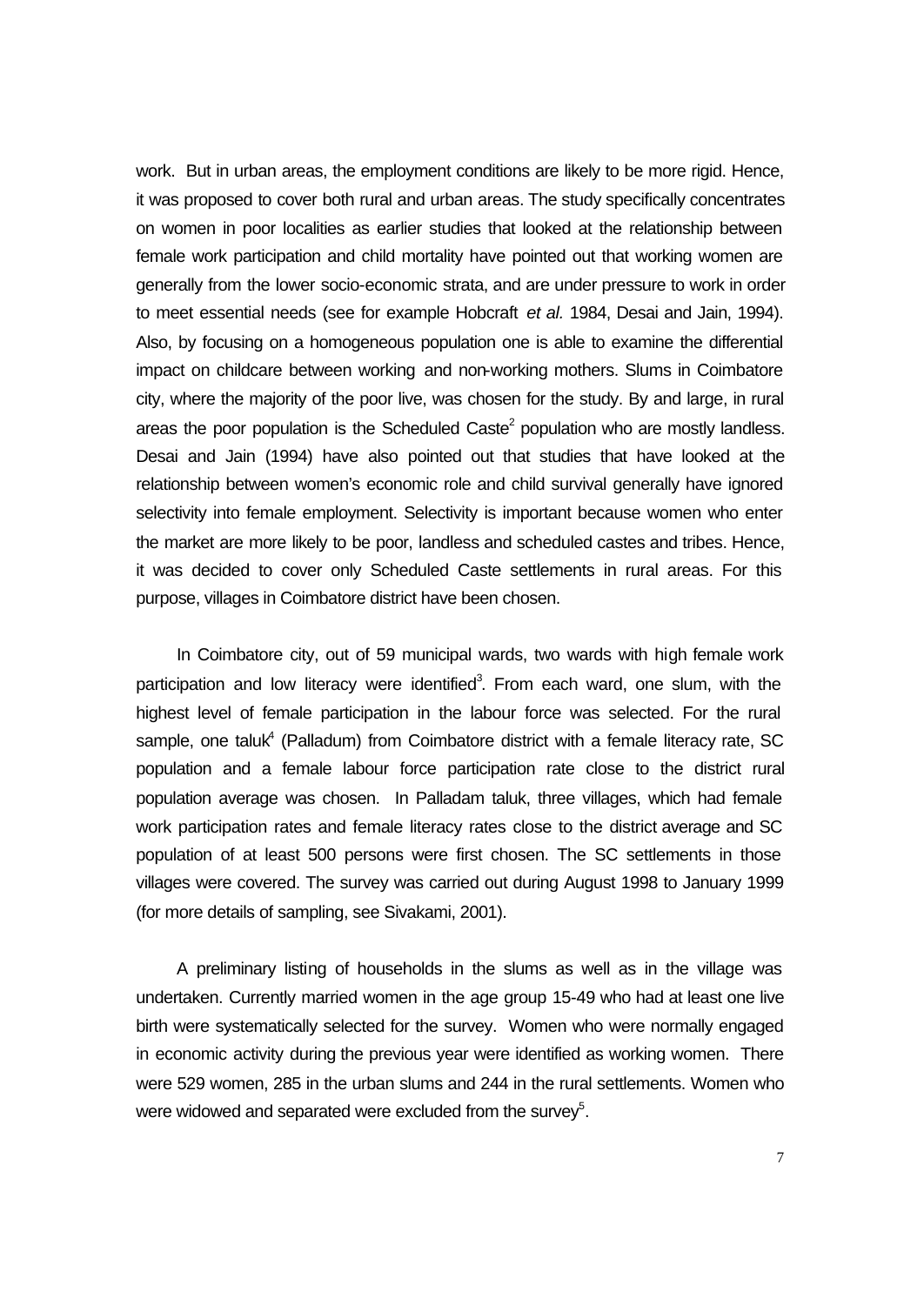The specific questions addressed in the paper are: (1) How does women's allocation of time on various household activities in the Indian context vary between working and non-working women?, (2) How much time do women invest in the next generation?, (3) Does working mothers' time with children vary between urban and rural areas?, (4) Do working mothers prioritise certain childcare activities? (5) What type of childcare activities have been prioritised (if any)?, and (6) Does the effect of work participation on time with children persist even after controlling for other factors?

A woman is expected to perform a number of tasks in a day and given the constraint of time, her allocation to various activities would depend on the requirements and the relative priorities. With this in mind, information about time input on all activities was obtained from all women in the survey (women in the age group of 15-49 who had at least one live birth). Women were asked to report the tasks that they perform on a normal day starting from the time they rise till they sleep at night. The most common method in survey research is to ask women directly how much time they spend on certain specific activities but it has also been proved inaccurate and biased (Marini and Shelton 1993; Robinson and Godbey 1997). Hence, a time chart or 24 hours time diary form was used to list the activities were carried out by women throughout the day. The time chart accounted for the total time used by the woman. From this, time input on specific activities was calculated. This included time input on market activities by working women and other household activities such as cooking, cleaning etc. as well as leisure time by both working and non-working women.

Data on time input on various aspects of childcare were also obtained from all women who had at least one living child below the age of 10. There were 391 such women in the study (89 urban working, 111 urban non-working, 84 rural working, and 107 rural non-working). Observation of mother's time spent with children would be the accurate way to estimate how much time mothers actually spend with their children and for what activities. But it is often very expensive and not possible especially where the survey involves a large sample size. In this paper, data on childcare activities come from 24 hour time diaries obtained from the women who were selected for the study. However, a direct question "*How much time do you (respondent) normally spend in a day to take care of your children?* was also asked separately. A similar question was also asked for each of the following specific childcare activities: bathing children, feeding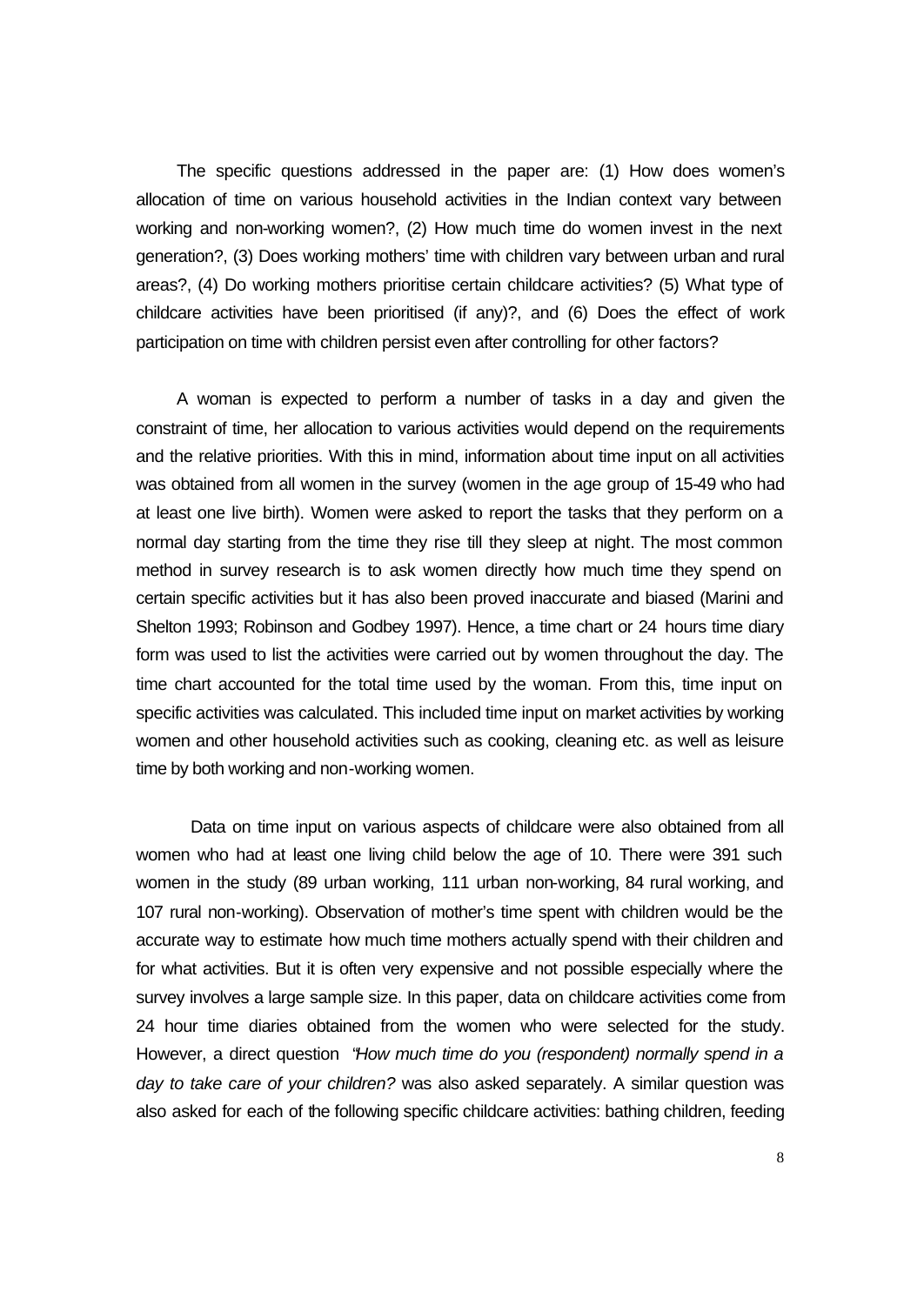children, preparing special food for children, dressing up children, and other activities such as playing with children, taking children around. This was asked to see the variation on time spent on various activities of childcare by women according to the two common methods of collecting time allocation data; data that was obtained in the 24 hours time diary chart exactly in the order that women reported and mothers' time spent on various childcare activities based on a separate direct question pertaining to each of the childcare activities. During the interview, total time input on childcare was checked with time spent on each of the specific activities, and in case of inconsistency, corrected after probing. It is important to note that there was not much discrepancy in mothers' time spent with children based on the data collected through the two methods. However, it was decided to provide the estimates on specific childcare activities that were obtained from the direct questions on specific childcare activities because this method of enquiry is more likely to capture intense mother child interaction. Note that this time was recorded for the time spent by the mother on all children, not separately for each child, since it was difficult to separate the activities of the mother for each child individually. Thus, the unit of analysis is a *woman*, and not a *child*. The time input was recorded in minutes. For working women, this refers to input on working days.

The paper first proposes to provide estimates of women's time spent on six main activities (including childcare) in order to answer the first research question, namely how does women's time allocation on various household activities vary between working and non-working women. Following Gauthier *et al*. (2004), this paper also provides estimates of time spent on five main activities by women. However, Desai and Jain (1994) have pointed out that fetching water and firewood demand a significant amount of women's time especially in poor households. Hence, the time spent on fetching water and firewood is provided separately (which was included in household work by Gauthier *et al*. 2004) in this paper. Therefore, there are six main activities discussed in this paper: (1) market activity (2) fetching water and firewood (3) household activity (4) childcare (5) leisure time (includes watching TV and listening to radio) and (6) personal activity (includes sleeping, eating and personal care). It should be noted that these six activities constitute the main activities carried out by women during the day. All the estimates have been provided for rural and urban women separately according to work status of the women.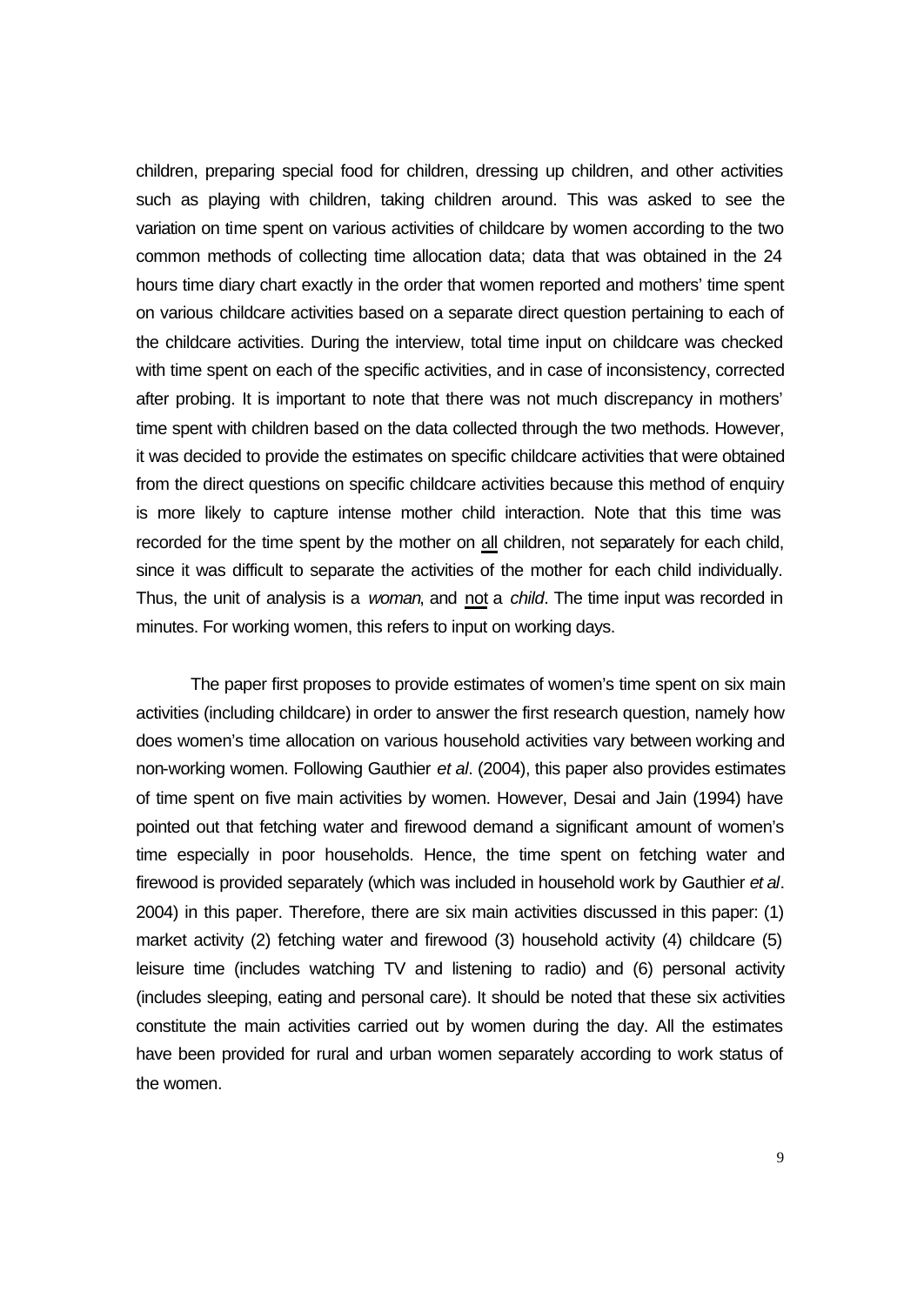The paper also proposes to analyse a mother's time with children in detail to see whether working mothers spend less time with their children. Here, the analysis has been restricted to currently married women with at least one child below 10 years of age. Three estimates have been given: 1) a mother's time spent with children on all childcare activities (total time spent on childcare), 2) a mother's time spent on essential (bathing and feeding the child, preparing special food for the child, dressing up the child, teaching the child, taking the child to school) childcare activities, 3) a mother's time spent on non essential (playing with the child) childcare activities. The estimates have been provided separately for women with at least one child in the age group of 0-4 and women with no child in the age group of 0-4 but at least one child in the age group 5-9 again according to work status of the mother. The net contribution of maternal work participation on childcare is assessed using the ordinary least square linear regression (OLS) model.

## **Setting**

Tamil Nadu, situated on the south eastern side of the Indian Peninsula, extends between  $8^0$ 5' and 13<sup>0</sup>35' north latitude and 76<sup>0</sup>15' and 80<sup>0</sup>20' east longitude. According to the 2001 census of India, Tamil Nadu has the sixth largest population among the states in India (Office of the Registrar General and Census Commissioner, 2001) and has an area of 130,058 km<sup>2</sup>. Tamil Nadu is one of the economically and industrially more developed states. Although it continues to be predominantly an agricultural state, the Tamil Nadu economy has been changing rapidly into an industrial economy. According to the 2001 census, Tamil Nadu has a population of 62.1 million, accounting for six percent of the total population of India (Office of the Registrar General and Census Commissioner, 2001). Except for Kerala, Tamil Nadu recorded the lowest population growth rate in 1991-2001 among all the states in India. The population density in Tamil Nadu (478) is much higher than the density for the country as a whole (324).

According to the 2001 census, Tamil Nadu has become one of the most urbanised and educationally more advanced states in the country (Office of the Registrar General and Census Commissioner, 2001). The literacy level for the population aged 7 years and above in 2001 is 73 percent, which is above the national average of 65 percent. Male literacy is 82 percent, whereas female literacy is 65 percent as opposed to 76 percent for males and 54 percent for females at the all India level. The crude birth rate of 18.5 per 1000 population in Tamil Nadu is substantially lower than the all India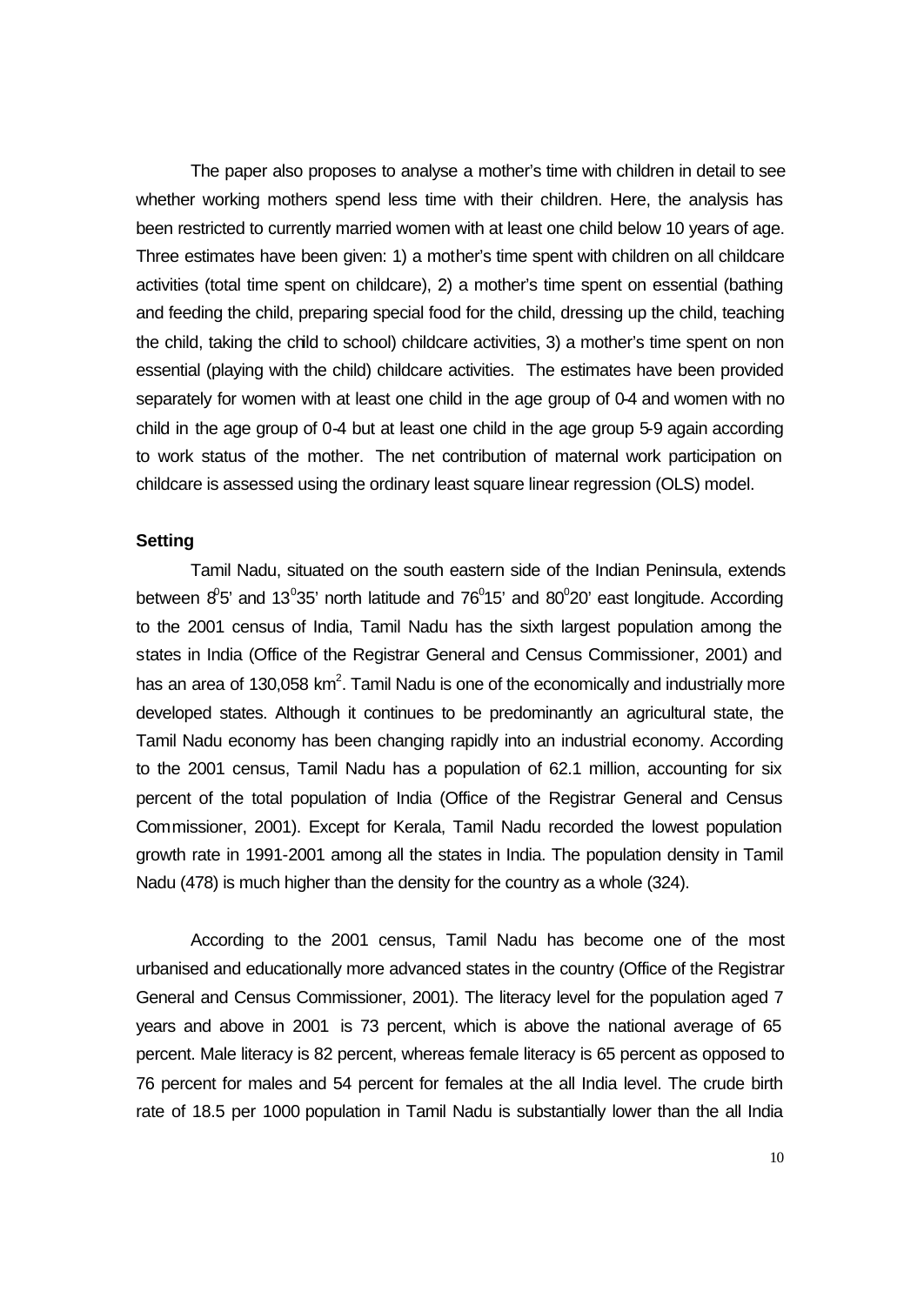crude birth rate of 25.0, as estimated by the Sample Registration System in 2004 (Registrar General, India, 2004). The infant mortality rate is also lower in Tamil Nadu than in the country as a whole. For the year 2002, the infant mortality rate estimated by the SRS was 44 per 1000 live births as compared to 63 for all India (Registrar General, India, 2004). The population sex ratio (number of females per 1000 males) of 986 in 2001 is much higher than the figure of 933 for all India (Office of the Registrar General and Census Commissioner, 2001). For 2001-2006, life expectancy in Tamil Nadu is projected to be 67.0 years for males and 69.8 years for females (http://www.tn.gov.in/misc/tnataglance.htm). Overall, the performance of maternal and child health services in the state appears to have been above the all India level.

Coimbatore district has an area of 7,469 sq.  $km^2$  (Registrar General, India, 1991) with a total population of 3,508,374 as enumerated in the 1991 census, 1,663,381 in rural areas and 1,844,993 in urban areas (Registrar General, India, 1994). Fertility in the district is slightly lower than the state average. The crude birth rate was indirectly estimated from the 1991 census at 22.5 per thousand for the district compared to 26.4 for the state whereas the total fertility rate was 2.46 for the district as compared to 3.10 for the state (Registrar General, India, 1997). Similarly, child mortality is also lower in the district than in the state. The estimate of q(2), i.e. probability of death before completion of two years of age, for the district was 48 per thousand, lower than the state estimate of 58. Child mortality in the district is slightly higher for males than females; the q(2) values are 54 and 46 respectively. According to the 1991 census, the literacy level (for ages 7 and above) of the district is 66.4 percent, slightly higher than the state average of 62.7 percent (Registrar General, India, 1994). Male literacy is 76.5 percent and female literacy 55.7 percent.

Coimbatore, the district headquarters, is the largest city in the district. Coimbatore Municipal Corporation has an area of 105.6 sq. km.<sup>2</sup> with a population of 816,321 in 1991 (Registrar General, India, 1998). Coimbatore Urban Agglomeration (U.A), which includes the municipal area and contiguous urban spread, has an area of 317.2 sq.  $km<sup>2</sup>$ . The Coimbatore urban agglomeration has attained the status of metropolitan city, with the population exceeding one million (1,100,746) by the 1991 census.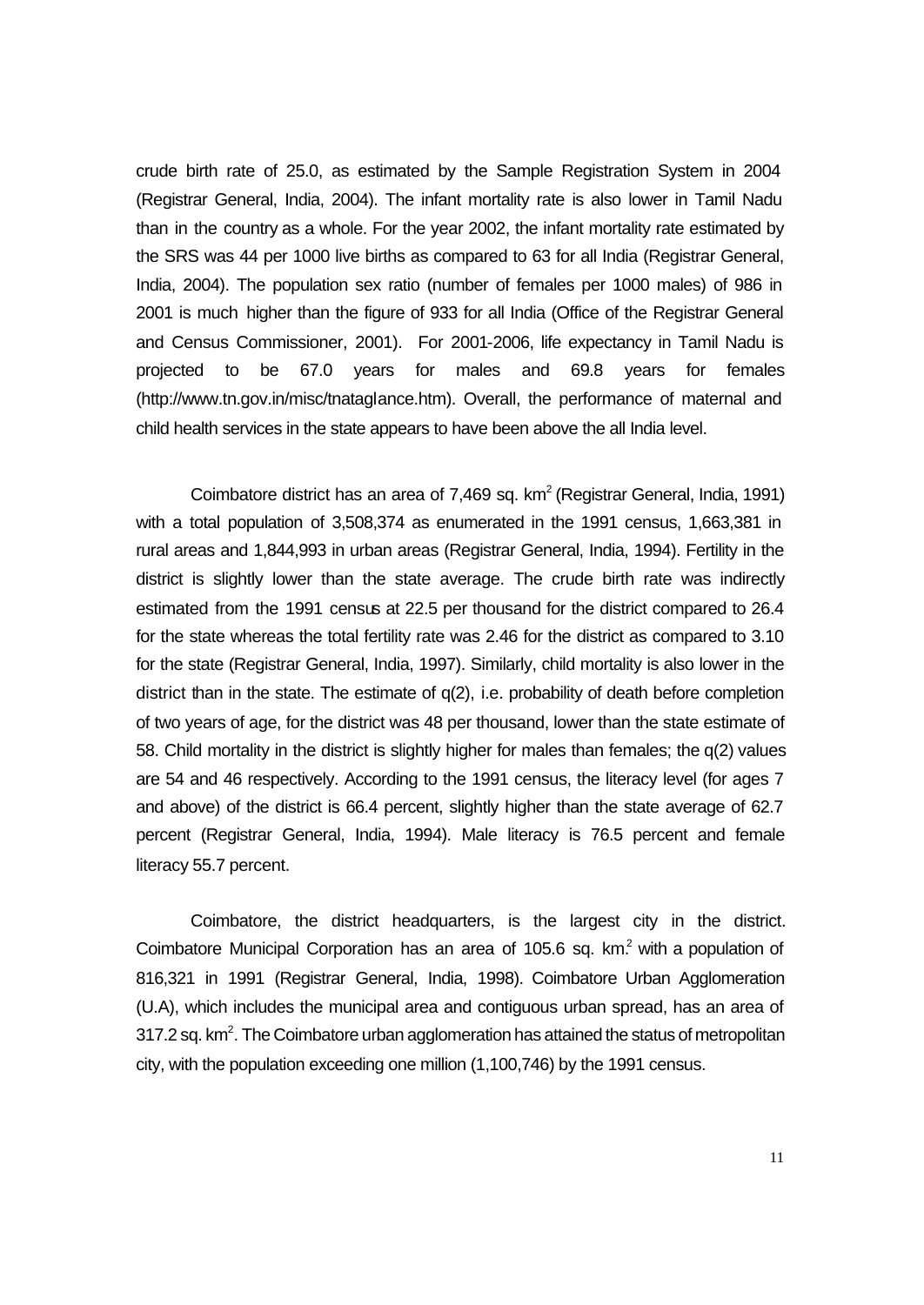Coimbatore City has a large number of poor localities or slums (Economist Group, 1988). A majority of the people in the slums belong to the Scheduled Castes and a few belong to other backward communities. People generally live in small single room tenements; sometimes, a two-room house is shared by two families. The room is generally used for all purposes - cooking, sitting, sleeping etc. Most of the houses in slums have no toilets and very few have bathrooms. However, a few houses, which were built by the government to uplift slum dwellers, have toilets but they are mainly used to store goods. A few households use the toilet room for their cattle. Men have low paid occupations such as those of construction workers, sweepers, casual workers, while a few are in the organised sector. Women who work are engaged either in construction or domestic services. The incomes are generally low. The overall living conditions are poor.

The Scheduled Caste (SC) settlements in villages are generally separated from the main village inhabited by the dominant agricultural communities. This is because of the practice of untouchability in the past and often in the present as well. The Scheduled Castes are socially and economically disadvantaged. Most do and did not own land or owned very little land and worked as agricultural labourers or in other low paid occupations. The housing conditions are poor and most live in single room huts mostly without bathrooms or toilet.

## **Description of Sample Localities and Sample Population**

During the process of house listing, the general conditions in the slums and villages were noted. The two sample slums were situated along the main roads. The sample villages are situated about 30 kilometres from Coimbatore City, in a southeast direction, and about 15 kilometres from Palladam town. The sample villages could be reached by asphalt roads and were well served by public transport. All the five localities (two slums and three SC settlements) had very poor living conditions. Normally, the area occupied by a household in slums was about 100 sq. ft. and about 150 sq. ft. in villages. Houses were generally one-room structures of poor quality without toilet facilities. The drainage facility was very poor in all the five settlements, hardly any drainage at all either for storm water or household water. The people were mostly very poor, socially and economically disadvantaged and engaged in low paid occupations mostly outside the organised sector. However, a few were able to secure employment in power looms and spinning mills in Coimbatore City. In spite of generally poor conditions, certain common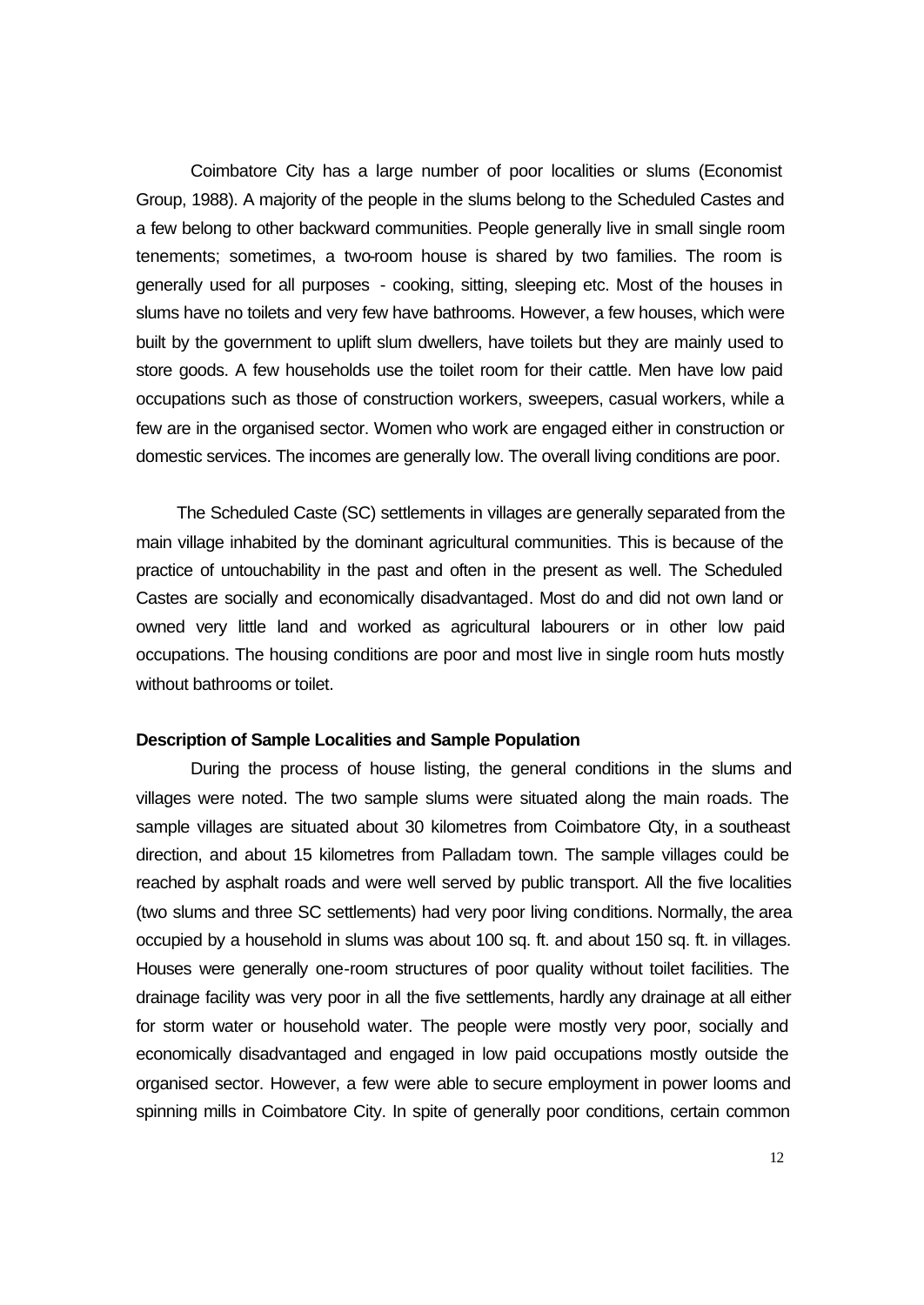facilities were available. Water supply was mostly through borewell or common taps. Tap water was supplied on once in 34 days in slums and on a daily basis in the villages. Common taps were available in street corners. Most of the houses in slums as well as in villages had electricity connections and streetlights were also available.

Two of three villages had a health sub-centre and the other village was served by the sub centre in a neighbouring village. Thus, all the three villages had easy access to basic health care. Maternity hospitals situated in Coimbatore City were near the selected slums. Midwives usually visited the slums regularly and Village Health Nurses (VHN) provided health care to the rural settlements. Two of the three villages had a higher secondary school and the other village had a middle school. Corporation schools were available near the selected slums. Government nursery schools (called Balwadis) were available for young children in all the five selected settlements. These also served as nutrition centres for pre-school children, pregnant and lactating women, and formed a part of the Integrated Child Development Service (ICDS) project. These centres provided free services to children in the age group 1-5, but not to infants. Besides, these worked for only a short period in the mornings and thus did not serve as childcare centres for working women. There were no childcare centres as such in any of the urban and the rural settlements in the study. Post office facilities were available in all the three villages and a telephone exchange in one village.

Safety, especially at night, in the slums, was not a problem. But alcoholism of men, especially of husbands was a main problem in slums as well as in villages because men spent a considerable amount of money for alcohol consumption. There was also the fear of a drunken husband beating his wife. Love marriages and elopements were common in all the five settlements. But the family accepts the couple soon after the marriage. Hence, marriage expenses and especially dowry were not a major issue unlike farm families in villages and middle class families in urban areas. It was a common practice for a son to begin living separately soon after marriage in a portion of the house, either taking up one of the two rooms or by partitioning the single room.

Table 1 presents some basic demographic and socio-economic characteristics of the sample population. Of the 391 currently married women with at least one child below 10 years in the sample for which the information on time spent on childcare activities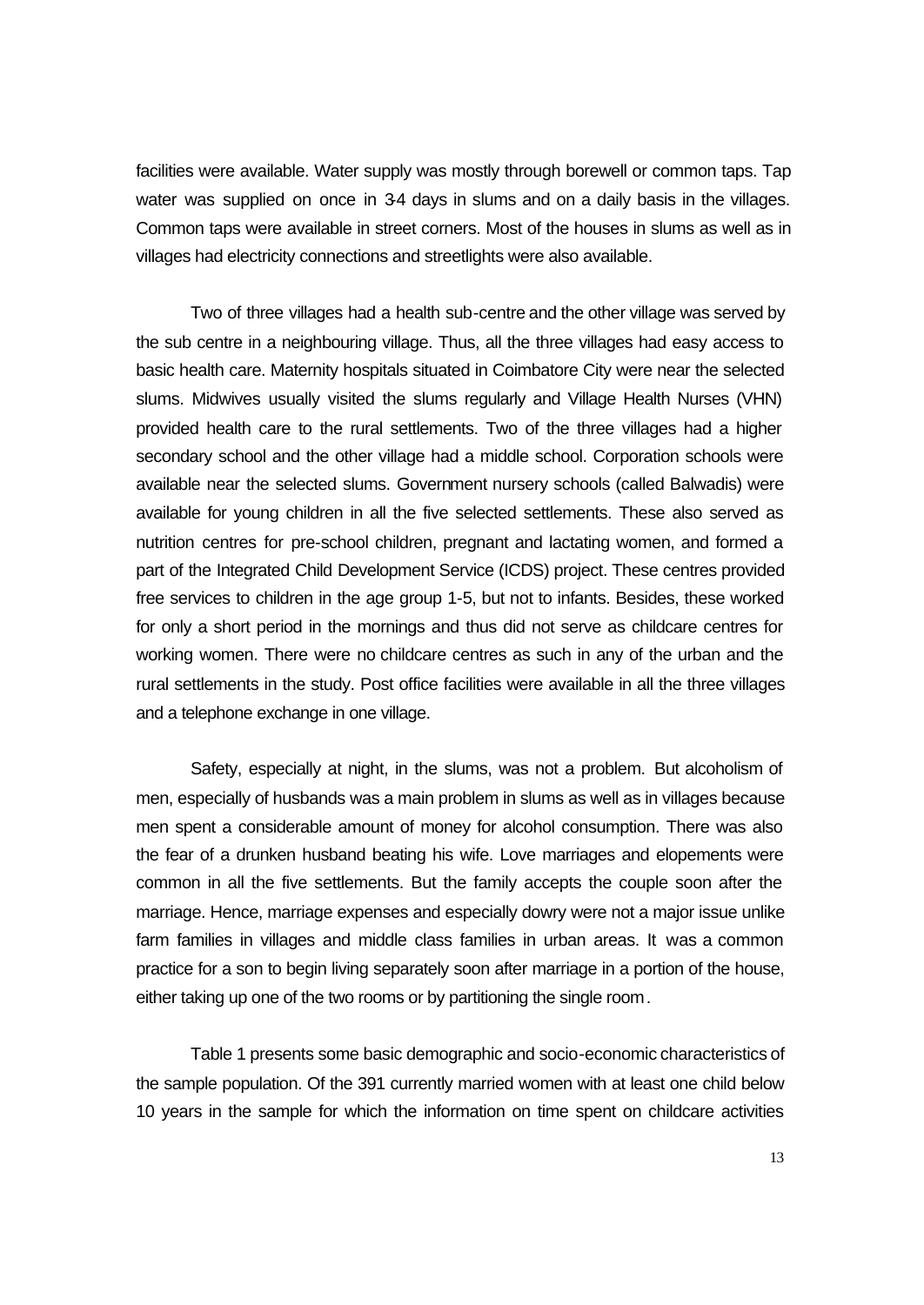was obtained, 173 (89 from urban area and 84 from rural area) were working women and 218 (111 from urban area and 107 from rural area) were non-working. It can be seen that the non-working women and their husbands were younger than working women and their husbands on average in both rural and urban areas. The mean age at marriage of non-working women as well as their husbands was slightly higher than that of working women and their husbands. The mean number of pregnancies, mean number of live births, mean number of living children were higher among working women than non-working women. Working women had higher household incomes than non-working women do in both the areas, but the gap was wider in the village (among working women, the annual household income included their own income also). In both rural and urban areas, the level of literacy and average years of schooling was higher among nonworking women compared to working women; overall it was quite low in rural areas as compared to urban areas. Mean household size was slightly higher among working women than non-working women. In urban areas, a greater proportion of non-working women than working women resided in *pucca*<sup>2</sup> houses and had a separate kitchen; no such difference was seen in rural areas. A significant proportion of working and nonworking women resided in their own house; over all it was higher in rural areas as compared to urban areas. The percentage of households having flush toilet and pucca<sup>6</sup> bath room was slightly higher among urban non-working women than working women; it was very low in rural areas irrespective of the works status of the women. The proportion of households having electricity and using LPG or bio gas was higher among nonworking women than working women in both rural and urban areas but over all it was low in rural areas. The proportion of households using LPG or biomass was less than 10 per cent in rural areas. Overall, working women were slightly older, had more children and higher incomes, but were less literate and in urban areas, had poorer living conditions, as compared to non-working women.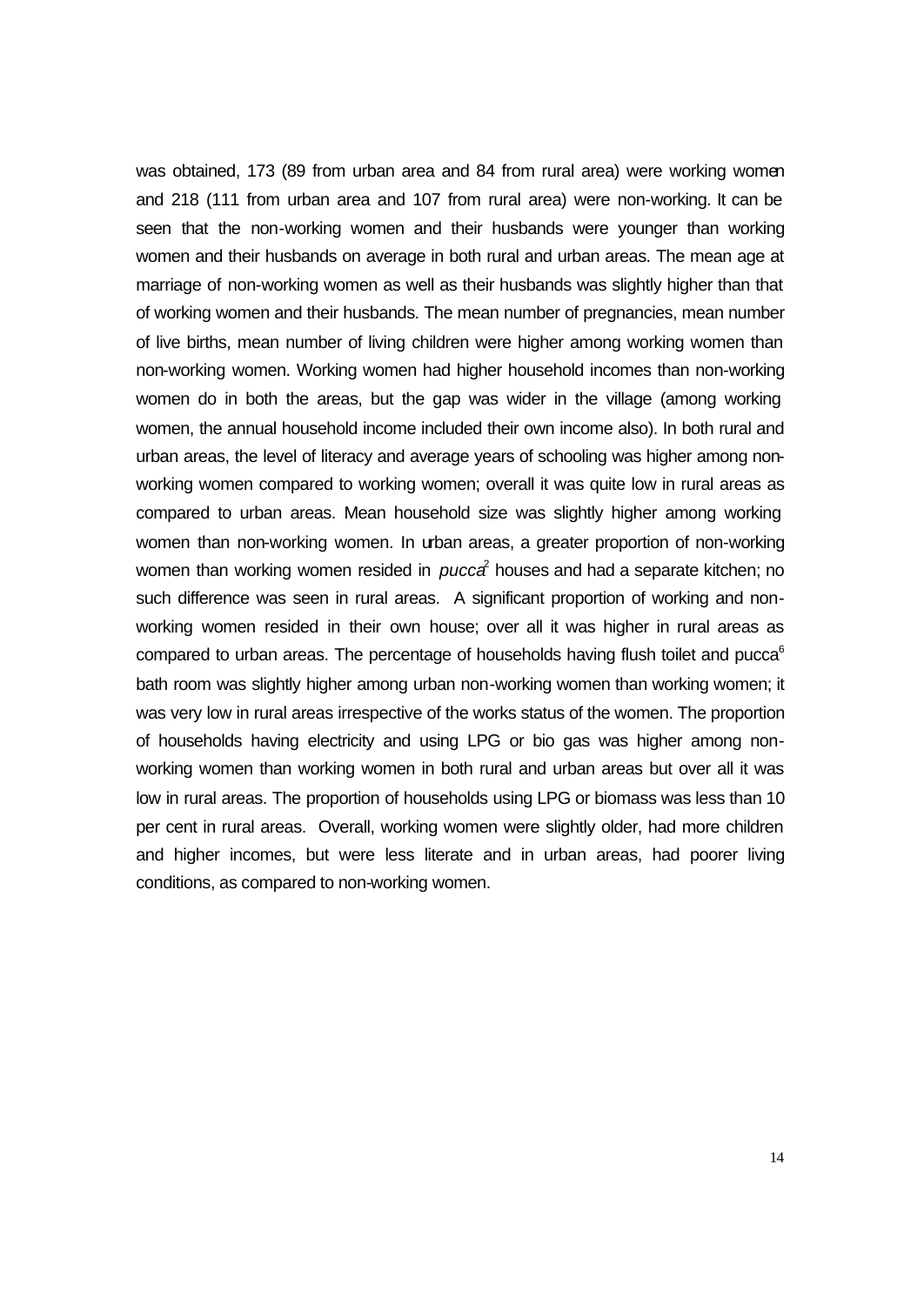| <b>Characteristics</b>          |                               | <b>Urban</b>     | <b>Rural</b> |             |  |
|---------------------------------|-------------------------------|------------------|--------------|-------------|--|
|                                 | <b>Working</b><br>Non-working |                  | Working      | Non-working |  |
|                                 | women                         | women            | women        | women       |  |
| Mean age of the respondent      | 29.4                          | 27.2             | 28.5         | 24.5        |  |
| Mean age of the husband         | 34.9                          | 33.0             | 33.6         | 29.4        |  |
| Mean age at marriage of the     |                               |                  |              |             |  |
| respondent                      | 18.8                          | 19.5             | 17.1         | 17.8        |  |
| Mean age at marriage of the     |                               |                  |              |             |  |
| husband                         | 24.4                          | 25.2             | 22.2         | 22.8        |  |
| Mean number of pregnancies      | 2.8                           | 2.3              | 2.9          | 2.3         |  |
| Mean number of live births      | 2.4                           | 2.0              | 2.7          | 2.1         |  |
| Mean number of living children  | 2.2                           | $\overline{1.9}$ | 2.4          | 1.9         |  |
| Mean annual household           | 25595.3                       | 23284.0          | 24459.5      | 19961.8     |  |
| income                          |                               |                  |              |             |  |
| Mean years of schooling of the  |                               |                  |              |             |  |
| respondent                      | 3.6                           | 5.6              | 1.1          | 2.1         |  |
| Mean years of schooling of the  |                               |                  |              |             |  |
| husband                         | 4.4                           | 6.8              | 1.6          | 3.1         |  |
| Percentage of respondents       |                               |                  |              |             |  |
| literate                        | 59.6                          | 81.1             | 20.2         | 35.5        |  |
| Percentage of husbands literate | 68.5                          | 86.5             | 32.2         | 53.3        |  |
| Average number of persons in    |                               |                  |              |             |  |
| the household                   | 4.6                           | 4.4              | 4.8          | 4.5         |  |
| Percentage of households        |                               |                  |              |             |  |
| owning the house                | 64.0                          | 66.7             | 88.1         | 86.0        |  |
| Percentage residing in pucca    |                               |                  |              |             |  |
| houses                          | 34.8                          | 47.7             | 36.9         | 39.3        |  |
| Percentage having separate      |                               |                  |              |             |  |
| kitchens                        | 16.9                          | 23.4             | 29.8         | 29.0        |  |
| Percentage of households        |                               |                  |              |             |  |
| having flush toilets            | 15.7                          | 23.4             | 7.1          | 1.9         |  |
| Percentage of households        |                               |                  |              |             |  |
| having pucca bath rooms         | 24.7                          | 40.5             | 11.9         | 14.1        |  |
| Percentage of households        |                               |                  |              |             |  |
| having electricity              | 60.7                          | 82.9             | 44.0         | 55.1        |  |
| Percentage of households        |                               |                  |              |             |  |
| using LPG or bio-gas for        | 49.4                          | 65.8             | 4.8          | 8.4         |  |
| cooking                         |                               |                  |              |             |  |
| <b>Number of women</b>          | 89                            | 111              | 84           | 107         |  |

**TABLE 1 Demographic and socio-economic characteristics of the sample population**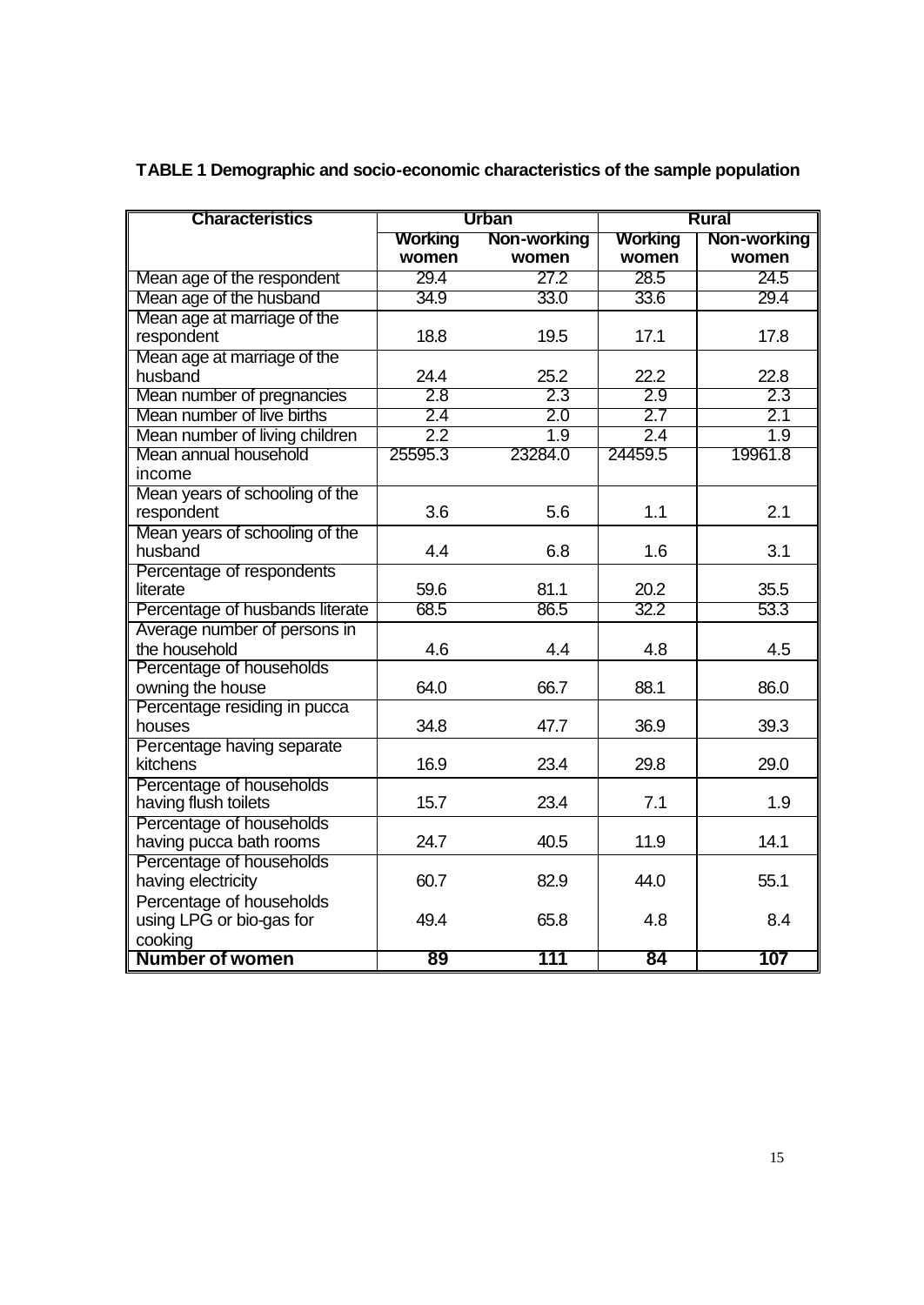### **Results**

## **Women's participation in labour force and time input on various activities**

 Women's time input on various activities is provided in this section first in order to answer the first research question, namely how does women's allocation of time on various activities vary between working and non-working women. Mean time input on six main activities is given in Table 2 and shown in Figure 1 and 2. It should be noted that mean time input on various activities by working women includes time input on market activities. Despite the different nature of job between urban and rural areas, there was not much difference in the time spent on most of the activities among working women between rural and urban areas. The same was observed among non-working women. However, as expected, non-working women spent more time on all the six activities than working women in both urban and rural areas.

The data suggests that market activities by working women is financed mainly through a reduction in time devoted to three activities namely childcare, leisure time and personal time. In other words, working women spend considerably less time on childcare, leisure time and personal activity as compared to non-working women. Working women spend as much time as non-working women in household activities such as cooking, cleaning vessels, washing clothes etc. especially in urban areas. Working women devoted 2.6 hours less in urban areas and 3.1 hours less in rural areas on childcare activities than non-working women. Similarly, working women spent 2.5 hours in urban areas and 1.1 hours in rural areas less on leisure time activities as compared to non-working women. By and large non-working women spent about 8 hours on personal activities (eating and sleeping) where as working women spent less than 7 hours. This indicates that market activities of the working women seem to reduce not only their time with children but also the time available for themselves. Further, it is important to note that both working and non-working women spent a considerable amount of time in fetching water and firewood.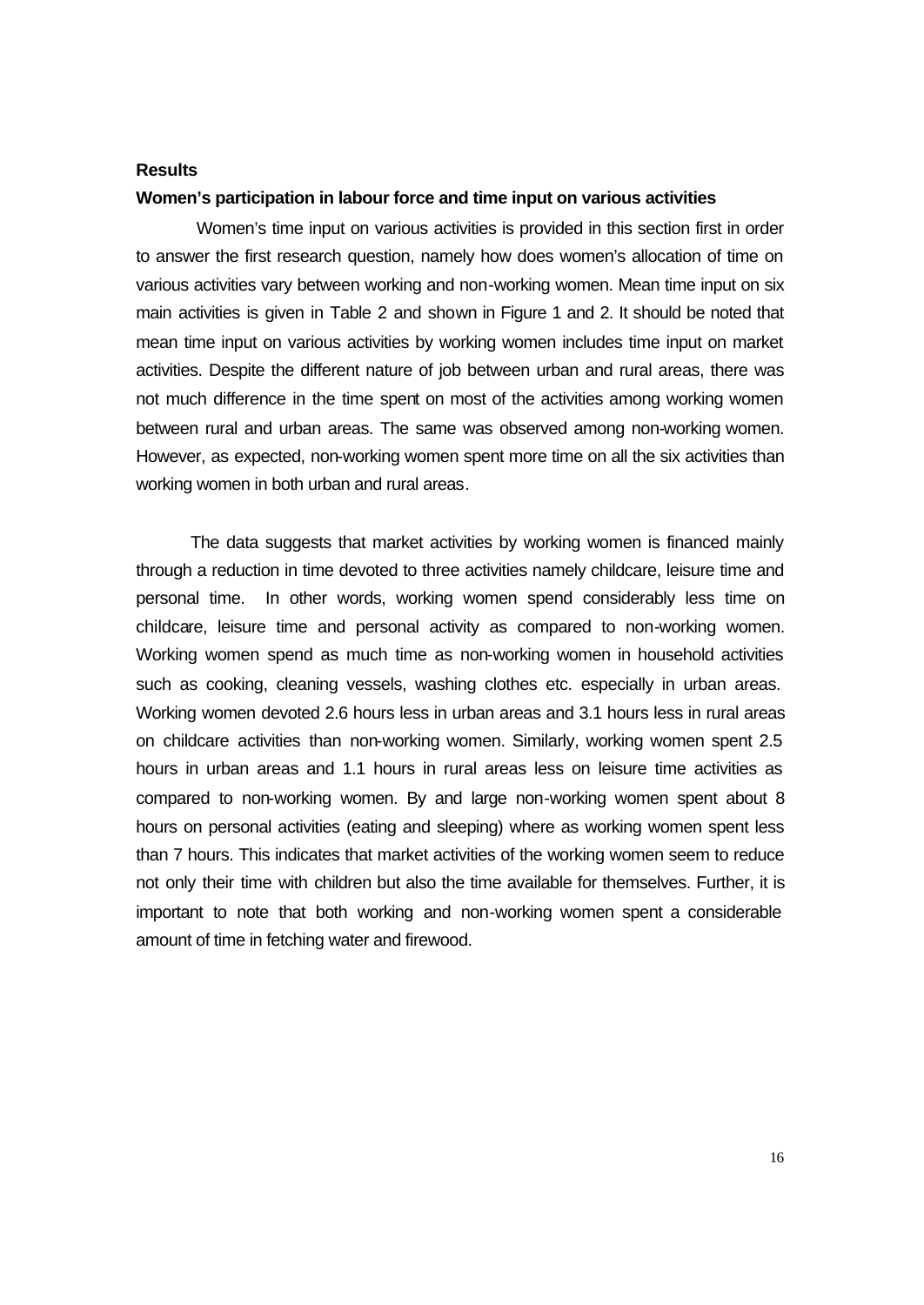|                                                      |                                                          | <b>Urban</b>         | <b>Rural</b>            |                      |  |  |  |
|------------------------------------------------------|----------------------------------------------------------|----------------------|-------------------------|----------------------|--|--|--|
| <b>Various activities</b><br><b>Working</b><br>Women |                                                          | Non-working<br>women | Working<br><b>Women</b> | Non-working<br>women |  |  |  |
|                                                      | Mean time spent on various activities per day (in hours) |                      |                         |                      |  |  |  |
| Household                                            | 5.4                                                      | 6.1                  | 4.9                     | 6.2                  |  |  |  |
| Fetching water and<br>firewood                       | 1.5                                                      | 2.1                  | 1.8                     | 2.1                  |  |  |  |
| Childcare                                            | 1.3                                                      | 3.9                  | 1.1                     | 4.2                  |  |  |  |
| Leisure time#                                        | 1.3                                                      | 3.8                  | 2.0                     | 3.1                  |  |  |  |
| Market                                               | 7.7                                                      | <b>NA</b>            | 7.9                     | <b>NA</b>            |  |  |  |
| Personal*                                            | 6.8                                                      | 8.1                  | 6.3                     | 8.4                  |  |  |  |
| <b>Total time spent</b><br>on all activities         | 24                                                       | 24                   | 24                      | 24                   |  |  |  |
| <b>Number of</b><br>women**                          | 141                                                      | 144                  | 126                     | 118                  |  |  |  |

## **TABLE 2 Mean time spent on various activities per day by work status of the women**

Note: #: Leisure time includes talking to neighbour, watching TV and listening to radio. \*: Personal activity includes eating and sleeping.

\*\*: This number is bigger than the number of women in other Tables because time spent on various activities was obtained from women with at least one live birth, whereas time spent on childcare activities was obtained for women with at least one living child below 10 years of age. Time spent on various activities for women with at least one living child below 10 years of age is also available with the author. [Those who are interested in this information can write to the author].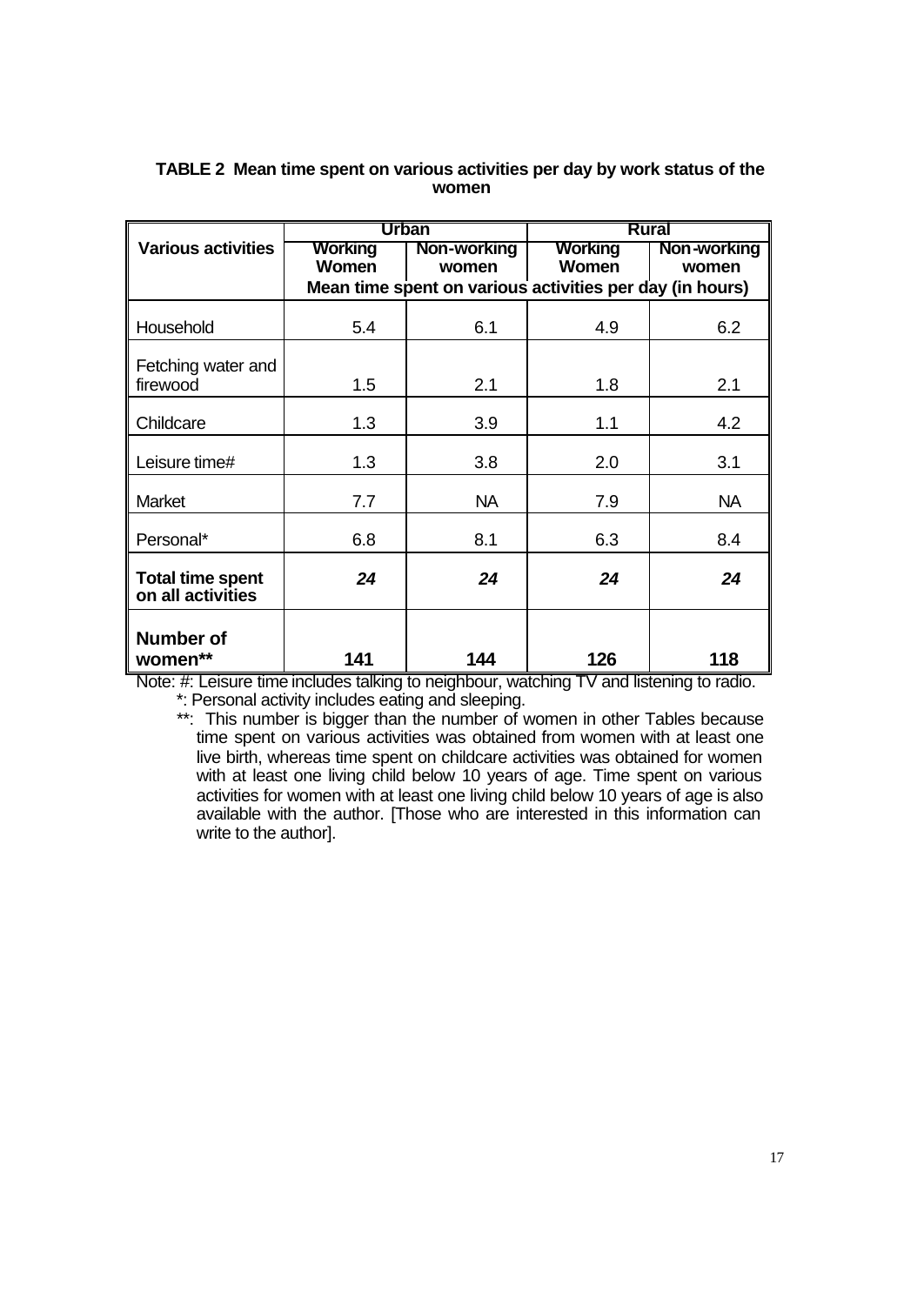

## **FIGURE 1 Time input on various activities: urban women**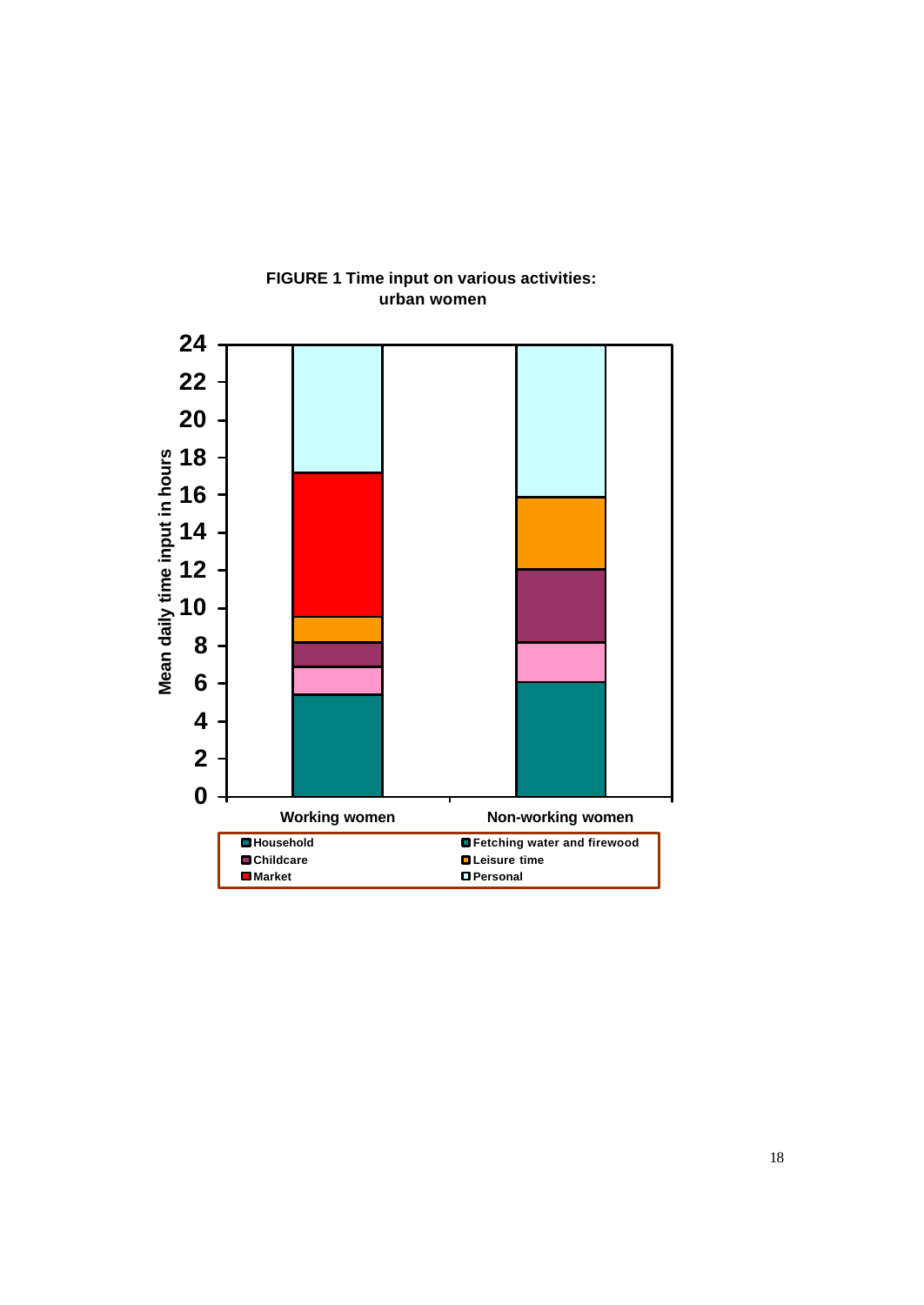

# **FIGURE 2 Time input on various activities: rural women**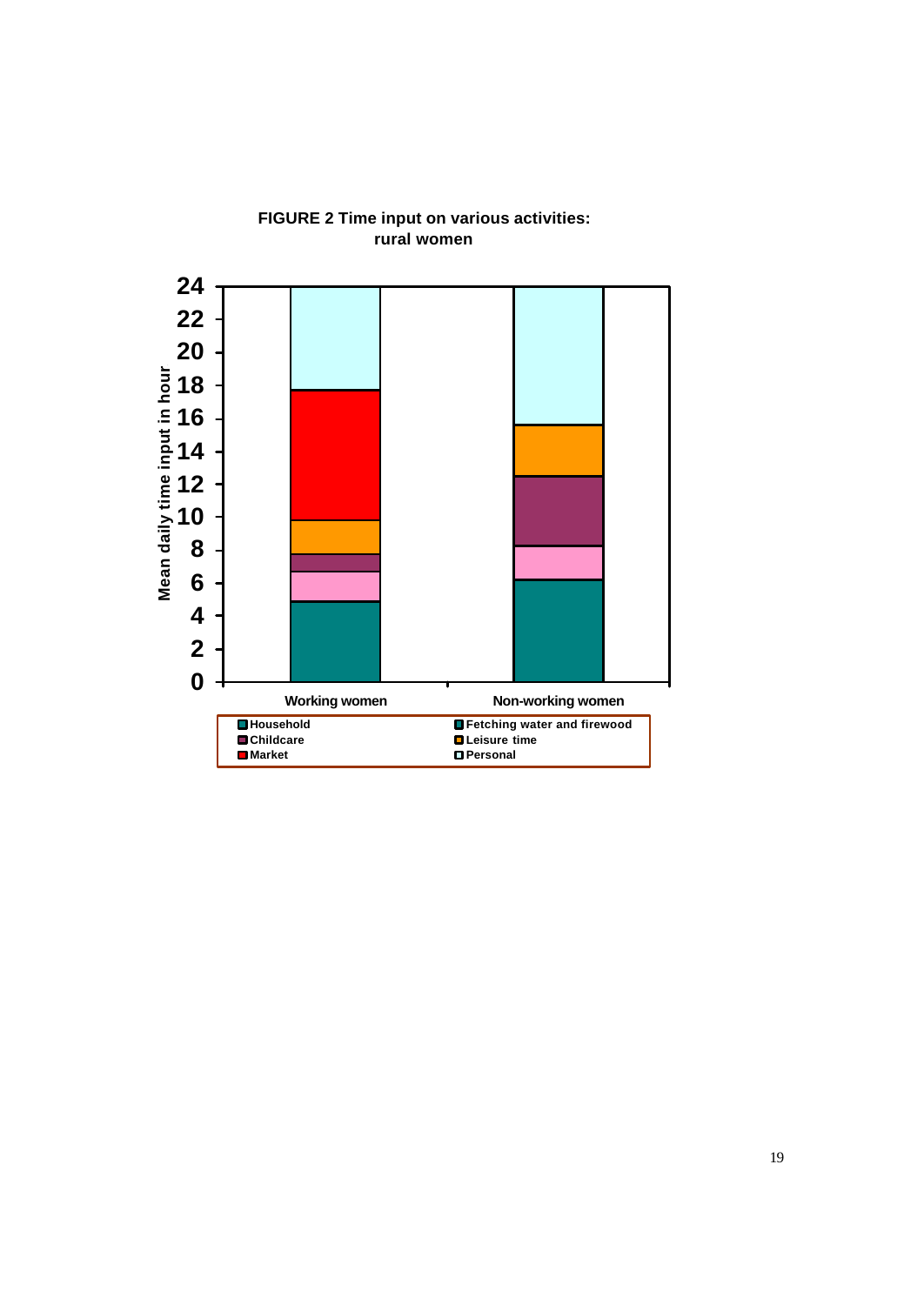## **Mother's participation in labour force and time with children**

A detailed study of a mother's time with children is necessary in the case of developing countries in general and India in particular for the following reasons. First, hardly any study exists from developing countries that attempts to understand how much time women, especially from the lower socio-economic strata who are forced to work (they are the ones who can not avail of any formal childcare facilities), normally spend with their children. Second, it is required in order to understand whether working women spend less time with their children and whether it varies due to the nature of job available. Third, information is necessary to see and understand whether certain activities of childcare receive less time than other activities due to the mother's participation in the labour force (if at all) and what those activities are.

#### *Mean time spent on all childcare activities*

As mentioned earlier data on mother's time with children is presented here for mothers who had at least one living child below the age of 10 years. The mean time spent by a mother on childcare per day is presented in Table 3 and shown in Figure 3 and 4 for working and non-working women (with at least one child in the age group of 0- 9) in urban and rural areas in order to know how much time mothers invest in the next generation.In order to see if the difference in time input between working and nonworking women is significant, the test for equality of means has been performed for each pair (working and non-working). The test statistics and the corresponding p-values are shown in parentheses below the respective means in the table. Working women spent on an average less than two hours daily with their children whereas non-working women spent three to four hours per day. Thus, working women invested about two hours less on childcare activities than non-working women which was also highlighted in the previous section while discussing the time allocation on various household activities by working and non-working women. The difference is significant both in rural and urban areas.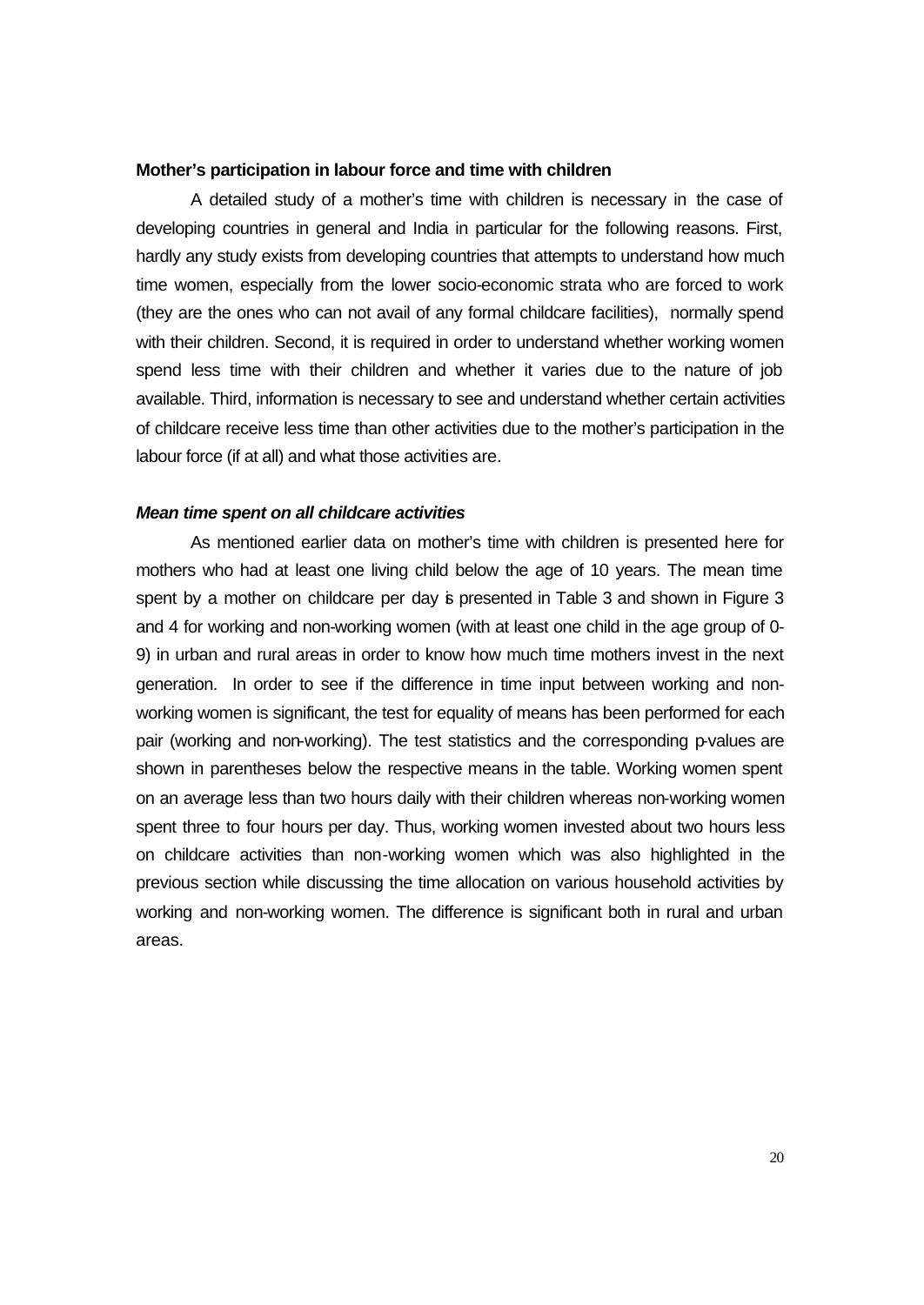| Mean time spent on all childcare<br>activities (in hours)                            | <b>URBAN</b>     |                                     | RURAL |                                       |  |
|--------------------------------------------------------------------------------------|------------------|-------------------------------------|-------|---------------------------------------|--|
|                                                                                      | Working<br>women | <b>Non-working Working</b><br>women | women | Non-working<br>women                  |  |
| Mothers with at least one child in the<br>age group of 0-9 years                     | 1.75             | 4.04<br>$(t = -9.23; p = 0.000)$    | 1.54  | 3.40<br>$(t = -9.66; p = 0.000)$      |  |
| Number of women                                                                      | 89               | 111                                 | 84    | 107                                   |  |
| Mothers with at least one child in the<br>age group of 0-4 years                     | 2.28             | 4.28<br>$(t = -5.38; p = 0.000)$    | 1.92  | 3.52<br>$(t = -6.20 \quad p = 0.000)$ |  |
| Number of women                                                                      | 37               | 79                                  | 34    | 101                                   |  |
| Mothers with no child in the age<br>group 0-4 but at least one child in<br>5-9 years | 1.38             | 3.45<br>$(t = -6.38; p = 0.000)$    | 1.28  | 1.40<br>$(t = -0.25; p = 0.806)$      |  |
| <b>Number of women</b>                                                               | 52               | 32                                  | 50    | 6                                     |  |

## **TABLE 3 Mean time spent on all childcare activities per day by work status of mother**

Note: Figures in parentheses are 't'-values (test statistics for equality of means for working and non-working women) and corresponding 'p'- values.

In general, women having very young children spent more time compared to women who did not have a very young child. To see this, means were computed separately for women with at least one child in the age group of 0-4, and women with no child in the age group of 0-4 but at least one in the age group 5-9 (Table 3 and Figure 3 and 4). As expected women with at least one child in the age group of 0-4 spent more time (about three hours) with children in both rural and urban areas as compared to women with no child in the age group of 0-4 but at least one in the age group 5-9 (less than two hours) per day; the difference between working and non-working women is significant. In rural areas, time input of mother on childcare was a little over one hour per day for women with no child in the age 0-4, but at least one in the age group 5-9; however it does not differ between working and non-working women.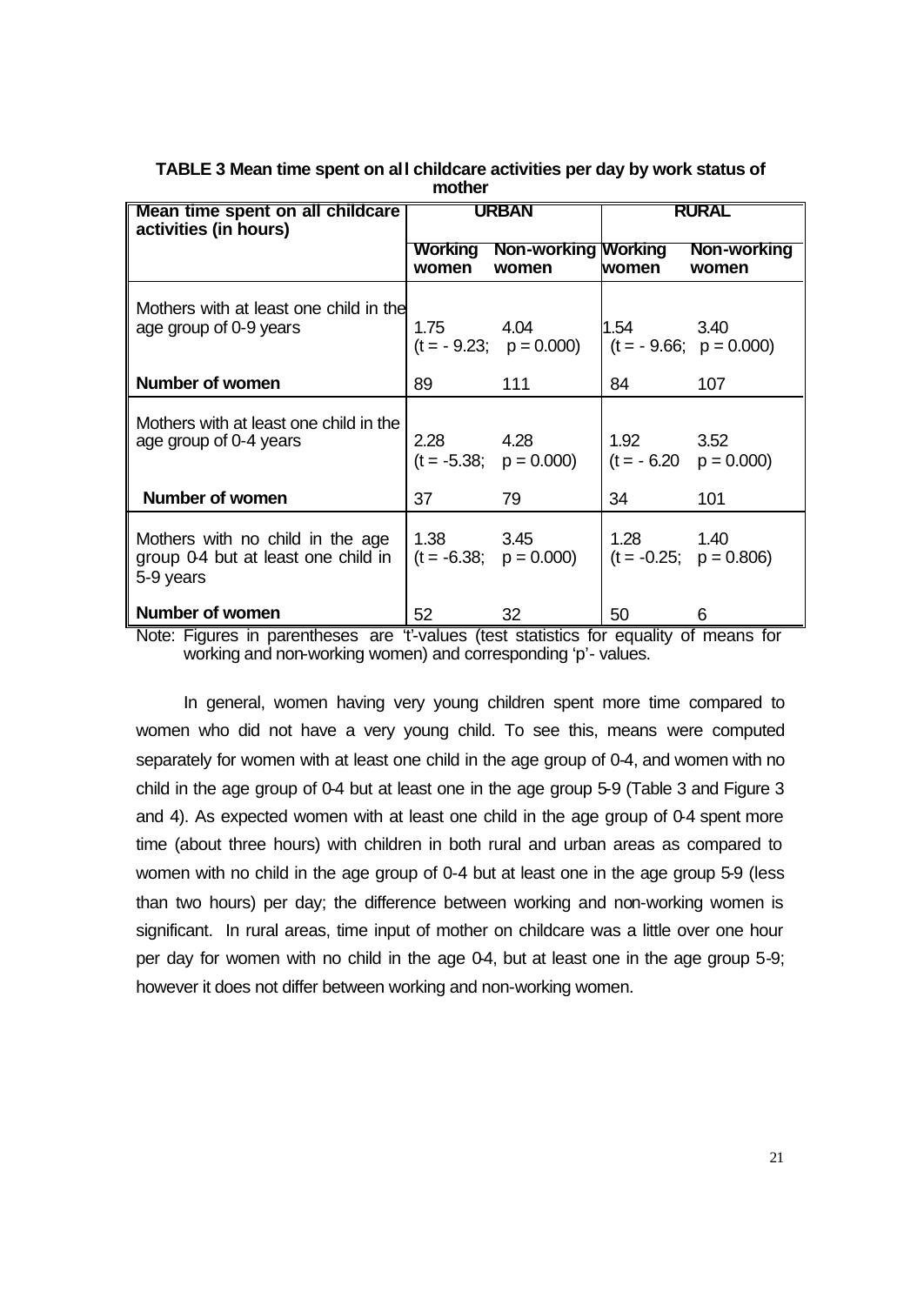

**FIGURE 3 Total time input by mother on all child care activities: urban areas**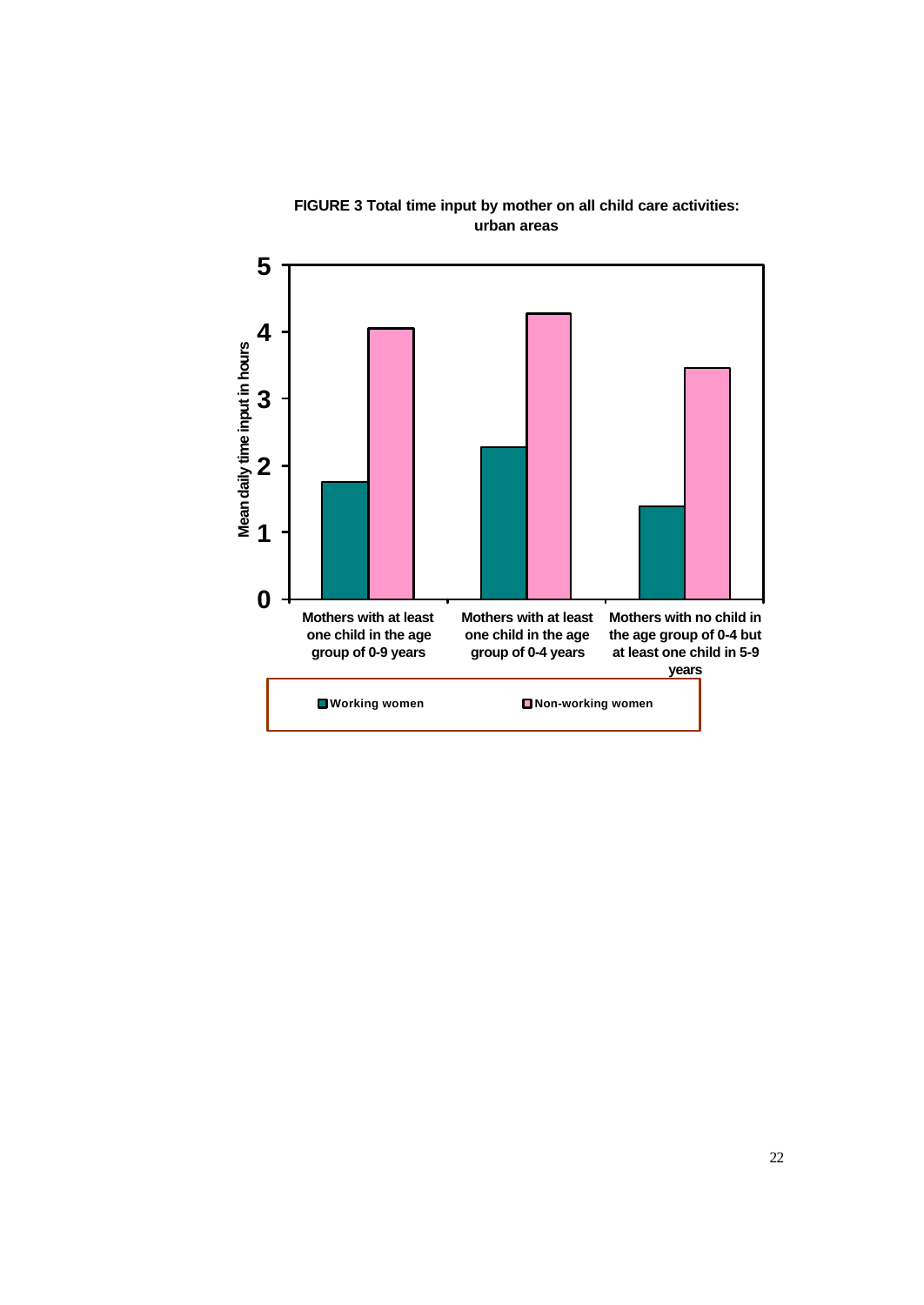

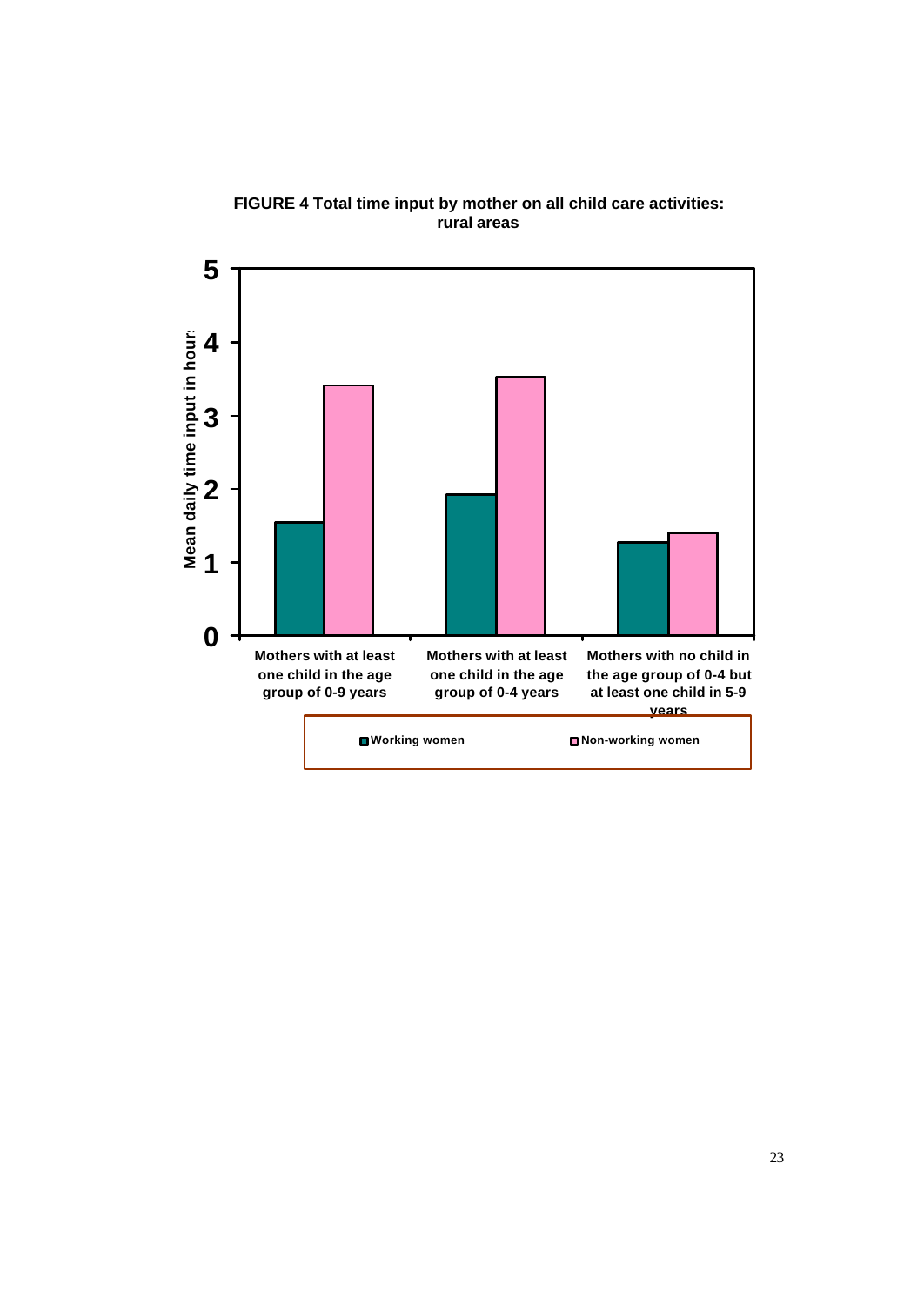## **Mean time spent on specific childcare activities**

Generally, studies that have looked at mothers' (or parents') time with children have considered all childcare activities in a single category. However, there is a possibility that certain childcare activities are basic or essential irrespective of whether the mother is working or not. Hence, an attempt is made now to look at how a mother's time varies in terms of each of the specific childcare activities by work status. There are seven specific childcare activities considered for the analysis; 1) bathing children, 2) feeding children, 3) preparing special food for children, 4) dressing up children, 5) teaching children, 6) taking children to school, and 7) playing with children. Though the mean time spent on various specific childcare activities are given separately in this section, I have grouped them into two broad categories namely essential (bathing, feeding, dressing up the child, preparing special food for children, teaching and taking the children to school) and non-essential (playing with children) childcare activities as certain activities might be more important than other activities irrespective of work status of the mother. The mean time spent on specific childcare activities is given separately for women with at least one child in the age group of 0-4 years and women with no child in the age group of 0-4 but at least one in the age group 5-9.

### *Essential childcare activities*

Regarding specific activities, women spent considerable time on bathing and feeding children. The mean time input was greater among women with very young children than women with no young child but at least one in the 59 years category (means shown in Table 3 and Figure 5 and 6 are in minutes per day). But the difference between working and non-working women was very small in the case of time spent on bathing children (except women with no young child but at least one in the 5-9 years of age category in urban areas). Time input on feeding children among women with a very young child differed significantly by work status of the mother in both rural and urban areas. By and large, women spent very little time for preparing special food in both rural and urban areas. Women also spent some time on dressing up children. This was significantly less for urban working women than for non-working women with a young child. Women spent little time on teaching and taking children to school, except for in the case of urban non-working women with no young child but at least one in the 5-9 years category.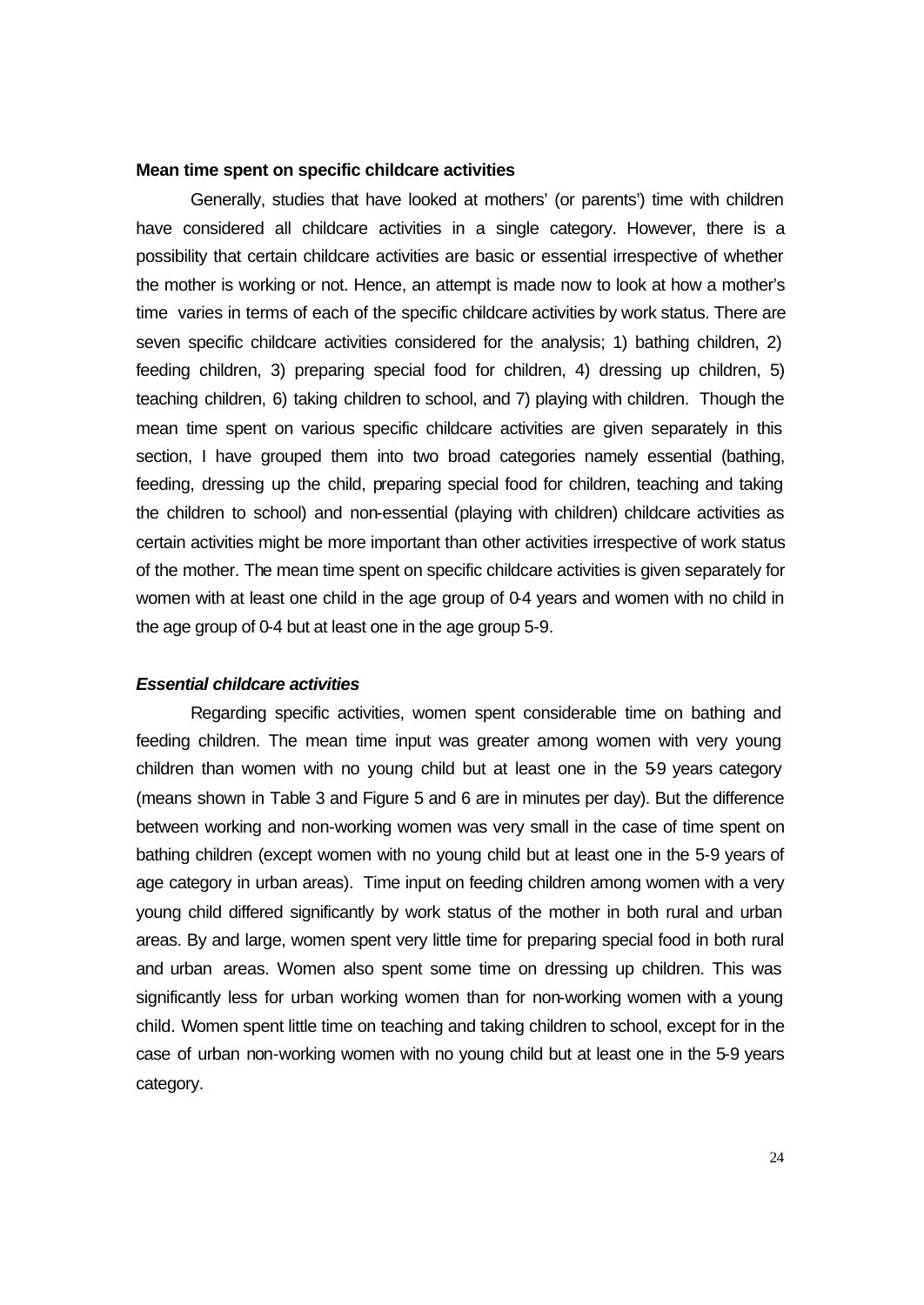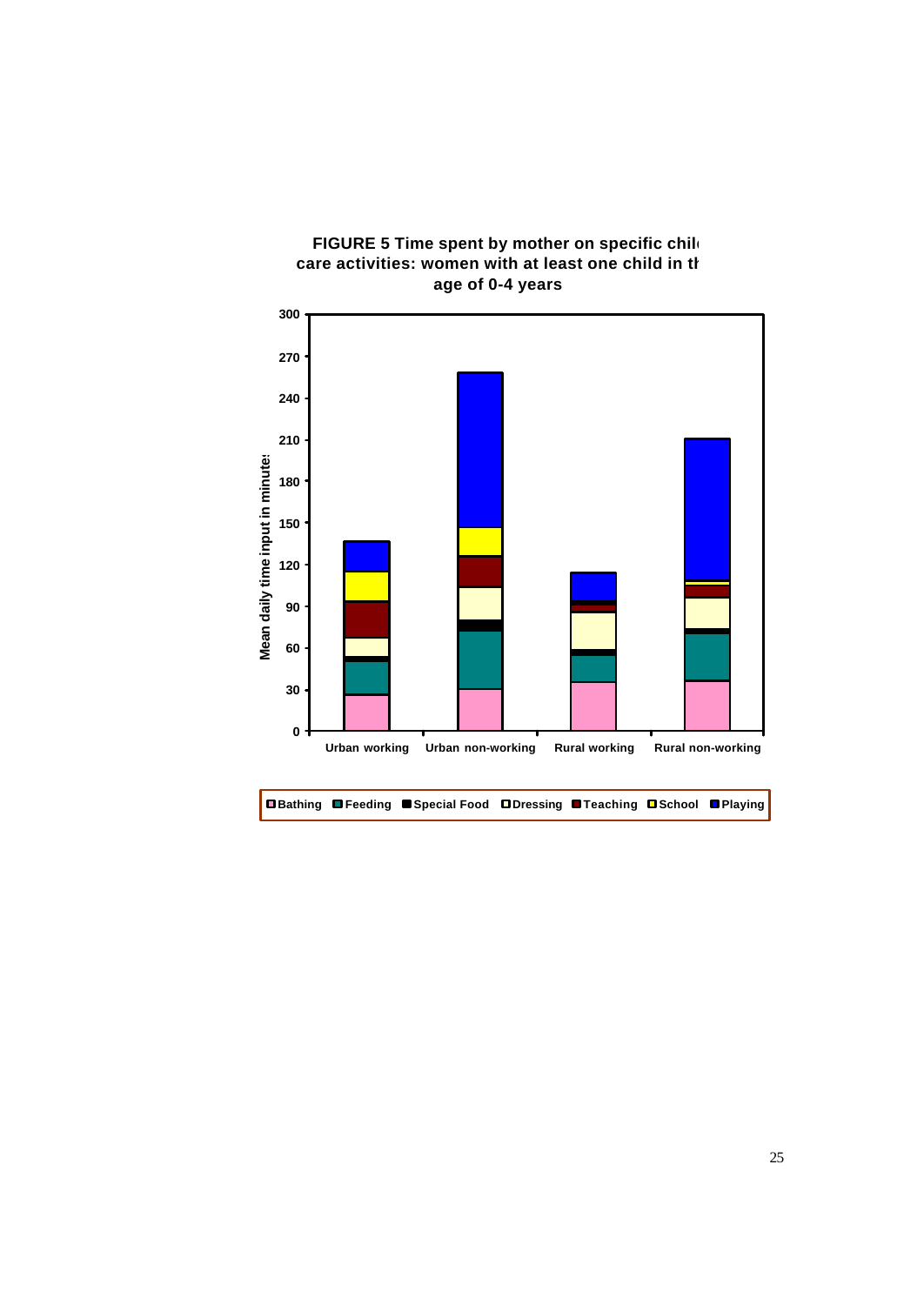

## **FIGURE 6 Time spent by mother on specific child**  care activities: women no child in the age group of 0 **but at least one child in the age group of 5-9 years**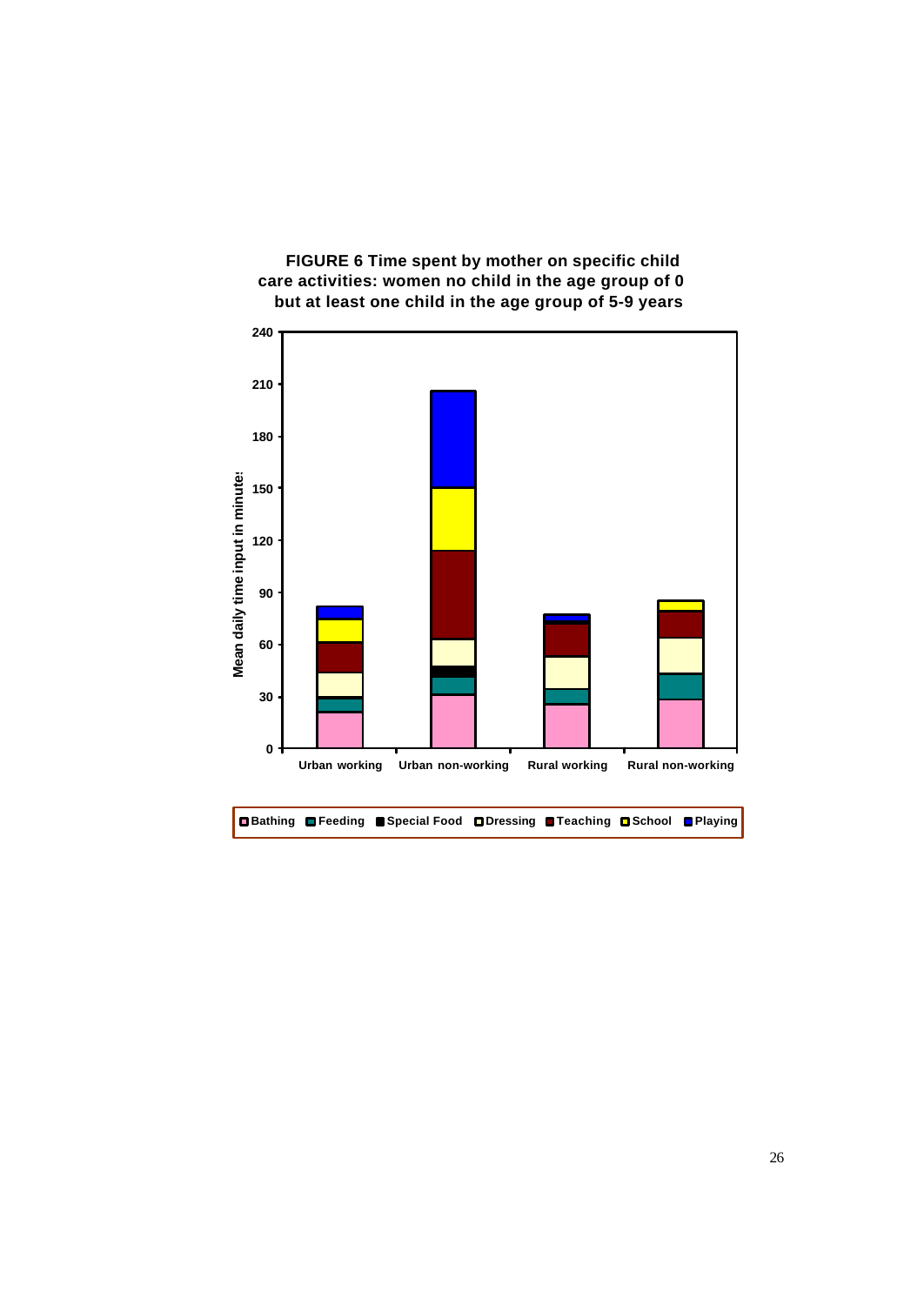### **Non-essential childcare activities**

Regarding non-essential childcare activities, non-working women spent substantially more time than working women on playing with children. This was especially the case with women with very young children in both rural and urban areas (Table 3). The difference was about eighty minutes (nearly an hour and a half), and it is highly significant. But among non-working women with no young child but at least one in the 5-9 years category, only those in urban areas spent significantly more time playing with children.

Overall, the gross differentials in time spent on childcare by work status of the mother were large for total time spent, but generally small (though significant, especially in urban areas) for specific activities other than playing with children. The results presented so far, however, have been descriptive and have not controlled for other socio-economic factors in the population namely education of mother, age of child, household income, total number of living children etc. In order to see if a mother's work status had a significant effect on time with children, and particularly to see if the effect is significant after controlling for other socio-economic factors, multivariate analysis has been performed.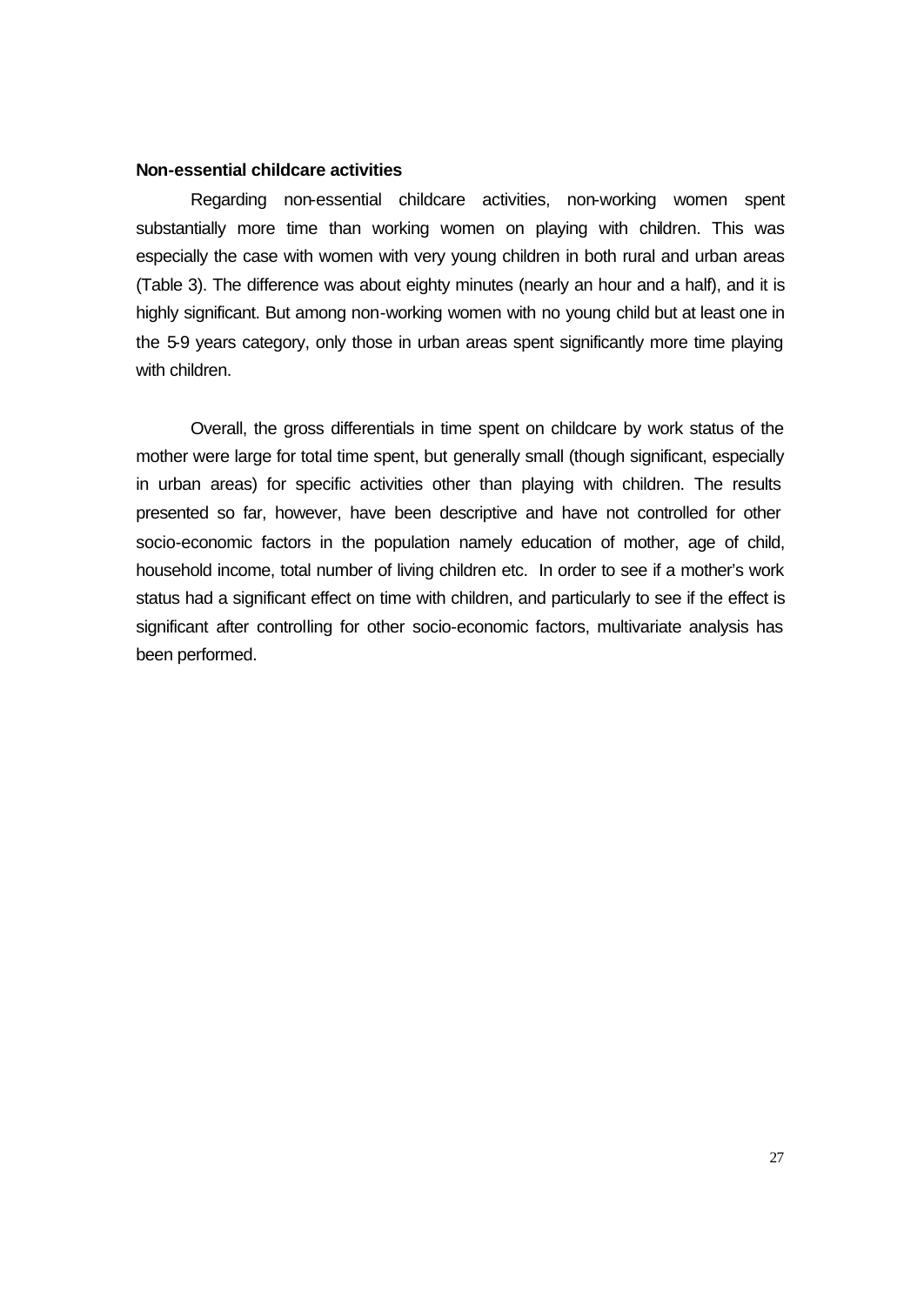|                                       | <b>URBAN</b>                                                                                        | <b>RURAL</b> | <b>URBAN</b>                                                                                                                                  | <b>RURAL</b> |  |  |  |
|---------------------------------------|-----------------------------------------------------------------------------------------------------|--------------|-----------------------------------------------------------------------------------------------------------------------------------------------|--------------|--|--|--|
|                                       |                                                                                                     |              | Women with at least one child in the age group of $ $ Women with no child in the age group of 0-4 but at $\ $<br>least one child in 5-9 years |              |  |  |  |
|                                       | Working Non-working Working Non-working Working Non-working Working Non-working                     | 0-4 years    |                                                                                                                                               |              |  |  |  |
|                                       |                                                                                                     |              | Mean total time spent on childcare (in hours per day)                                                                                         |              |  |  |  |
|                                       |                                                                                                     |              |                                                                                                                                               |              |  |  |  |
| All childcare activities              | $2.28$ 4.28                                                                                         | 1.92<br>3.52 | 1.38<br>3.45                                                                                                                                  | 1.28<br>1.4  |  |  |  |
|                                       | $(t = -5.38; p = 0.000)$ $(t = -6.20; p = 0.000)$ $(t = -6.38; p = 0.000)$ $(t = -0.25; p = 0.806)$ |              |                                                                                                                                               |              |  |  |  |
| <b>Essential childcare activities</b> |                                                                                                     |              | Mean time spent on specific activity (in minutes per day)                                                                                     |              |  |  |  |
| Bathing children                      | 26 30<br>31                                                                                         | 35<br>36     | 21<br>31                                                                                                                                      | 26<br>28     |  |  |  |
|                                       | $(t = -1.23; p = 0.222)$                                                                            |              | $ (t = -0.18; p = 0.861) (t = -2.25; p = 0.027) (t = -0.17; p = 0.869)$                                                                       |              |  |  |  |
| Feeding children                      | 25<br>41                                                                                            | 20<br>35     | 11<br>18                                                                                                                                      | 15<br>18     |  |  |  |
|                                       | $(t = -2.78; p = 0.006)$                                                                            |              | $(t = -2.81; p = 0.006)$ $(t = -0.85; p = 0.397)$ $(t = -1.06; p = 0.293)$                                                                    |              |  |  |  |
| Preparing special food for            | $\overline{2}$<br>8                                                                                 | 2            |                                                                                                                                               |              |  |  |  |
| children                              | $(t = -2.35; p = 0.020)$                                                                            |              | $ (t = 1.02; p = 0.310) (t = -2.40; p = 0.019) (t = 0.34; p = 0.732)$                                                                         |              |  |  |  |
| Dressing up children                  | 14 24                                                                                               | 28<br>24     | 14 16                                                                                                                                         | 19<br>21     |  |  |  |
|                                       | $(t = -3.21; p = 0.002)$                                                                            |              | $(t = 0.85; p = 0.394)$ $(t = -0.49; p = 0.627)$ $(t = -0.23; p = 0.816)$                                                                     |              |  |  |  |
| Teaching children                     | 26<br>$\overline{22}$                                                                               | 8<br>16      | 17<br>51                                                                                                                                      | 19<br>15     |  |  |  |
|                                       | $(t = 0.62; p = 0.536)$                                                                             |              | $(t = -0.59; p = 0.553)$ $(t = -3.98; p = 0.000)$ $(t = 0.30; p = 0.762)$                                                                     |              |  |  |  |
|                                       |                                                                                                     |              |                                                                                                                                               |              |  |  |  |
| Taking children to school             | <b>22</b><br>21                                                                                     |              | 114<br>36                                                                                                                                     |              |  |  |  |
|                                       | $(t = 0.15; p = 0.880)$                                                                             |              | $(t = -0.84; p = 0.401)$ $(t = -2.99; p = 0.004)$ $(t = -1.95; p = 0.056)$                                                                    |              |  |  |  |
|                                       | Non-essential childcare activities                                                                  |              |                                                                                                                                               |              |  |  |  |
| Playing with children                 | 22 111                                                                                              | 21<br>103    | $\overline{7}$<br>56                                                                                                                          | 0            |  |  |  |
|                                       | $(t = -5.85; p = 0.000)$                                                                            |              | $(t = -7.45; p = 0.000)$ $(t = -5.72; p = 0.000)$ $(t = 0.83; p = 0.413)$                                                                     |              |  |  |  |
| <b>Number of Women</b>                | 37<br>79                                                                                            | 34<br>101    | 52<br>32                                                                                                                                      | 50<br>6      |  |  |  |

**TABLE 3 Mean time spent on specific childcare activities per day by work status of mother** 

Note: Figures in parentheses are 't'-values (test statistics for equality of means for working and non-working women) and corresponding 'p'- values. \*: The means shown in the table are rounded off in minutes; the actual means are 0.2 and 0.0 for working and non-working women respectively.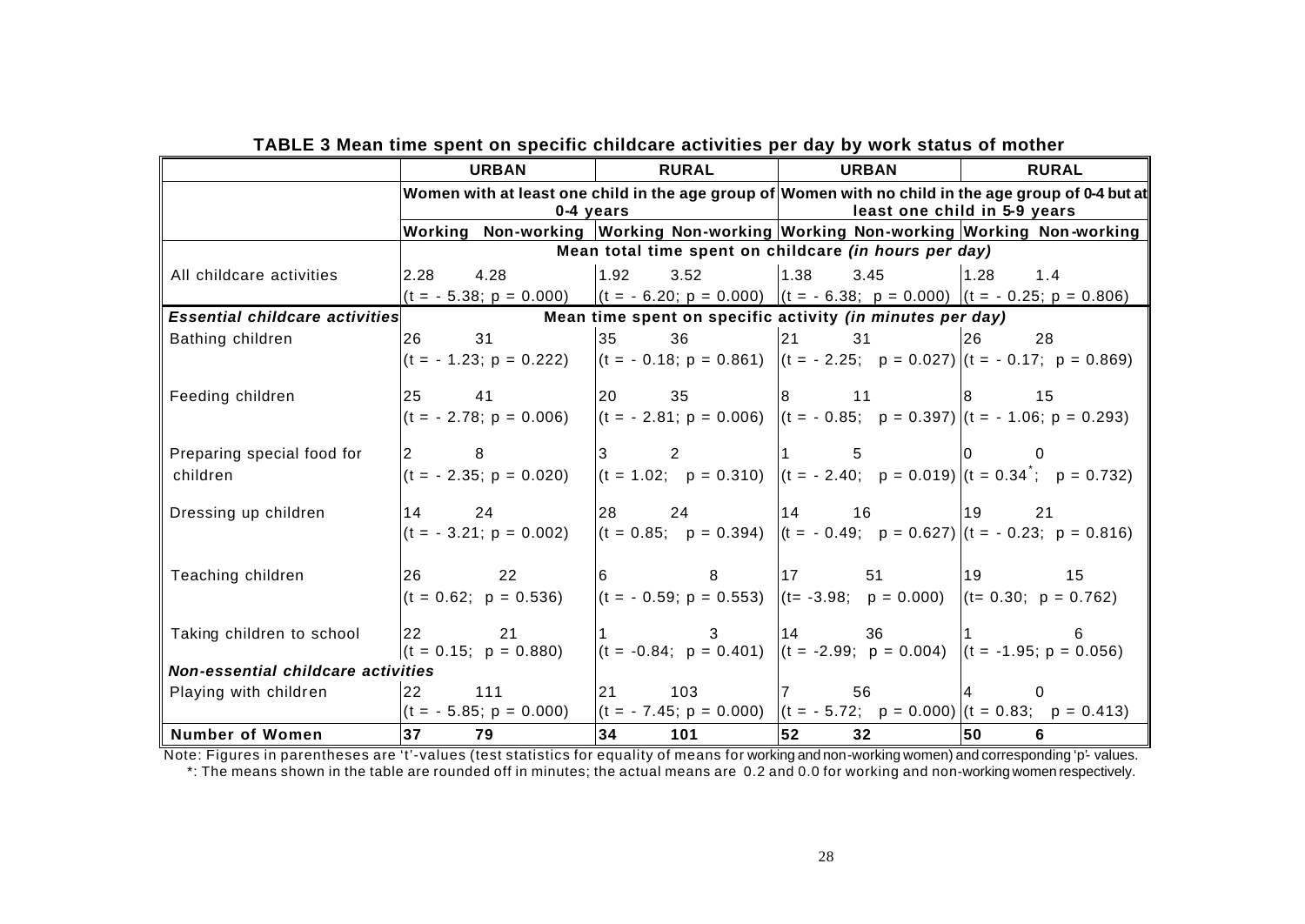#### **Regression results for time input on childcare**

The individual woman having at least one child below the age of 10 years is the unit of analysis and total time spent on childcare is used as the dependent variable. Ordinary least square (OLS) linear regression is adopted to quantify the net effect of time spent on childcare by women. In addition to work status of the mother (Dichotomous: Non-working = 0, Working = 1), education of the mother (Dichotomous: Illiterate  $= 0$ , Literate  $= 1$ ) and annual household income (log) are used as explanatory variables. The total number of living children (actual number) is also included as an explanatory variable, since the mother's time input is likely to be influenced by the number of children she had to cater to. Age of the youngest child (age in completed years) is included because there would be greater demands on mother's time if a child is very young, especially an infant. Moreover, the presence of other adult women (such as mother-in-law, mother, sister-in-law, or sister of the woman) in the household (Dichotomous: Not-present  $= 0$ , Present  $= 1$ ) is also included as an explanatory variable since such women could share some childcare tasks, lessening the demand on mother's time. Similarly, the presence of girls of age 12-17 (Dichotomous: Not-present = 0, Present = 1) is also included since girls of this age are traditionally expected to take care of younger siblings. As noted earlier, the analysis is first carried out for all women with at least one child below 10 years of age. Further, separate analyses is carried out for women with at least one very young child (age 0-4 years) and for women with no child below the age of 5 years but at least one in the age group of 5-9 years.

### *Total time spent on childcare*

The regression results show that in both rural and urban areas, work status of the mother had a highly significant effect on total time spent on childcare (the left hand panel in the Table 4). As seen in Table 3, working women spent on an average about two hours less than non-working women on all childcare activities; in urban areas the difference was slightly larger  $(4.04 - 1.75 = 2.29$  hours) than in rural areas  $(3.40 - 1.54 =$ 1.86 hours). After controlling for the effects of other variables, the net effect of work participation reduces slightly, to 1.83 hours for urban women and substantially, to 0.77 hour, for rural women. In both rural and urban areas, age of the youngest child had a negative effect on total time spent on childcare. That is, total time spent on childcare decreases as age of the youngest child increases. Education of the mother has a positive impact on total time spent on childcare. That is, more highly educated mothers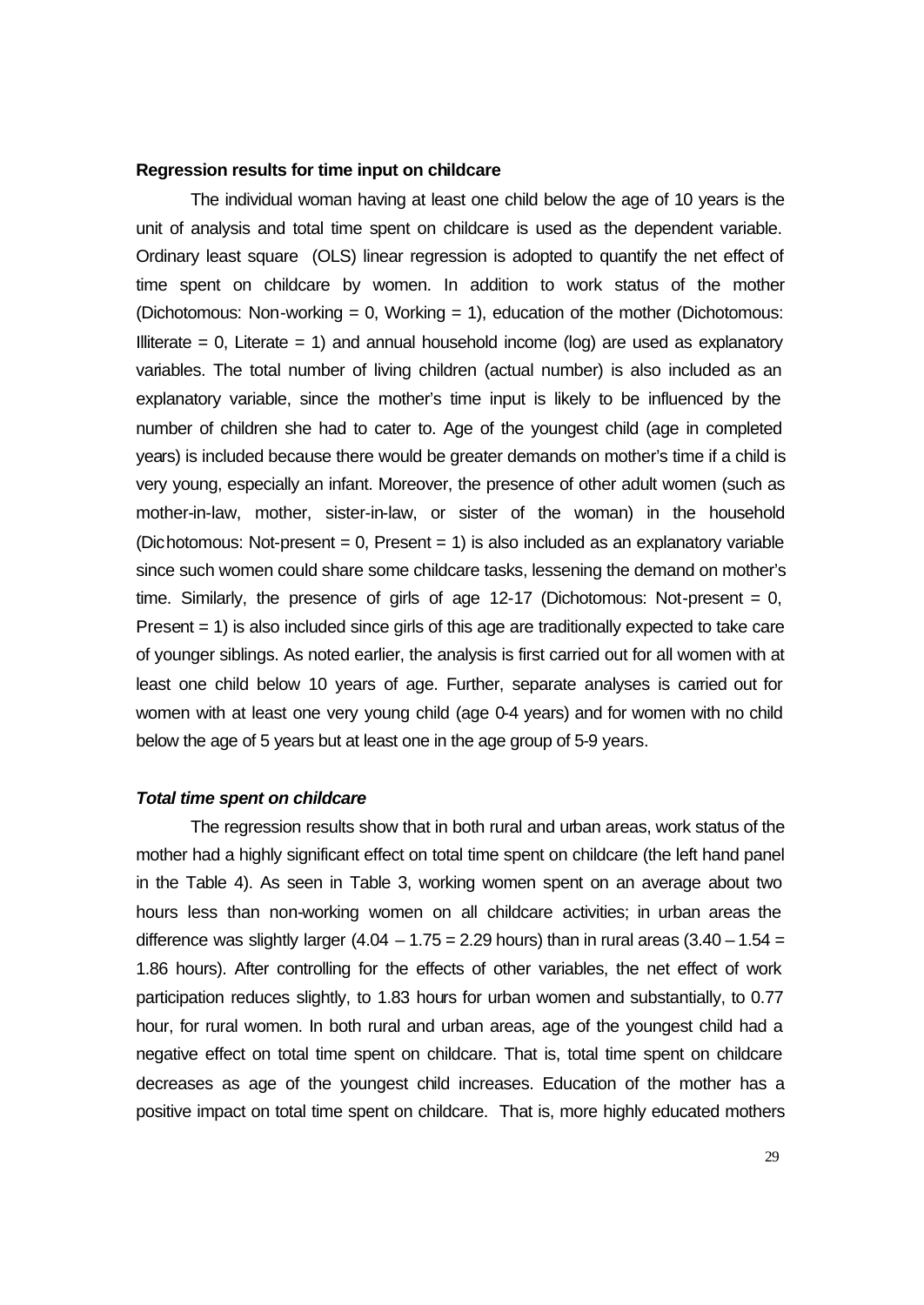devoted more time to childcare, a fact that supports the observation made by Gauthier *et al.* (2004). Annual income of the household had a moderately negative significant effect on time input on childcare. Presence of other adult woman and total number of living children did not show a significant effect on time input. Presence of girls of age 12-17 reduced a mother's time input on childcare in urban areas.

As mentioned earlier, women with young children are expected to spend more time on childcare. To see this, the regression was rerun separately for women with at least one child below five years of age and for women with no child below five years of age, but at least one in the age range 5-9 years. The results of regression for women with a child below five years of age are given in the two columns in the middle panel of Table 4. In both urban and rural areas, the work status variable showed a significantly negative effect on time spent on childcare: the effect is about two hours in urban areas and one hour in rural areas. Education of the mother showed a positive effect in both urban and rural areas and age of the youngest child showed a negative effect in rural areas. Annual household income and presence of an adult woman failed to show any significant effect. However, presence of girls in the household significantly reduced a mother's time input on childcare. On the other hand, the number of living children increased a mother's time input, as expected, but only for urban areas.

The results of regression for women with no child below five years but at least one child of age 5-9 years are given in the right hand panel of Table 4. In urban areas, work participation reduced time input on childcare by 1.91 hours but there was no such effect in rural areas. A caveat is in order here since the number of non-working women of this category was very small in the rural sample. Age of the youngest child showed a negative effect in both rural and urban areas, the effect being stronger in rural areas. The total number of children showed a negative effect in urban areas and presence of other adult women showed (an unexpected) positive effect in rural areas. None of the other variables showed any significant effect.

Multivariate results show that the work status of mother had a strong negative effect on total time with children in both rural and urban areas. In other words, working mothers spent significantly less time with children after controlling for other factors such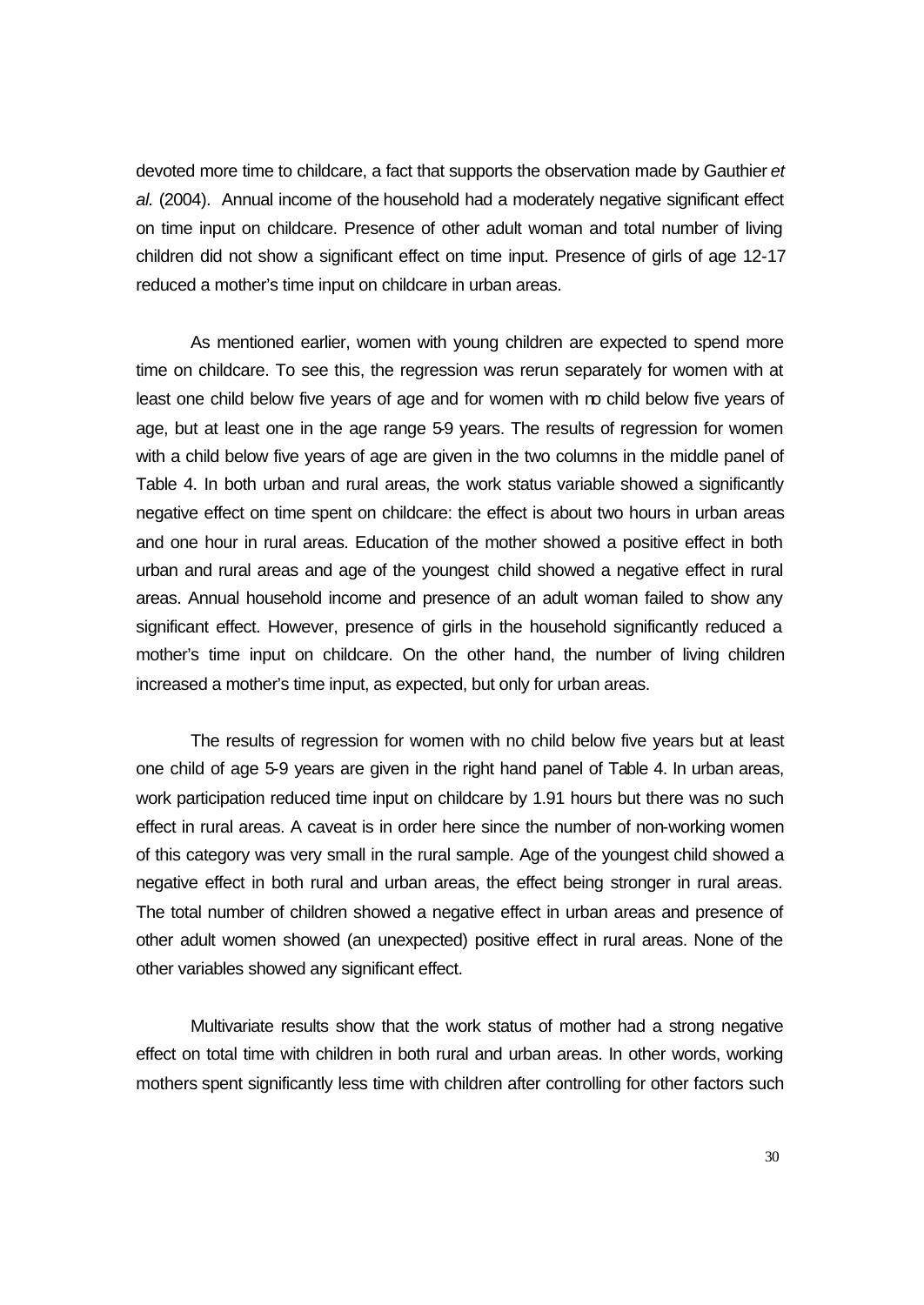as education, annual household income, total number of living children, age of youngest child and presence of other girls and women in the household.

|                                                                                                       |                      | <b>Women with at least</b> |                      | <b>Women with at least</b>     |                                          | Women with no child  |
|-------------------------------------------------------------------------------------------------------|----------------------|----------------------------|----------------------|--------------------------------|------------------------------------------|----------------------|
|                                                                                                       | one child in the age |                            | one child in the age |                                | in the age group of 0-4                  |                      |
| <b>Explanatory Variables</b>                                                                          | group of 0-9         |                            | group of 0-4         |                                | but at least one in the<br>5-9 age group |                      |
|                                                                                                       | <b>URBAN</b>         | <b>RURAL</b>               | <b>URBAN</b>         | <b>RURAL</b>                   | <b>URBAN</b>                             | <b>RURAL</b>         |
|                                                                                                       |                      |                            |                      | <b>Regression Coefficients</b> |                                          |                      |
| Work status of<br>the mother<br>(Dichot.: Non-Working = 0,<br>Working $= 1$ )                         | $-1.8334$<br>(0.000) | $-0.7678$<br>(0.003)       | $-2.0102$<br>(0.000) | $-1.0077$<br>(0.002)           | $-1.9076$<br>(0.000)                     | 0.0867<br>(0.851)    |
| <b>Education of the</b><br>mother<br>(Dichot.: Illiterate = $0$ ,<br>Literate = $1)$                  | 0.5539<br>(0.047)    | 0.3952<br>(0.050)          | 0.7988<br>(0.051)    | 0.5086<br>(0.032)              | 0.2297<br>(0.499)                        | 0.0979<br>(0.788)    |
| <b>Annual household</b><br>income (log)                                                               | $-0.5396$<br>(0.059) | $-0.4112$<br>(0.078)       | $-0.5410$<br>(0.158) | $-0.4106$<br>(0.136)           | $-0.3655$<br>(0.382)                     | 0.5797<br>(0.273)    |
| Presence of girls in the<br>age of 12-17 in the HH<br>(Dichot.: Not present = $0$ ,<br>$Present = 1)$ | $-1.0219$<br>(0.024) | $-0.1981$<br>(0.595)       | $-2.8348$<br>(0.011) | 0.4979<br>(0.421)              | 0.0050<br>(0.992)                        | $-0.4254$<br>(0.341) |
| <b>Presence of other adult</b><br>women in the HH<br>(Dichot.: Not present = $0$ ,<br>$Present = 1)$  | $-0.2908$<br>(0.370) | 0.1667<br>(0.493)          | $-0.1048$<br>(0.808) | $-0.0816$<br>(0.781)           | $-0.4785$<br>(0.301)                     | 0.8959<br>(0.035)    |
| <b>Total number of</b><br><i>living children</i> (actual)<br>Age of the                               | 0.1238<br>(0.448)    | 0.0321<br>(0.735)          | 0.5017<br>(0.023)    | 0.1030<br>(0.431)              | $-0.5143$<br>(0.031)                     | $-0.1015$<br>(0.498) |
| youngest child<br>(in completed years)                                                                | $-0.0976$<br>(0.042) | $-0.2353$<br>(0.000)       | 0.1405<br>(0.266)    | $-0.2976$<br>(0.002)           | $-0.2334$<br>(0.068)                     | $-0.2380$<br>(0.047) |
| Constant                                                                                              | 9.1416               | 7.5290                     | 7.9359               | 7.4984                         | 9.6988                                   | $-2.7290$            |
| $R^2$                                                                                                 | 0.3871               | 0.4522                     | 0.3175               | 0.3163                         | 0.4403                                   | 0.3054               |
| <b>Number of Women</b>                                                                                | 200                  | 191                        | 116                  | 135                            | 84                                       | 56                   |

**TABLE 4 Regression analysis for total time spent on childcare (in hours per day)**

Note: Figures in parentheses are 'p' values.

Coefficients significant at at least 5% level are shown in bold type.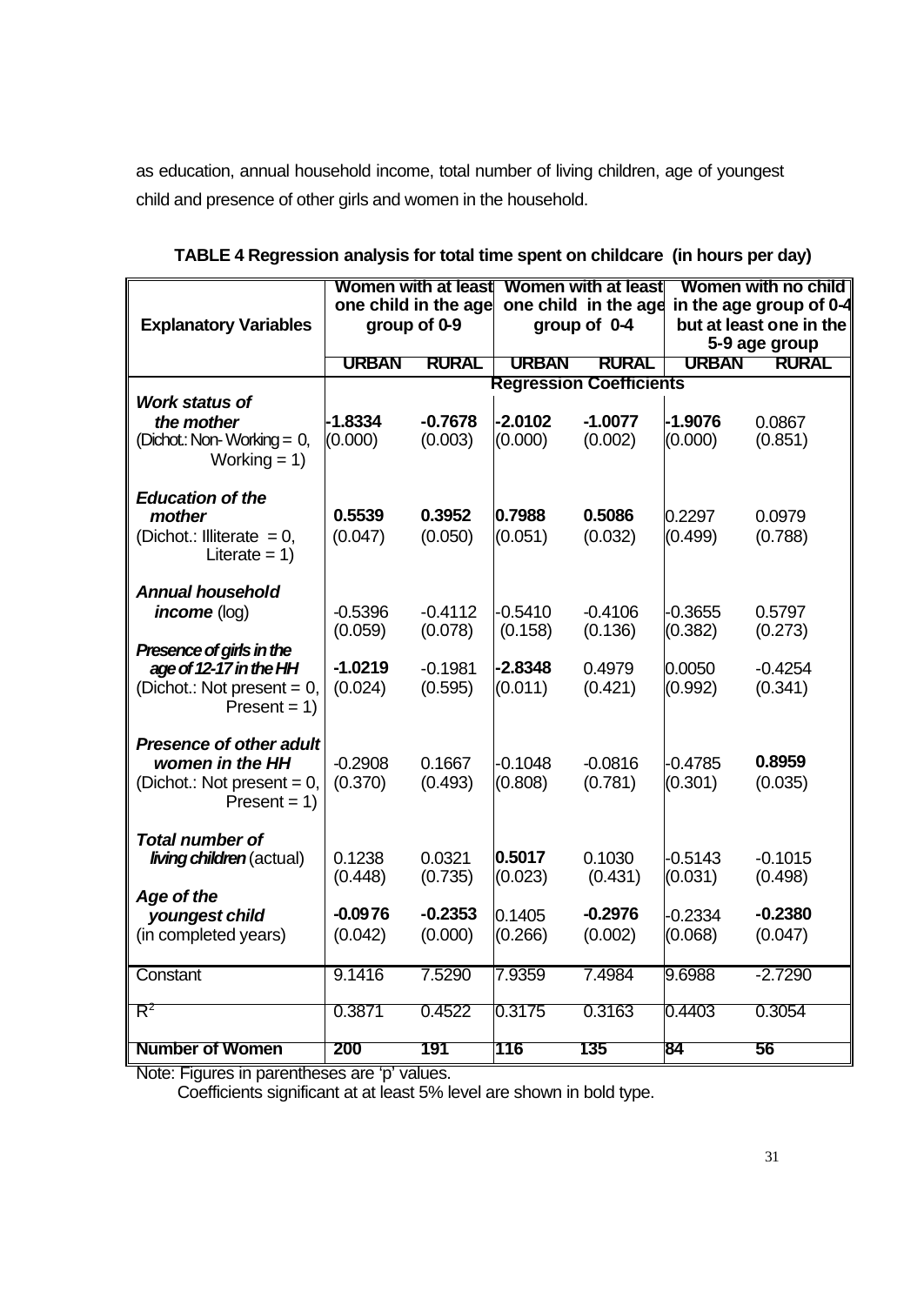### *Time spent on specific childcare activities*

To see whether the strong negative effect reflected in total time input on childcare is found in all the seven specific activities or in only a few of them, the regression analysis was carried out separately for all the seven specific activities. For each of the specific activities, the regression is rerun with the same set of variables included in total time spent on childcare. These regressions are used to estimate the *net effect* of work participation on time input on the specific activity of childcare, after controlling for the effects of other variables. The regression coefficient of the work status variable gives the estimated net effect. A negative value indicates that work participation reduces a mother's time input on the specific activity and vice versa. The estimated effects are presented in Table 5 and the level of significance is also indicated. The coefficients of the other variables are not presented in Table 5 as the focus of the paper is to see the net effect of work status after controlling for other variables.

First, the regression results of all specific activities for women with at least one child below 10 years of age are discussed. Work status of the mother showed a significant negative effect on time input on bathing children among women with children below 10 years of age (first panel in Table 5) in rural areas but not in urban areas. In the case of feeding children, work participation did not seem to influence the time input in both urban and rural areas. Working women spent significantly less time on preparing special food and dressing up children in urban areas than non-working women. On the other hand, in rural areas working women spent more time on preparing special food for children and dressing up children. But it should be noted that the time spent on this particular activity was generally small, namely only a few minutes on an average. As expected, non-working women spent significantly more time with children on teaching related activities but only in urban areas. Women in rural areas hardly spent time with children on teaching related activities. Regarding time spent on playing with children, the work status of mother showed a significantly negative effect in both rural and urban areas. In the case of urban women the magnitude was very large.

 Next, the regression analyses were rerun for all seven specific childcare activities separately for women with one child in the age group of 0-4 and women with no child in the age group of  $0.4$  but at least one child in the age group  $5-9$  years. Among women with one child in the age group of 0-4 (women with a very young child), the work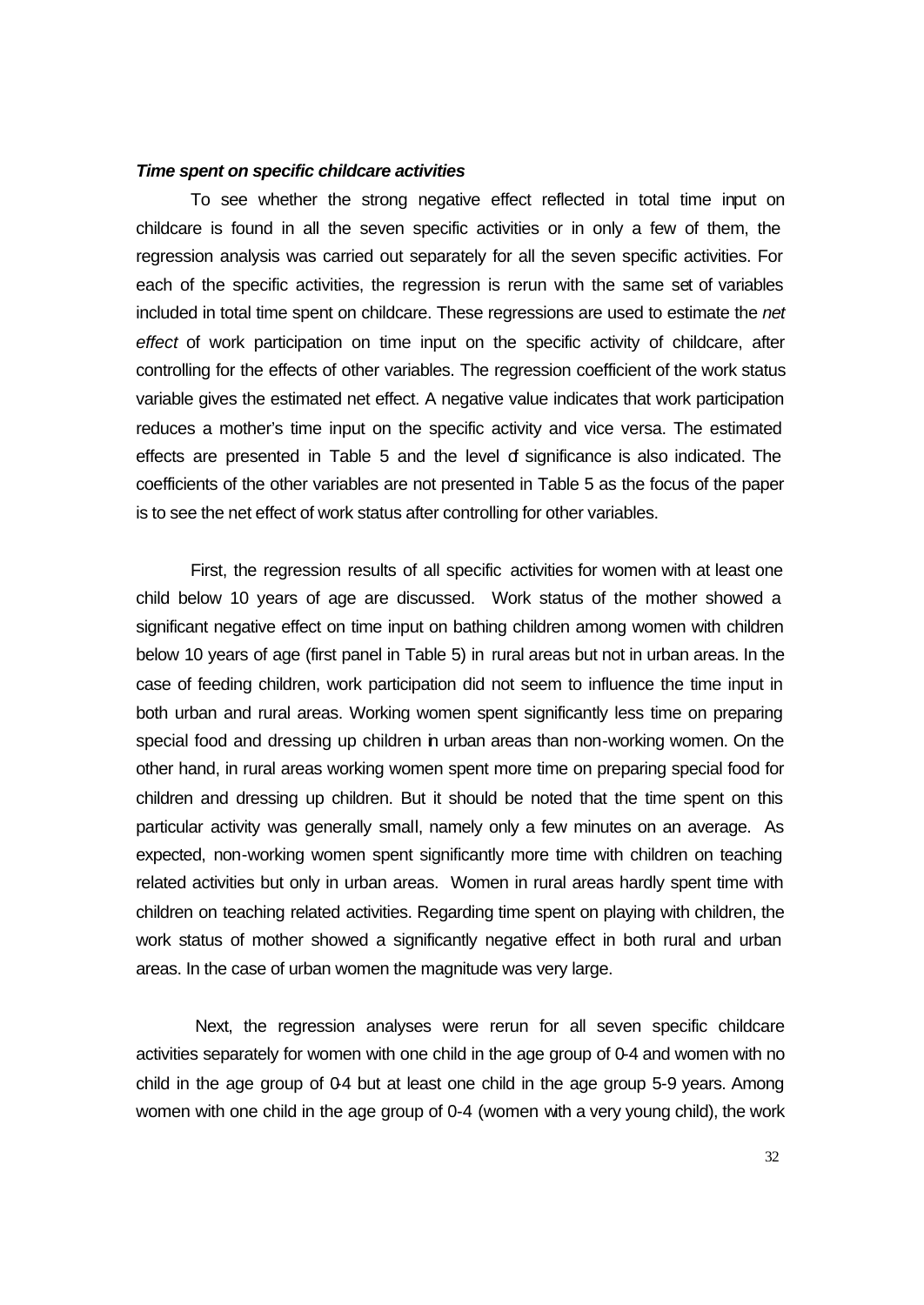status of the mother did not show any significant negative effect on specific activities except for playing with children and dressing up children and too only in urban areas. In other words, working women with a very young child spent significantly less time only in playing with children and dressing up children in urban areas. Work participation of the mother did not show any significant effect on most of the specific childcare activities after controlling for other factors especially among women with a very young child. This was true for both urban and rural areas.

Among women with no child in the age group of  $0.4$  but at least one in the age group 59 years, the effect of work status is almost the same (though the values of coefficient varies) as that observed in women with at least one child in the age group of 0-9. Further, the negative effect of work status on each of specific activities was observed only in urban areas not in rural areas. In other words, among women with older children, mothers spend significantly less time on specific activities but only in urban areas. The work status of the mother showed a positive effect on specific activities in rural area although it was not significant

Overall, the analysis suggests that there is no significant effect on most of the specific activities of a woman with younger children working. What accounts for the greater time spent by non-working women on total time spent on childcare is playing with children. Non-working women spent more time than working women on playing with children. This is true in both urban and rural areas but more conspicuous in the former. Working women with older children spent less time on specific childcare activities after controlling for other factors like education, total number of living children, annual household income but it was only significant in urban areas.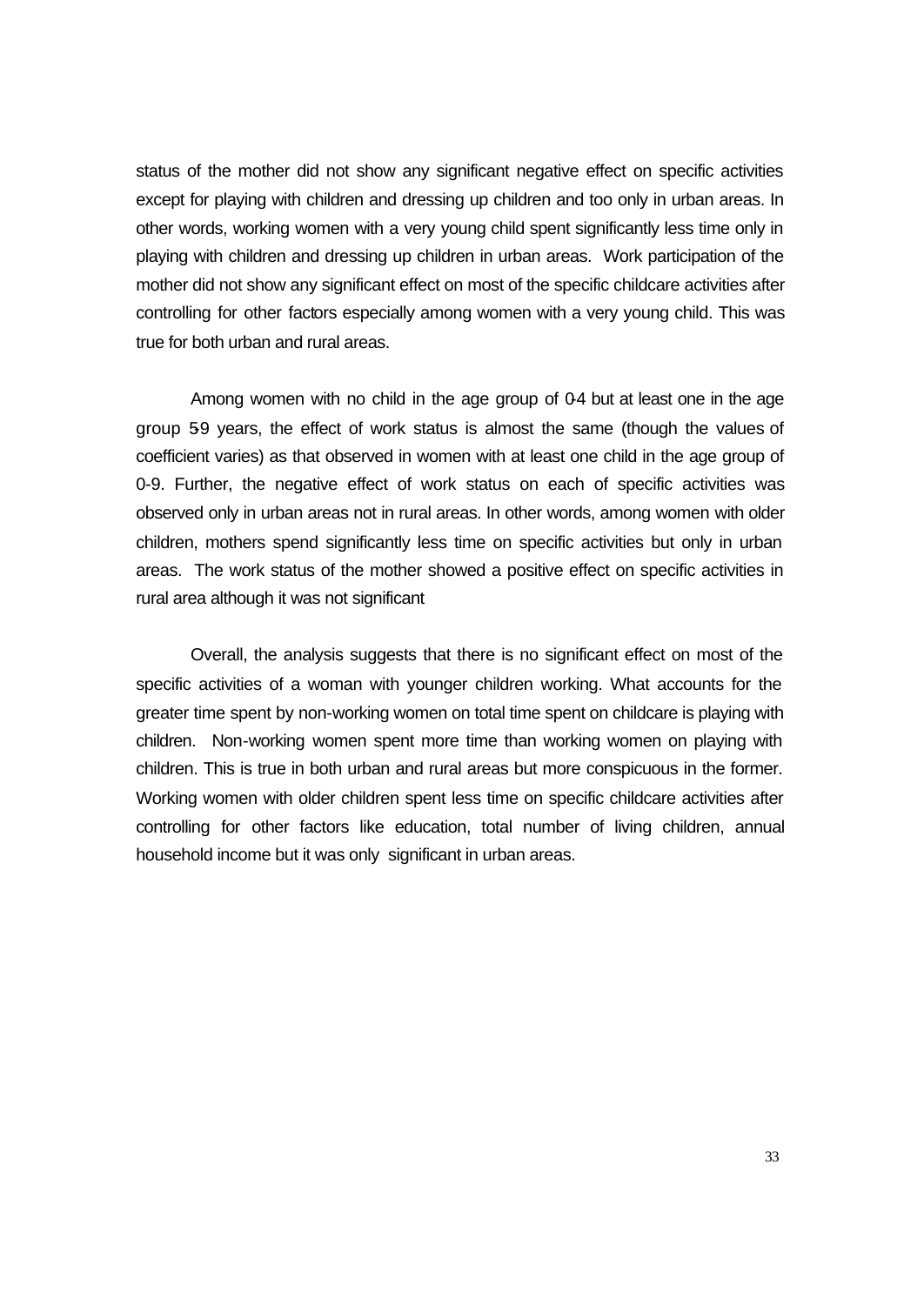| <b>Specific Activities</b>                               |                                             |              |                           | Women with at least Women with at leas Women with no child |                         |                      |
|----------------------------------------------------------|---------------------------------------------|--------------|---------------------------|------------------------------------------------------------|-------------------------|----------------------|
|                                                          | one child in the age                        |              | one child in the age      |                                                            | in the age group of 0-4 |                      |
|                                                          | group of 0-9                                |              | group of $0-4$            |                                                            | but at least one in 5-9 |                      |
|                                                          | <b>URBAN</b>                                | <b>RURAL</b> | <b>URBAN</b>              | <b>RURAL</b>                                               | <b>URBAN</b>            | <b>RURAL</b>         |
|                                                          | Net effect on time spent by mother on       |              |                           |                                                            |                         |                      |
|                                                          |                                             |              |                           | specific childcare activities (in minutes per day)         |                         |                      |
| <b>Essential activities</b>                              |                                             |              |                           |                                                            |                         |                      |
| Bathing children                                         | $-8.4$ ***                                  | $+1.1$       | $-6.3$                    | $-2.7$                                                     | $-10.5$                 | $+1.2$               |
| Feeding children                                         | $-4.7$                                      | $-6.9$       | $-8.0$                    | $-6.3$                                                     | $-0.8$                  | $-5.7$               |
| Preparing special<br>food for children                   | $-4.3$                                      | $+3.0^{*}$   | $-4.6$                    | $+4.7$ <sup>**</sup>                                       | $-3.9^{4}$              | $+0.5$               |
| Dressing up children                                     | $-4.7$                                      | $+6.2$       | $-8.5$ *                  | $+7.5$                                                     | $-1.0$                  | $+1.7$               |
| Teaching children                                        | $-14.6$ **                                  | $-1.8$       | $-7.3$                    | $-8.8$                                                     | $-28.6$ ***             | $+8.8$               |
| Taking children to school                                | $-9.5^{\degree}$                            | $-1.8$       | $-8.5$                    | $-2.22$                                                    | $-19.5$ ***             | $-5.2$ <sup>**</sup> |
| <b>Non-essential activities</b><br>Playing with children | $-63.8$ $*$                                 | $-46.0$ ***  | $-77.5$ $-52.6$ $-$       |                                                            | $-50.1***$              | $+4.0$               |
|                                                          | Net effect on total time spent by mother on |              |                           |                                                            |                         |                      |
|                                                          | childcare activities (in hours per day)     |              |                           |                                                            |                         |                      |
| All childcare<br>activities                              | $-1.83$ <sup>***</sup>                      | $-0.77$ ***  | $-2.01$ $+ 1.01$ $+ 1.01$ |                                                            | $-1.91$ $**$            | $+0.09$              |
| Number of Women                                          | 200                                         | 191          | 116                       | 135                                                        | 84                      | 56                   |

## **TABLE 5 Estimated net effects of work participation of mother on time input on specific childcare activities**

Note: The estimated net effects are the coefficients of the work status variable obtained from regression equations for the respective dependent variables on time input. The other variables used in the regression equations are: education of mother, annual household income (log), presence of girls of age 12-17 in the household, presence of other adult women in the household, total number of living children, and age of the youngest child. \*\*\*, \*\*, \*: Significant at the 1%, 5% and 10% levels respectively.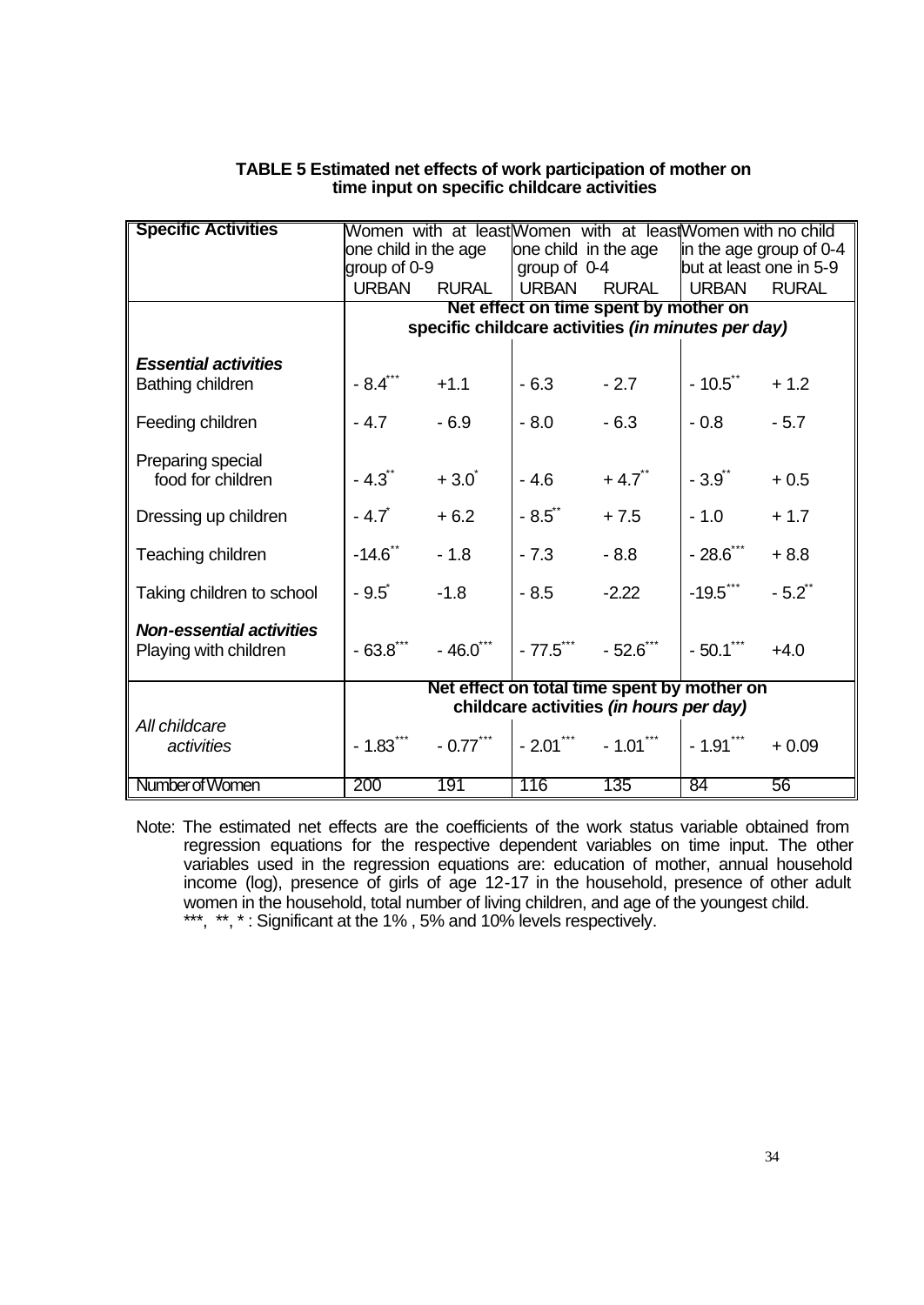## **Conclusion**

The economic trend of increasing participation of women in market activities, the demographic trend of declining fertility and the continuing patriarchal setting in India provide an interesting context within which to analyse the potential relationship between mother's work participation and time with children. However, studies that have focused on the relationship between mother's work participation and time with children remain scanty in most developing countries including India due to the absence of systematic data on actual time use pattern. Results presented in this article contribute to the literature by examining the level of women's time, especially women in poor localities, on various household activities including time with children. A detailed analysis in this paper of a mother's time with children also provides an answer to whether working mothers in India are investing less time in the next generation.

Results presented in this article reveal first that despite the different nature of jobs in urban and rural areas, by and large time allocation on various household activities did not differ much between working women in rural and urban areas. Often, there is a tendency among researchers to overlook working women in rural areas due to the nature of jobs women are engaged in, i.e. mainly agriculture and related activities that are seasonal, often assuming that these jobs are more flexible and compatible with other household activities, something that is not true. In fact, the present study concludes that working women in rural areas spent as much time as working women in urban areas on various household activities even though the nature of job is quite different.

Second, working women spent less time on childcare, leisure time and personal care activity as compared to non-working women in both rural and urban areas. This indicates that work participation of women not only reduces their time with children, something which is often pointed out, but also time available for themselves is less – a fact that the demographic literature in developing countries has not paid much attention to.

Third, women spent about two hours on fetching water and fire wood on an average per day and this is true both in rural and urban areas. This indicates that irrespective of work status, Indian women in poor households spend significant amount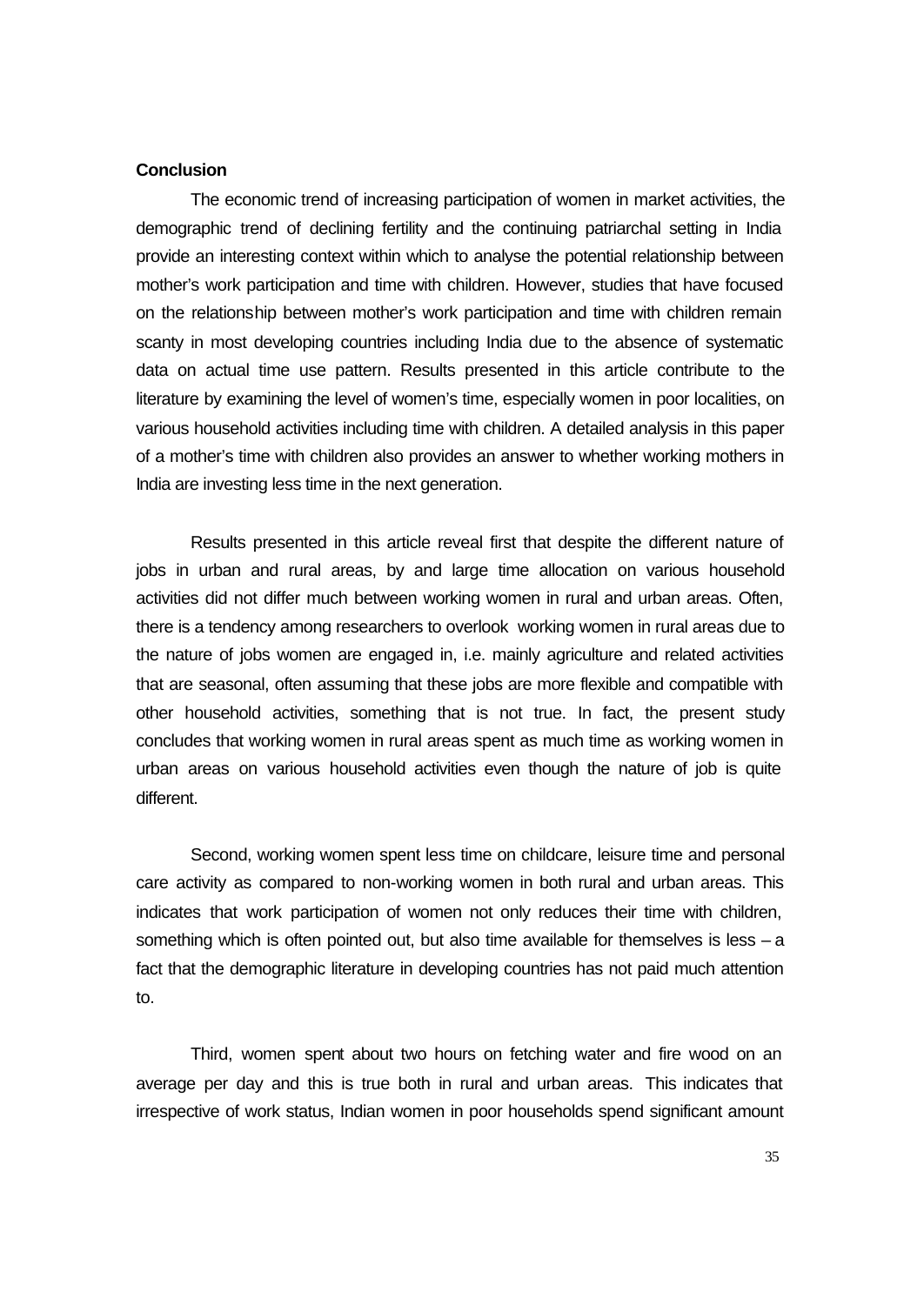of time on domestic activities, which might directly or indirectly put pressure on women to reduce time with children and the time available for themselves. This argument is consistent with earlier findings by Desai and Jain (1994) for poor rural households. The present study reveals that the condition of urban poor women is almost the same as rural poor women even though there are special schemes to provide infrastructure facilities like drinking water and toilets in urban slums. It was observed during the field work in urban slums that though many common drinking water taps are available, poor urban households get water once in a week during the summer season and twice in a week during the rainy season; hence, women ended up spending a significant amount of time for fetching drinking water.

Demographic literature in the past five decades has addressed various facets of female work participation namely, fertility decline, child survival and health. By consistently stressing the negative effect of women's participation in the labour market on fertility and child survival and health, earlier studies (except Desai and Jain, 1994) have ignored the effect of women's work participation on their personal time and their participation in domestic activities. The present study points out that availability of infrastructure, such us drinking water facilities in urban areas might help increase working women's time with children and time for personal activities such as sleeping and eating. Otherwise women, especially work women, might end up with poor health that in turn will affect not only their time with children but with the entire family.

Fourth, a distinction needs to be made in terms of time spent on overall household activities and childcare activities. In general, children of working mothers received about two hours less time than children of non-working mothers per day in both rural and urban areas. However, detailed analysis of a mother's time spent on specific childcare activities reveals that working women with young children (0-4 years) did not spend significantly less time with children except for playing. The results are statistically significant both in rural and urban areas. A major portion of the reduction in time input on childcare among working women was due to the reduction in playing with children which it would be fair to say is probably not perceived of as essential in general. Thus, working women especially with young children did place importance on essential childcare activities even when poverty compelled them to enter the market place. It needs to be mentioned here that time spent on playing with children might have some impact on the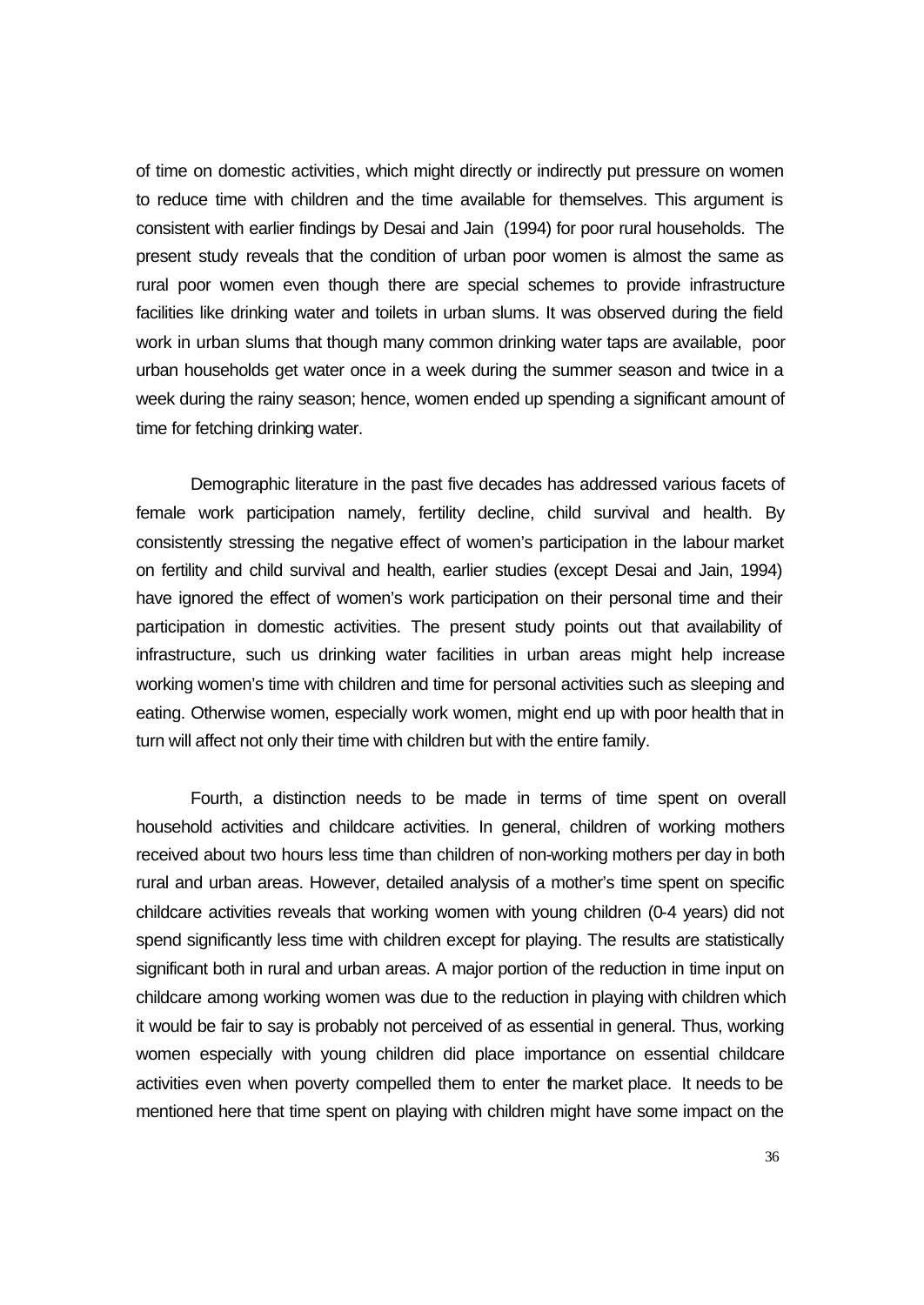development or overall well being of children. However, what needs further enquiry is whether the effect of mother's time spent with children on playing compensates for her earnings, more important no doubt in poor populations.

Finally, employed mothers devoted less time to their older children (5-9 years) with regard to specific activities than non-working mothers but only in urban areas. Why was the negative effect observed only for older children? This is probably because working women might manage to address the essential aspects of childcare especially for very young children to a fairly large extent but not for older children due to the natural constraints of time. This suggests that it is essential to provide childcare facilities out of school hours and free of cost for older children. In this regard, it is important to note that in a country like India there are no formal day care centres, even during working hours, for children, especially affordable ones for poor working women. hours.

Why is the negative effect only in urban areas? This is probably because in urban slums, the main economic activity for women is construction and domestic service. But in rural areas, the work is often seasonal and mostly in the same village or in a neighbouring village. It is possible for working women to come home and take care of the children because of the short distance between the workplace and home

This discussion is important in the context of the role of other family members in childcare. t is not that family members are generally available to provide childcare when the mother is working. In fact, the data do not indicate any major role of other care providers except for a minor role of teenage girls from the family. Moreover, alcoholism is a serious problem that prevents fathers from contributing to childcare, more so in urban areas. Research in developed countries suggests an important role for fathers (in terms of time spent with children) in the context of an increasing role for mothers in the labour market. But research in developing countries somehow has overlooked fathers' time with children and failed to understand the role played by fathers instead focusing on older siblings and grandmothers. Despite the constraints of drinking on father's contribution to childcare, a father's role requires more research attention in developing countries especially in the context of declining fertility rates, the breakdown of extended families and participation of grandmothers as well in the labour market due to economic necessity.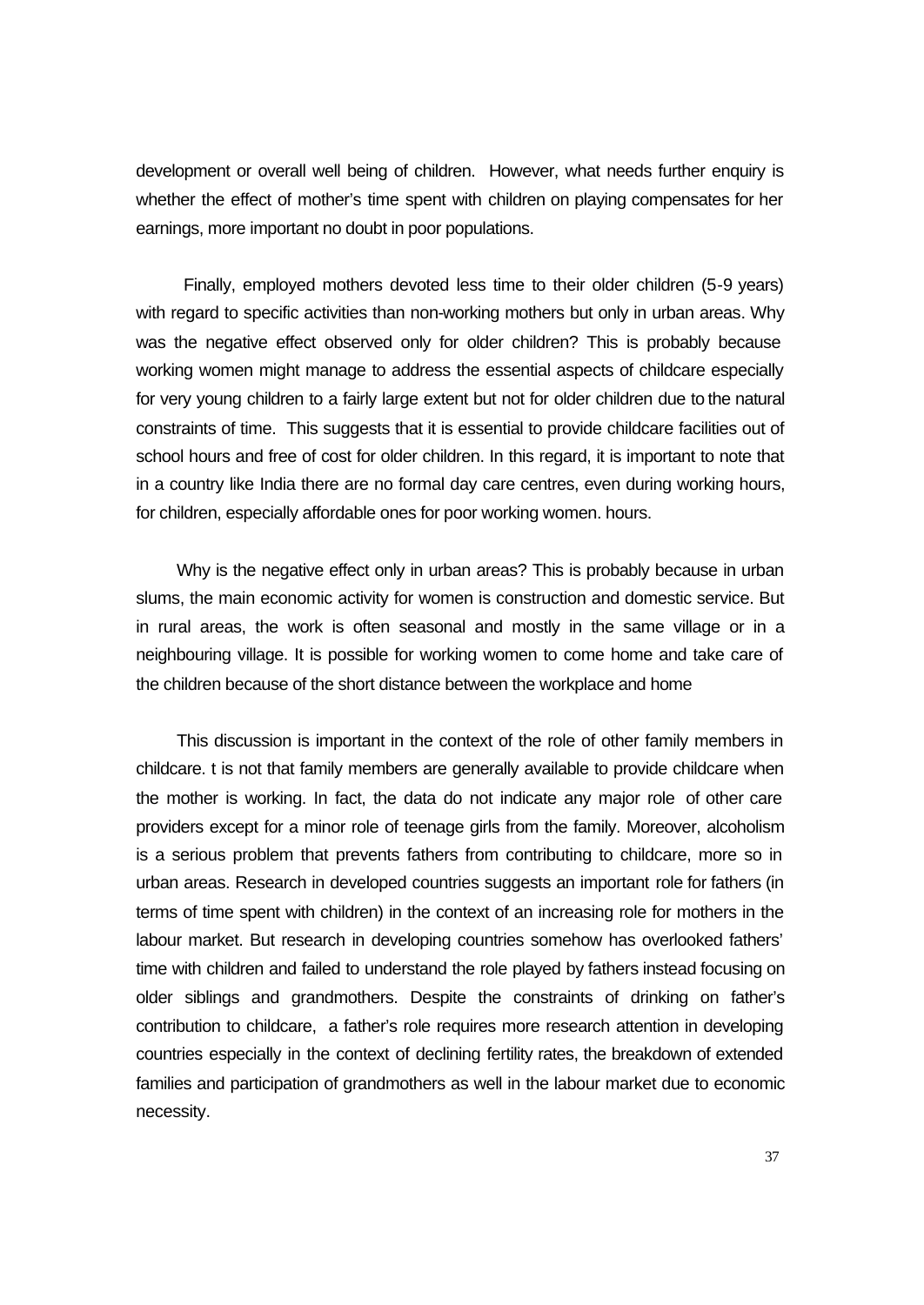One last comment appears to be in order. Are older children able to adapt to their mother's absence and therefore mothers spend less time with them less time? To see how a child in the older age group spends time in the absence of the mother, direct observation of a child is necessary rather than information about time spent on childcare by the mother in order to improve the authenticity of information collected. Hence, future research especially micro level studies are needed to look at how children adapt to their mother's absence over time. Furthermore, research on mother's employment in developing countries, should focus on "quality" of time spent on childcare instead of "quantity" of time spent on childcare.

## **Acknowledgements**

The author would like to express her sincere thanks to the India Network Foundation, Orlardo, FL-32837, USA for the financial support to participate and present this paper at the Population Association of America (PAA) Annual Meeting, 2006. Financial support from Parkes Foundation for the field work is gratefully acknowledged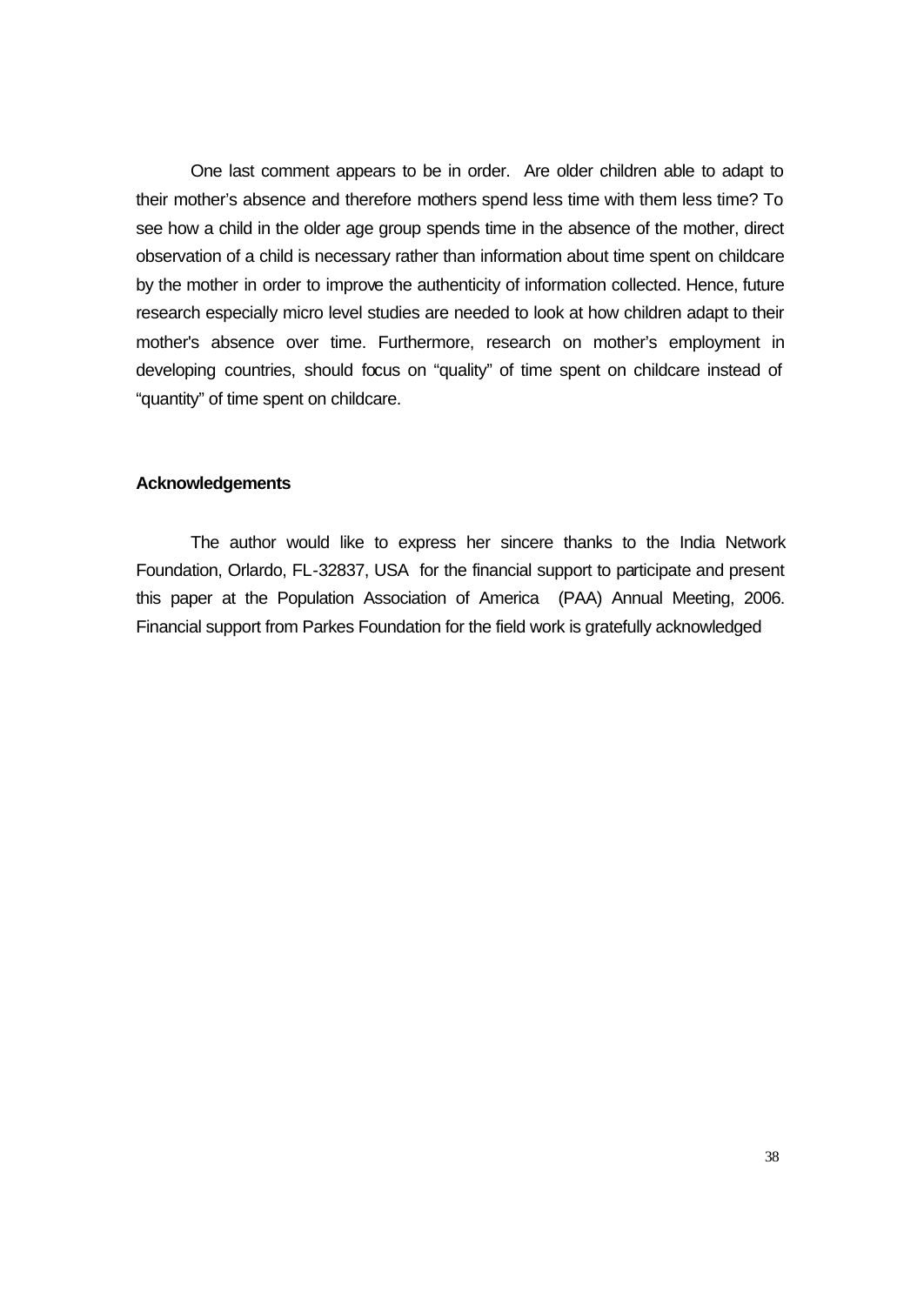#### **Endnotes**

l

 $1$  The effect of maternal work status on congenital developments of the children is not consistent in developed countries and hardly any study exists in the case of developing countries. Various studies in developed countries, especially in the United States, have examined data from the National Longitudinal Survey of Youth (NLSY) to understand the relationship between female work participation and children's cognitive development and socio-emotional development. A few researchers found a negative relationship between maternal employment and congenital outcome of children especially for mother's who worked in their children's first year of life (Desai *et al*. 1989), mothers who worked full time (Belsky and Eggebeen, 1991), and mothers who worked more weeks (Blau and Grossberg 1992). On the other hand, a few researchers found that the effect of mothers' work status on children's individual achievement was either positive (Vandell and Ramana (1992) or not significant (Parcel and Menaghan 1994). Hence, there are mixed results viz-a-viz maternal employment and children's cognitive development and individual achievement of children in developed countries. Research literature on this issue in the context of developing countries especially in India does not exist.

 $2$  Scheduled Castes are castes which were historically oppressed and treated as untouchables and enumerated as such by Census authorities. Most are generally very poor, own little land and traditionally engage in low paid occupations.

 $3$  In the absence of ward level data on incomes, wards with low literacy were presumed to have a large proportion of poor population.

<sup>4</sup> A *taluk* is a unit of revenue administration in India below the state and district level. It is headed by a *tehsildar*

 $5$  The nature of childcare arrangements and time with children would naturally differ in single parent families fom that in two parent families (see for example Bianchi 2000). In order to study this issue large samples need to be collected from both single and two parent families. As the incidence of divorce is quite low in India, single parent families would primarily be those with widowed parent. The 1991 Census of India showed that only 3.3 percent of ever married women in the age group 15-44 were widowed or divorced or separated (Registrar General, India, 1998a). It would be difficult, therefore, to obtain a large enough sample of mothers living as single parents. Hence, it was decided to concentrate only on two-parent families and only currently married women. The issue of single-parent families was not addressed in the paper.

<sup>6</sup> A *pucca* house is one that is made with high quality materials through out, including the roof, walls and floor.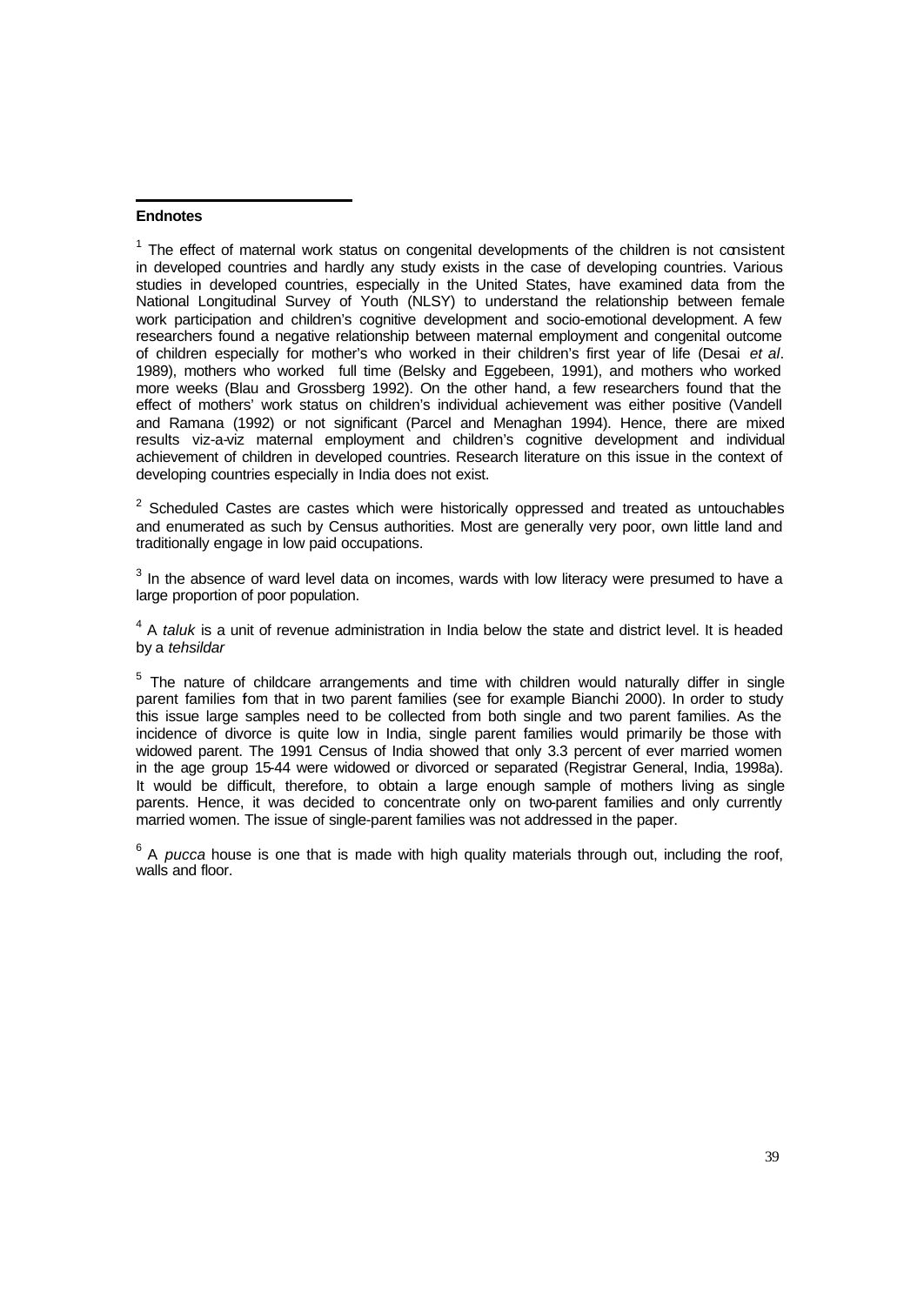## **References**

- **Basu, A. M. and K. Basu.** 1991. "Women's economic roles and child survival: The case of India", *Health Transition Review* 1(1): 443-453.
- **Belsky, J and Eggebeen.** 1991. "Early and extensive maternal employment and young children's socioemotional development: Children of the national longitudinal survey of youth", *Journal of Marriage and the Family* 53: 1083-1099.
- **Bianchi, S. N.** 2000. "Maternal employment and time with children: Dramatic change or surprising continuity?", *Demography* 37(4): 401-414.
- **Blau, F.D and A.J. Grossberg.** 1992. "Maternal labour supply and children's cognitive development", *Review of Economics and Statistics* 74 (3): 474-81.
- **Bryant, W. K. and C. D. Zick**. 1996. "An examination of parent child shared time", *Journal of Marriage and the Family* 58(1): 227-237.
- **DaVanzo, J and D. L. Lee.** 1983. "The compatibility of child care with market and nonmarket activities: Preliminary evidence from Malaysia", in Buvinic, M.A. Lycette, and W.P McGreevey (eds*.), Women and Poverty in the Third World.* Baltimore: Johns Hopkins University Press pp. 62-91.
- **Desai, S. and D. Jain**. 1994. "Maternal employment and changes in family dynamics; The social context of women's work in rural south India", *Population and Development Review* 20(1):115-133.
- **Desai, S., P. L. Chase-Lanadale, and R. T. Michael**. 1989. "Mother or market? Effects of maternal employment on the intellectual ability of four year old children", *Demography* 26(4): 545-561.
- **Economist Group.** 1988. *Survey of slums in Coimbatore urban agglomeration.* Profile of slums in zone I Coimbatore city. Vol. I. Prepared for project management group Tamil Nadu urban development project. Madras. Government of India.
- **Fisher, K., A. McCulloch and J. Gershuny.** 1999. "British fathers and children: A report for channel 4 "Dispatches". Report prepared at the Institute for Social and Economic Research for Fulcrum Productions.
- **Gauthier, A.H., T.M. Smeeding, F.F. Furstenberg.** 2004. "Are parents investing less in children? Trends in selected industrial countries", *Population and Development Review* 30 (4): 647-671.
- **Gerhuny, J.** 2000. *Changing times: Work and leisure in post industrial society*. New York: Oxford University Press.
- **Ho, T. J.** 1979. "Time costs of child rearing in the rural Philippines", *Population and Development Review* 5 (4). 643-662.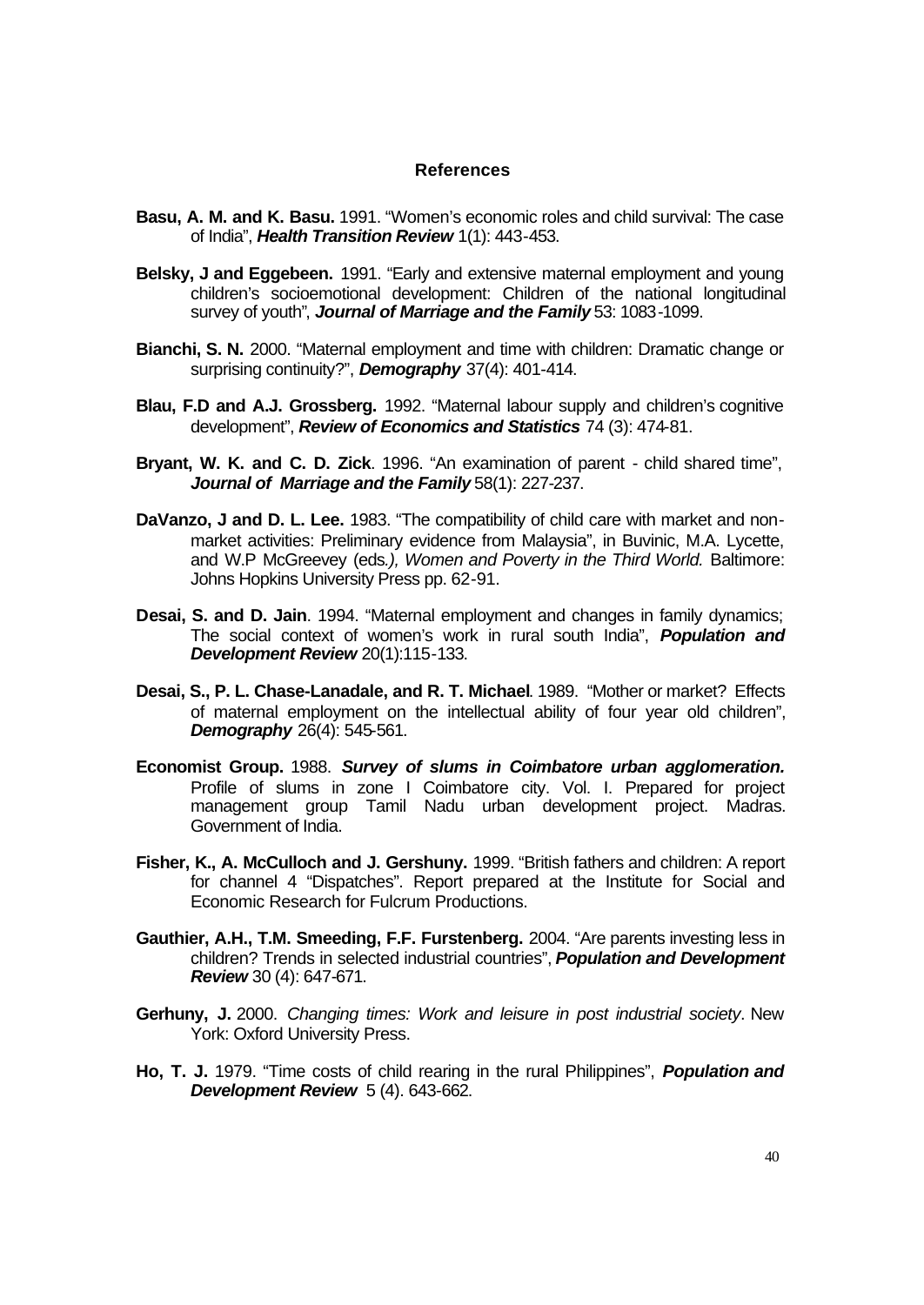- **Hobcraft, J. N., J. McDonald, and S. O. Rutstein**.1984. "Socio-economic factors in infant and child mortality: A cross national comparison", *Population Studies*  38(2):193-223.
- **Leslie, J., M. Lycette, and M. Buvinic.** 1988." Weathering economic crises: The crucial role of women in health", in Dover E. Bell and Michael M. Rich (eds.), *Health, Nutrition and Economic Crises*. Dover, Mass.: Auburn House Publishing Company, pp. 307-348.
- **Marini, M.M and B.A. Shelton.** 1993. "Measuring household work: Recent experience in the United States", *Social Science Research* 22: 361-82.
- **Miller, P. and C. Mulvey.** 2000. "Women's time allocation to childcare: Determinants and consequences", *Australian Economic Papers*. 39 (1): 1-24.
- **Paolisso, M., N. Duncan and Jodith Timyan.** 1991. "Behavioural research on household activity patterns, resource allocation and care practices", in Cleland, J. and A. G Hill (eds.)*. The Health Transition: Methods and Measures.* Health Transition Series No. 3: 289-302.
- **Parcel, T.L and E.G Menaghan**. 1994. "Early parental work, family social capital, and early childhood outcomes". **American Journal of Sociology** 99 (4): 972-1009.
- **Popkin, B. M.** 1983. "Rural women, work, and child welfare in the Philippines", in Buvinic, M., M. A. Lycette, W. P Mcgreevy (eds.). *Women Poverty in the Third World.* Baltimore: Johns Hopkins University press. 157-176.
- **Popkin, B. M. and R. M. Doan.** 1990. "Women's roles, time allocation and health", in Caldwell, J., S. Findley, P. Caldwell, G. Santow, W. Cosford, J. Braid and D. Broers-Freeman (eds.). *What We Know About Health Transition: The Cultural Social and Behavioural Determinants of Health.* Health Transition Series No. 2(2). Australian National University. Canberra: 683-706.
- **Presser, H. B.** 1989. "Can we make time for children? The economy, work schedules, and childcare", *Demography* 26(4): 523-543.
- **Registrar General and Census Commissioner.** 2001. *Census of India, 2001, Series 1, India, Paper-1 of 2001, Provisional Population Totals*. New Delhi: Office of the Registrar General and Census Commissioner, India.
- **Registrar General and Census Commissioner.** 2004. *Census of India, 2001, The first report on religion data.* New Delhi: Office of the Registrar General and Census Commissioner, India.
- **Registrar General of India.** 1991. *Census of India 1991: Provisional population totals: Rural-urban distribution*. Series No. 1. Paper-2 of 1991. New Delhi: Government of India.
- **Registrar General of India**. 1994. *Census of India 1991: Primary census abstract, General population*. Series 1. New Delhi: Government of India.